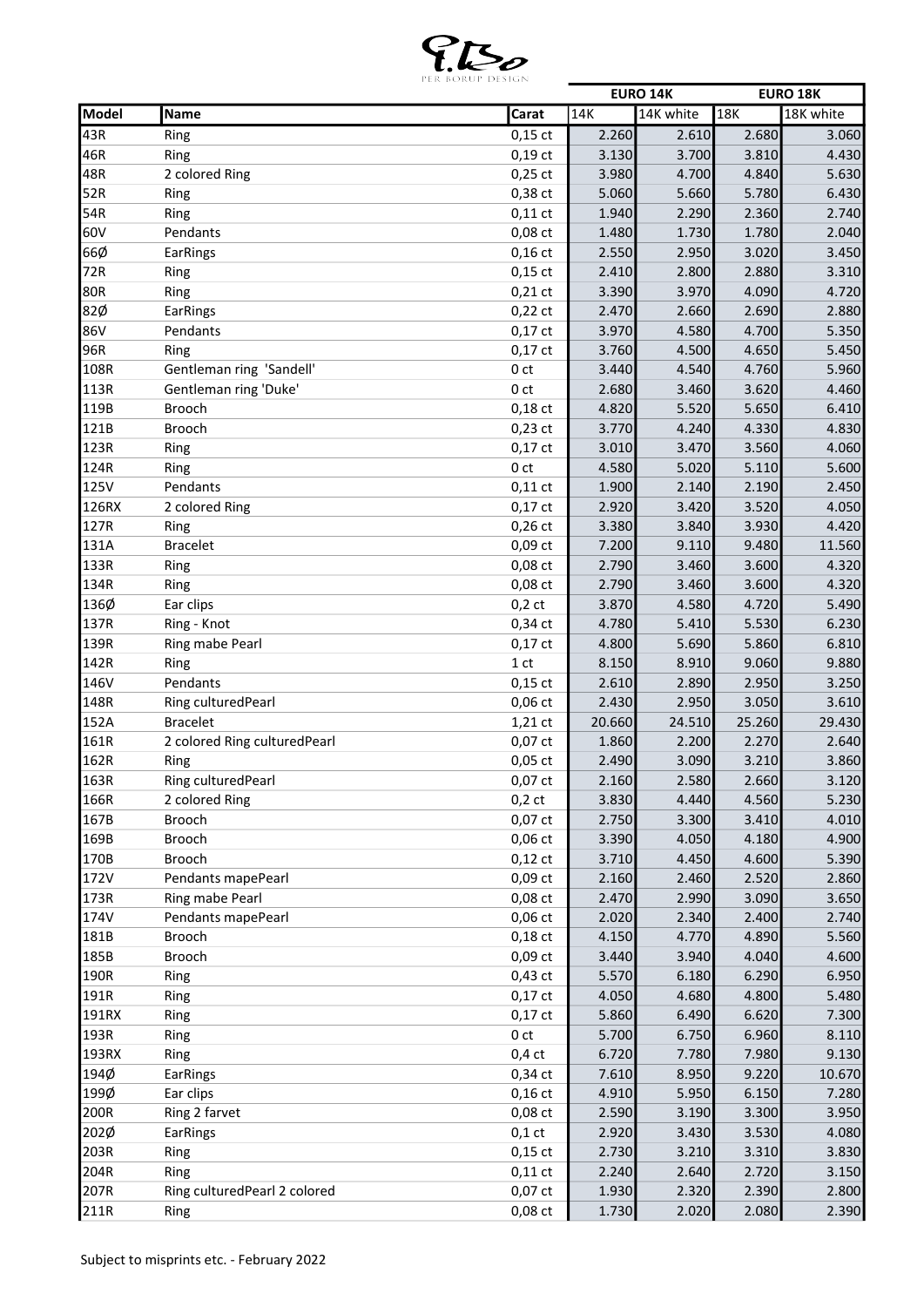

|             |                                           |                 |       | <b>EURO 14K</b> |       | <b>EURO 18K</b> |
|-------------|-------------------------------------------|-----------------|-------|-----------------|-------|-----------------|
| Model       | Name                                      | Carat           | 14K   | 14K white       | 18K   | 18K white       |
| 212R        | 2 colored Ring                            | 0,08 ct         | 2.310 | 2.810           | 2.900 | 3.440           |
| 214R        | Ring                                      | $0,03$ ct       | 2.200 | 2.720           | 2.820 | 3.380           |
| 215Ø        | <b>EarRings</b>                           | $0,1$ ct        | 3.000 | 3.590           | 3.700 | 4.340           |
| 218R        | Ring                                      | $0,11$ ct       | 2.660 | 3.160           | 3.260 | 3.800           |
| 225L        | Triangle clasp                            | 0 <sub>ct</sub> | 1.240 | 1.540           | 1.600 | 1.930           |
| 225LX       | Triangle clasp                            | $0,06$ ct       | 1.590 | 1.890           | 1.950 | 2.270           |
| <b>226L</b> | Pipe clasp                                | 0 <sub>ct</sub> | 1.220 | 1.520           | 1.580 | 1.890           |
| 226LX       | Pipe clasp                                | $0,08$ ct       | 1.690 | 1.980           | 2.030 | 2.360           |
| 227L        | Heartclasp                                | 0 <sub>ct</sub> | 1.130 | 1.360           | 1.410 | 1.660           |
| 227LY       | Heartclasp                                | $0,43$ ct       | 4.160 | 4.430           | 4.480 | 4.770           |
| 228LX       | Heartclasp                                | $0,14$ ct       | 3.150 | 3.690           | 3.800 | 4.390           |
| 229L        | Pearlclasp                                | 0,08 ct         | 3.370 | 4.040           | 4.170 | 4.890           |
| 230L        | Pearlclasp mabe Pearl                     | 0,08 ct         | 3.520 | 4.210           | 4.350 | 5.100           |
| 231L        | Pearlclasp                                | 0,08 ct         | 3.940 | 4.760           | 4.920 | 5.820           |
| 233R        | Ring 2 colored                            | $0,19$ ct       | 4.100 | 4.950           | 5.110 | 6.020           |
| 234Ø        | Ear clips 2 colored                       | 0,32 ct         | 6.620 | 7.750           | 7.980 | 9.210           |
| 236L        | Pearlclasp                                | 0,08 ct         | 3.130 | 3.740           | 3.860 | 4.520           |
| 236L1       | Pearlclasp                                | 0,08 ct         | 3.190 | 3.800           | 3.910 | 4.580           |
| 236LX       | Pearlclasp                                | $0,37$ ct       | 4.690 | 5.300           | 5.420 | 6.080           |
| 237L        | Pearlclasp lapis lazuli                   | 0,08 ct         | 3.110 | 3.690           | 3.800 | 4.430           |
| 238L        | Pearlclasp                                | 0,08 ct         | 2.900 | 3.450           | 3.560 | 4.160           |
| 239L        | Pearlclasp                                | $0,11$ ct       | 2.950 | 3.490           | 3.600 | 4.190           |
| 240L        | Heartclasp open Heart                     | 0,08 ct         | 3.110 | 3.730           | 3.850 | 4.510           |
| 243ØL       | EarRings                                  | $0,12$ ct       | 4.380 | 5.230           | 5.390 | 6.310           |
| 244ØL       | Ear clips lapis                           | $0,1$ ct        | 4.290 | 5.210           | 5.380 | 6.370           |
| 246ØL       | Ear clips lapis                           | $0,1$ ct        | 4.000 | 4.800           | 4.960 | 5.830           |
| 247CL       | Clipseclasp                               | 0 <sub>ct</sub> | 2.900 | 3.430           | 3.530 | 4.110           |
| 248CL       | Clipseclasp                               | 0 <sub>ct</sub> | 3.050 | 3.630           | 3.740 | 4.380           |
| 249X        | 2 endestykkeclaspe                        | 0 <sub>ct</sub> | 1.290 | 1.590           | 1.640 | 1.960           |
| 250R        | Ring 2 colored                            | $0,13$ ct       | 2.860 | 3.470           | 3.590 | 4.250           |
| 251R        | Ring                                      | $0,08$ ct       | 2.390 | 2.910           | 3.010 | 3.580           |
| 252R        | Ring 2 colored                            | $0,12$ ct       | 3.170 | 3.840           | 3.970 | 4.700           |
| 253R        | Ring 2 colored                            | $0,05$ ct       | 2.070 | 2.550           | 2.650 | 3.180           |
| <b>255L</b> | Pearlclasp                                | 0 ct            | 1.940 | 2.440           | 2.540 | 3.090           |
| 256L        | Pearlclasp                                | 0 ct            | 1.330 | 1.650           | 1.720 | 2.060           |
| 257L        | Pearlclasp                                | 0 ct            | 1.920 | 2.400           | 2.490 | 3.010           |
| 258R        | Ring                                      | $0,06$ ct       | 2.290 | 2.790           | 2.890 | 3.430           |
| 260R        | Ring                                      | $0,41$ ct       | 5.200 | 5.880           | 6.020 | 6.770           |
| 261R        | Ring                                      | $0,17$ ct       | 3.420 | 4.030           | 4.150 | 4.810           |
| 265R        | Ring                                      | $0,37$ ct       | 5.680 | 6.520           | 6.690 | 7.610           |
| 267R        | Ring 2 colored                            | $0,11$ ct       | 2.610 | 3.150           | 3.250 | 3.830           |
| 269CL       | Clipseclasp                               | 0 ct            | 2.900 | 3.430           | 3.530 | 4.110           |
| 270CL       | Clipseclasp                               | 0 ct            | 1.820 | 2.130           | 2.190 | 2.520           |
| 271R        | Ring                                      | $0,07$ ct       | 2.990 | 3.520           | 3.620 | 4.180           |
| 272Ø        | Ear clips mabe Pearlr                     | $0,1$ ct        | 3.700 | 4.430           | 4.580 | 5.380           |
| 273R        | Ring 2 colored                            | 0,08 ct         | 2.650 | 3.260           | 3.380 | 4.050           |
| 276L        | Pearlclasp -for 2 rows                    | 0,08 ct         | 3.660 | 4.390           | 4.540 | 5.330           |
| 276LX       | Pearlclasp -for 2 rows                    | $0,32$ ct       | 4.930 | 5.670           | 5.810 | 6.610           |
| 277R        | Ring 2 colored                            | $0,08$ ct       | 2.760 | 3.410           | 3.540 | 4.250           |
| 278L        | 11mwith ballclasp u/band                  | 0 ct            | 860   | 1.030           | 1.060 | 1.250           |
| 279L        | 11mwith ballclasp, with band              | 0 ct            | 1.030 | 1.250           | 1.290 | 1.520           |
| 279LX       | 11mwith ballclasp, with band and diamond. | $0,02$ ct       | 1.200 | 1.410           | 1.450 | 1.690           |
| 280L        | 14mwith ballclasp, with band              | 0 ct            | 1.610 | 1.970           | 2.040 | 2.440           |
| 280LX       | 14mwith ballclasp, with band and diamond. | $0,04$ ct       | 1.830 | 2.210           | 2.280 | 2.680           |
| 281L        | 18mwith ballclasp, with band              | 0 ct            | 2.590 | 3.260           | 3.380 | 4.110           |
| 281LX       | 18mwith ballclasp, with band and diamond. | $0,06$ ct       | 2.880 | 3.550           | 3.680 | 4.410           |
|             |                                           |                 |       |                 |       |                 |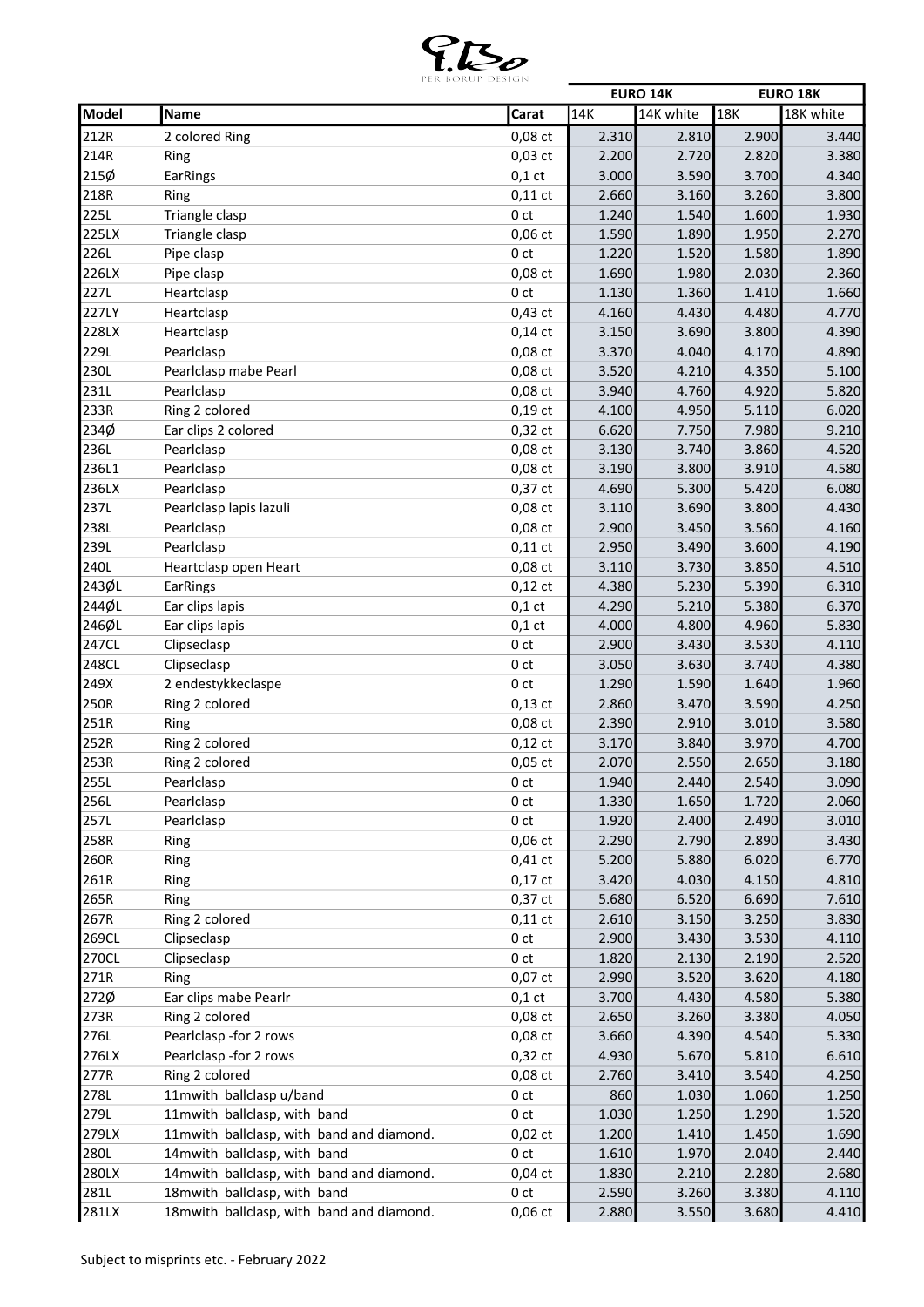

|       |                                  |                 |                | <b>EURO 14K</b> |        | <b>EURO 18K</b> |
|-------|----------------------------------|-----------------|----------------|-----------------|--------|-----------------|
| Model | Name                             | Carat           | 14K            | 14K white       | 18K    | 18K white       |
| 282L  | Discosclasp with band            | 0 <sub>ct</sub> | 1.530          | 1.910           | 1.990  | 2.400           |
| 282LX | Pearlclasp                       | 0 <sub>ct</sub> | 1.680          | 2.060           | 2.130  | 2.540           |
| 282LY | Pearlclasp                       | $0,02$ ct       | 2.100          | 2.480           | 2.550  | 2.970           |
| 283A  | <b>Gitter Bracelet</b>           | $0,01$ ct       | 5.770          | 7.080           | 7.330  | 8.750           |
| 286R  | Ring                             | $0,05$ ct       | 2.110          | 2.600           | 2.690  | 3.220           |
| 287R  | Ring                             | $0,11$ ct       | 2.910          | 3.610           | 3.740  | 4.500           |
| 289R  | Ring                             | $0,06$ ct       | 2.690          | 3.340           | 3.470  | 4.180           |
| 291R  | Ring 2 colored                   | $0,1$ ct        | 2.800          | 3.440           | 3.570  | 4.270           |
| 292R  | Ring lapis lazuli                | $0,03$ ct       | 2.580          | 3.270           | 3.400  | 4.150           |
| 293R  | Ring 2 colored                   | $0,08$ ct       | 2.630          | 3.240           | 3.350  | 4.010           |
| 295Ø  | Earstuds Heart m/Pearl           | $0,04$ ct       | 2.880          | 3.500           | 3.620  | 4.290           |
| 296R  | Ring                             | $0,08$ ct       | 2.310          | 2.810           | 2.900  | 3.440           |
| 297R  | Ring                             | $0,11$ ct       | 2.810          | 3.420           | 3.540  | 4.200           |
| 299R  | Ring                             | $0,07$ ct       | 3.190          | 4.010           | 4.170  | 5.060           |
| 300L  | Pearlclasp                       | 0,07 ct         | 2.450          | 2.920           | 3.010  | 3.520           |
| 301Ø  | Ear clips                        | $0,14$ ct       | 4.550          | 5.530           | 5.730  | 6.790           |
| 302Ø  | Ear clips                        | $0,16$ ct       | 4.930          | 5.910           | 6.100  | 7.160           |
| 303R  | Ring                             | 0,08 ct         | 3.240          | 4.040           | 4.190  | 5.050           |
| 304L  | Pearlclasp                       | $0,03$ ct       | 1.350          | 1.580           | 1.620  | 1.870           |
| 307R  | Ring mabe Pearl                  | 0,08 ct         | 2.880          | 3.510           | 3.630  | 4.310           |
| 308Ø  | Ear clips                        | $0,1$ ct        | 4.410          | 5.430           | 5.630  | 6.730           |
| 309A  |                                  |                 |                |                 |        |                 |
| 310R  | Bean Bracelet Big                | $0,01$ ct       | 7.490<br>3.480 | 9.460<br>4.190  | 9.850  | 11.980          |
|       | Ring                             | $0,14$ ct       |                |                 | 4.330  | 5.100           |
| 310RX | Ring with Heartdiamant           | $0,18$ ct       | 3.970          | 4.680           | 4.820  | 5.590           |
| 311L  | Pearlclasp                       | 0,08 ct         | 3.330          | 3.990           | 4.130  | 4.840           |
| 312L  | Pearlclasp culturedPearl         | $0,03$ ct       | 2.510          | 3.020           | 3.130  | 3.680           |
| 313Ø  | Ear clips cultured Pearlr        | $0,06$ ct       | 3.810          | 4.590           | 4.740  | 5.570           |
| 314R  | Ring                             | 0,08 ct         | 2.500          | 3.060           | 3.170  | 3.780           |
| 319L  | Pearlclasp PUTfor                | $0,11$ ct       | 5.020          | 6.210           | 6.440  | 7.720           |
| 325R  | 2 colored classic Ring           | $0,22$ ct       | 3.670          | 4.360           | 4.500  | 5.250           |
| 326R  | 2 colored Ring                   | $0,08$ ct       | 2.590          | 3.190           | 3.300  | 3.950           |
| 326RX | 2 colored Ring                   | $0,23$ ct       | 3.340          | 3.930           | 4.050  | 4.700           |
| 328R  | 2 colored Ring                   | $0,11$ ct       | 2.870          | 3.500           | 3.620  | 4.300           |
| 3291  | Pearlclasp culturedPearl         | 0,08 ct         | 3.220          | 3.840           | 3.960  | 4.630           |
| 330A  | <b>Heart Bracelet Big</b>        | $0,01$ ct       | 8.610          | 11.010          | 11.480 | 14.100          |
| 331A  | <b>Heart Bracelet small</b>      | $0,01$ ct       | 5.980          | 7.450           | 7.730  | 9.320           |
| 333A  | <b>Bracelet Rosalina</b>         | $0,01$ ct       | 5.370          | 6.610           | 6.850  | 8.200           |
| 334R  | 2 colored Ring                   | $0,1$ ct        | 2.690          | 3.280           | 3.390  | 4.030           |
| 336L  | Pearlclasp                       | 0,08 ct         | 2.340          | 2.740           | 2.820  | 3.250           |
| 337R  | Ring                             | 0 ct            | 2.290          | 2.830           | 2.930  | 3.510           |
| 337RH | Ring                             | 0 <sub>ct</sub> | 2.630          | 3.280           | 3.410  | 4.120           |
| 337RX | Ring                             | $0,18$ ct       | 3.700          | 4.370           | 4.500  | 5.230           |
| 337RY | Ring                             | $0,23$ ct       | 3.930          | 4.600           | 4.730  | 5.450           |
| 338R  | Ring                             | 0 ct            | 3.030          | 3.840           | 3.990  | 4.860           |
| 338RH | Ring                             | 0 <sub>ct</sub> | 3.330          | 4.240           | 4.420  | 5.400           |
| 338RX | Ring                             | $0,18$ ct       | 4.070          | 4.880           | 5.030  | 5.900           |
| 338RY | Ring                             | $0,29$ ct       | 4.760          | 5.560           | 5.720  | 6.590           |
| 339L  | 2-rk. Heartclasp with mabe Pearl | $0,08$ ct       | 4.430          | 5.440           | 5.640  | 6.720           |
| 340A  | Bean Bracelet small              | $0,01$ ct       | 5.960          | 7.360           | 7.640  | 9.150           |
| 341L  | Pearlclasp                       | 0,08 ct         | 3.950          | 4.800           | 4.960  | 5.880           |
| 342L  | 11mwith ballclasp skråband       | $0,03$ ct       | 1.330          | 1.600           | 1.650  | 1.940           |
| 343L  | 14mwith ballclasp skråband       | $0,05$ ct       | 2.120          | 2.590           | 2.680  | 3.190           |
| 343LY | 14mwith ballclasp skråband       | $0,41$ ct       | 4.750          | 5.220           | 5.310  | 5.820           |
| 344L  | with aillonclasp 18 mm skråband  | 0,08 ct         | 4.290          | 5.300           | 5.490  | 6.580           |
| 345L  | 14mwith ballclasp uden band      | 0 ct            | 1.200          | 1.500           | 1.560  | 1.890           |
| 346L  | small Pipe clasp                 | 0 ct            | 580            | 710             | 730    | 870             |
|       |                                  |                 |                |                 |        |                 |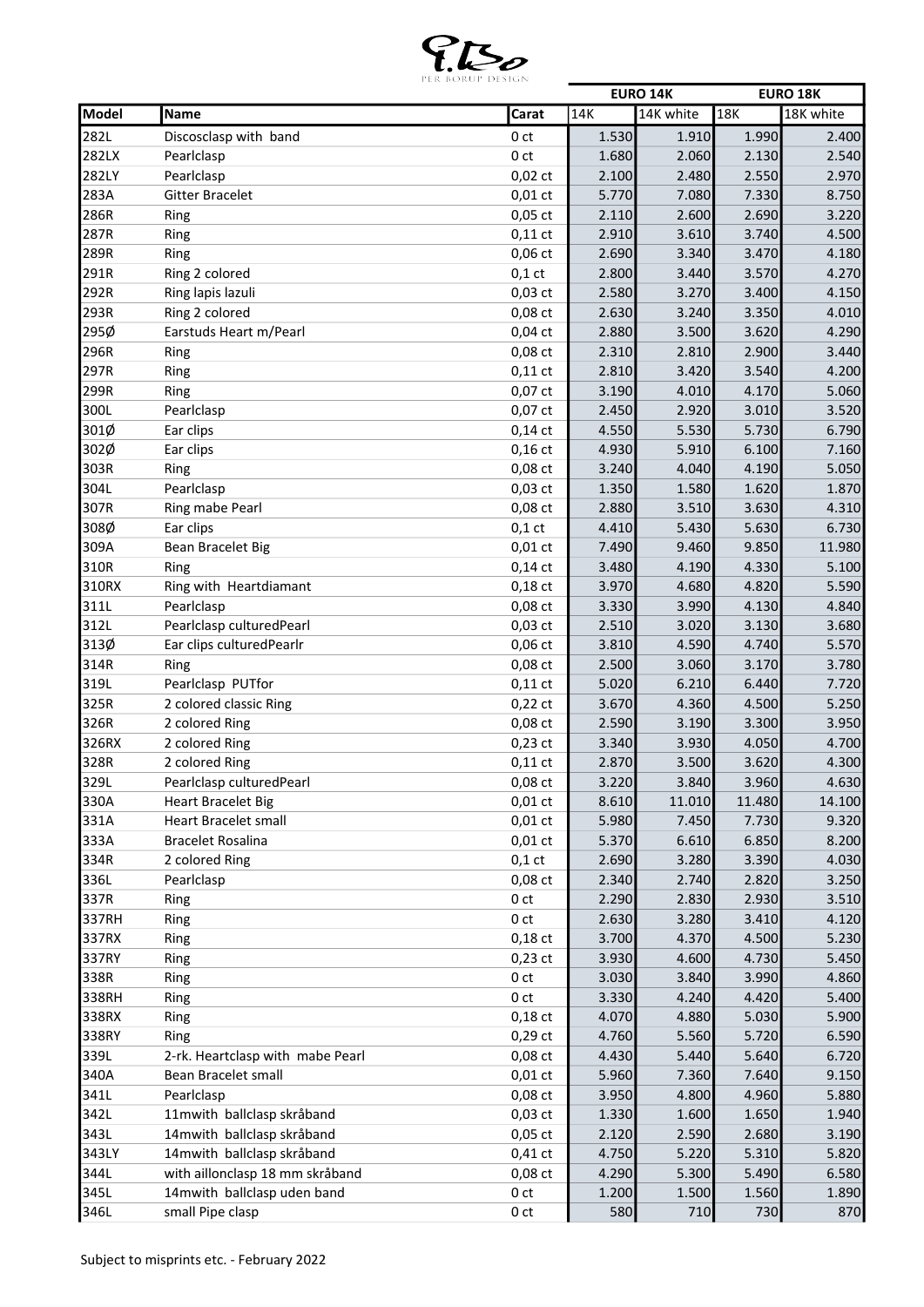

|        |                                  |                 |        | <b>EURO 14K</b> |        | <b>EURO 18K</b> |
|--------|----------------------------------|-----------------|--------|-----------------|--------|-----------------|
| Model  | Name                             | Carat           | 14K    | 14K white       | 18K    | 18K white       |
| 347R   | Ring freshwaterpearl             | $0,03$ ct       | 2.060  | 2.560           | 2.660  | 3.200           |
| 348R   | Ring freshwaterpearl             | $0,05$ ct       | 2.690  | 3.330           | 3.450  | 4.140           |
| 349R   | Ring freshwaterpearl             | $0,05$ ct       | 2.540  | 3.240           | 3.370  | 4.130           |
| 350Ø   | Earstuds                         | $0,06$ ct       | 2.140  | 2.510           | 2.590  | 2.990           |
| 351Ø   | Ear clips                        | $0,1$ ct        | 4.170  | 5.060           | 5.230  | 6.200           |
| 352Ø   | Earstuds                         | $0,06$ ct       | 2.470  | 2.970           | 3.060  | 3.600           |
| 353A   | <b>Bracelet</b>                  | $1,02$ ct       | 28.560 | 35.110          | 36.380 | 43.470          |
| 354V   | KlokkePendants                   | 0 <sub>ct</sub> | 2.010  | 2.530           | 2.630  | 3.190           |
| 354VX  | KlokkePendants                   | $0,16$ ct       | 2.940  | 3.450           | 3.550  | 4.110           |
| 356Ø   | VendeEarstuds Pearlr/diamond     | $0,06$ ct       | 2.530  | 3.050           | 3.150  | 3.720           |
| 357Ø   | VendeEarstuds Pearlr/diamond     | 0,06 ct         | 2.360  | 2.820           | 2.910  | 3.410           |
| 358Ø   | VendeEarstuds Pearlr/diamond     | 0,06 ct         | 2.960  | 3.630           | 3.770  | 4.500           |
| 359L   | Combiclasp for 2 rk.             | 0 <sub>ct</sub> | 1.200  | 1.420           | 1.460  | 1.700           |
| 360Ø   | Ear clips mabe Pearlr            | $0,2$ ct        | 5.760  | 6.630           | 6.800  | 7.740           |
| 361L   | <b>Twisted Pipe clasp</b>        | $0,04$ ct       | 1.970  | 2.430           | 2.520  | 3.020           |
| 362R   | Ring                             | $0,05$ ct       | 1.740  | 2.180           | 2.260  | 2.730           |
| 362RH  |                                  | 0 <sub>ct</sub> | 1.340  | 1.750           | 1.820  | 2.260           |
| 363R   | Ring, mens size<br>Ring          | $0,08$ ct       | 2.190  | 2.730           | 2.840  | 3.430           |
|        |                                  |                 | 1.660  |                 |        |                 |
| 363RH  | Ring mens size                   | 0 <sub>ct</sub> |        | 2.180           | 2.270  | 2.830           |
| 364R   | Ring                             | $0,11$ ct       | 2.920  | 3.660           | 3.800  | 4.600           |
| 364RH  | Ring mens size                   | 0 <sub>ct</sub> | 2.250  | 2.980           | 3.130  | 3.920           |
| 365R   | 2 colored Ring                   | $0,51$ ct       | 5.880  | 6.720           | 6.880  | 7.780           |
| 366Ø   | Earstuds                         | $0,04$ ct       | 1.650  | 1.990           | 2.050  | 2.420           |
| 367L   | Pearlclasp                       | $0,08$ ct       | 2.520  | 3.000           | 3.100  | 3.620           |
| 370V   | Heart                            | 0 <sub>ct</sub> | 910    | 1.160           | 1.210  | 1.480           |
| 371V   | Heart ruby                       | $0,02$ ct       | 830    | 980             | 1.010  | 1.180           |
| 372V   | Star ruby                        | $0,02$ ct       | 980    | 1.190           | 1.230  | 1.450           |
| 373V   | Clover                           | 0 <sub>ct</sub> | 1.100  | 1.420           | 1.470  | 1.820           |
| 374V   | Sun                              | 0 <sub>ct</sub> | 1.320  | 1.720           | 1.800  | 2.220           |
| 375V   | Moon                             | $0,02$ ct       | 1.450  | 1.830           | 1.910  | 2.320           |
| 376A   | 8-tals Bracelet small            | $0,01$ ct       | 3.700  | 4.590           | 4.760  | 5.730           |
| 377A   | 8-tals Bracelet Big              | $0,01$ ct       | 4.770  | 6.050           | 6.300  | 7.690           |
| 379A   | <b>Bracelet</b>                  | $0,01$ ct       | 5.830  | 7.370           | 7.670  | 9.340           |
| 381Ø   | Earstuds                         | $0,1$ ct        | 2.650  | 3.230           | 3.350  | 3.990           |
| 382R   | SunRing                          | 0 ct            | 2.100  | 2.720           | 2.840  | 3.520           |
| 382RX  | SunRing                          | $0,25$ ct       | 3.270  | 3.890           | 4.010  | 4.690           |
| 383R   | SnowRing                         | 0 ct            | 2.100  | 2.720           | 2.840  | 3.520           |
| 383RX  | SnowRing                         | $0,07$ ct       | 2.670  | 3.300           | 3.420  | 4.090           |
| 384L   | Pearlclasp                       | $0,1$ ct        | 3.270  | 3.980           | 4.130  | 4.890           |
| 385L   | Pearlclasp                       | 0,06 ct         | 2.420  | 2.910           | 3.000  | 3.520           |
| 386L   | Pearlclasp mabe Pearl for 2 rows | $0,22$ ct       | 5.670  | 6.700           | 6.900  | 8.020           |
| 387L   | Pearlclasp seahorse              | $0,04$ ct       | 3.450  | 4.360           | 4.540  | 5.530           |
| 388L   | <b>Big Discos clasp</b>          | 0 ct            | 3.200  | 4.140           | 4.320  | 5.340           |
| 389V   | Kors                             | 0 ct            | 840    | 1.060           | 1.110  | 1.340           |
| 390V   | Anker                            | 0 <sub>ct</sub> | 840    | 1.060           | 1.110  | 1.340           |
| 391V   | seahorse                         | $0,02$ ct       | 1.450  | 1.830           | 1.910  | 2.320           |
| 392L   | Twinclasp                        | 0 ct            | 1.730  | 2.180           | 2.260  | 2.740           |
| 392LX  | Twinclasp                        | $0,06$ ct       | 2.130  | 2.570           | 2.660  | 3.140           |
| 393L   | Pearlclasp                       | 0 ct            | 1.650  | 2.100           | 2.190  | 2.670           |
| 393LX  | Pearlclasp                       | 0,06 ct         | 2.040  | 2.490           | 2.580  | 3.070           |
| 393LXY | Pearlclasp                       | $0,44$ ct       | 5.410  | 5.860           | 5.950  | 6.430           |
| 394L   | 2 colored Big twinclasp          | $0,16$ ct       | 4.310  | 5.220           | 5.390  | 6.370           |
| 395R   | Ring                             | $0,05$ ct       | 1.960  | 2.480           | 2.580  | 3.140           |
| 396R   | Ring                             | 0,08 ct         | 2.660  | 3.370           | 3.500  | 4.270           |
| 397R   | Ring                             | $0,11$ ct       | 3.550  | 4.510           | 4.700  | 5.750           |
| 398L   | Pearlclasp                       | $0,1$ ct        | 4.460  | 5.500           | 5.710  | 6.840           |
|        |                                  |                 |        |                 |        |                 |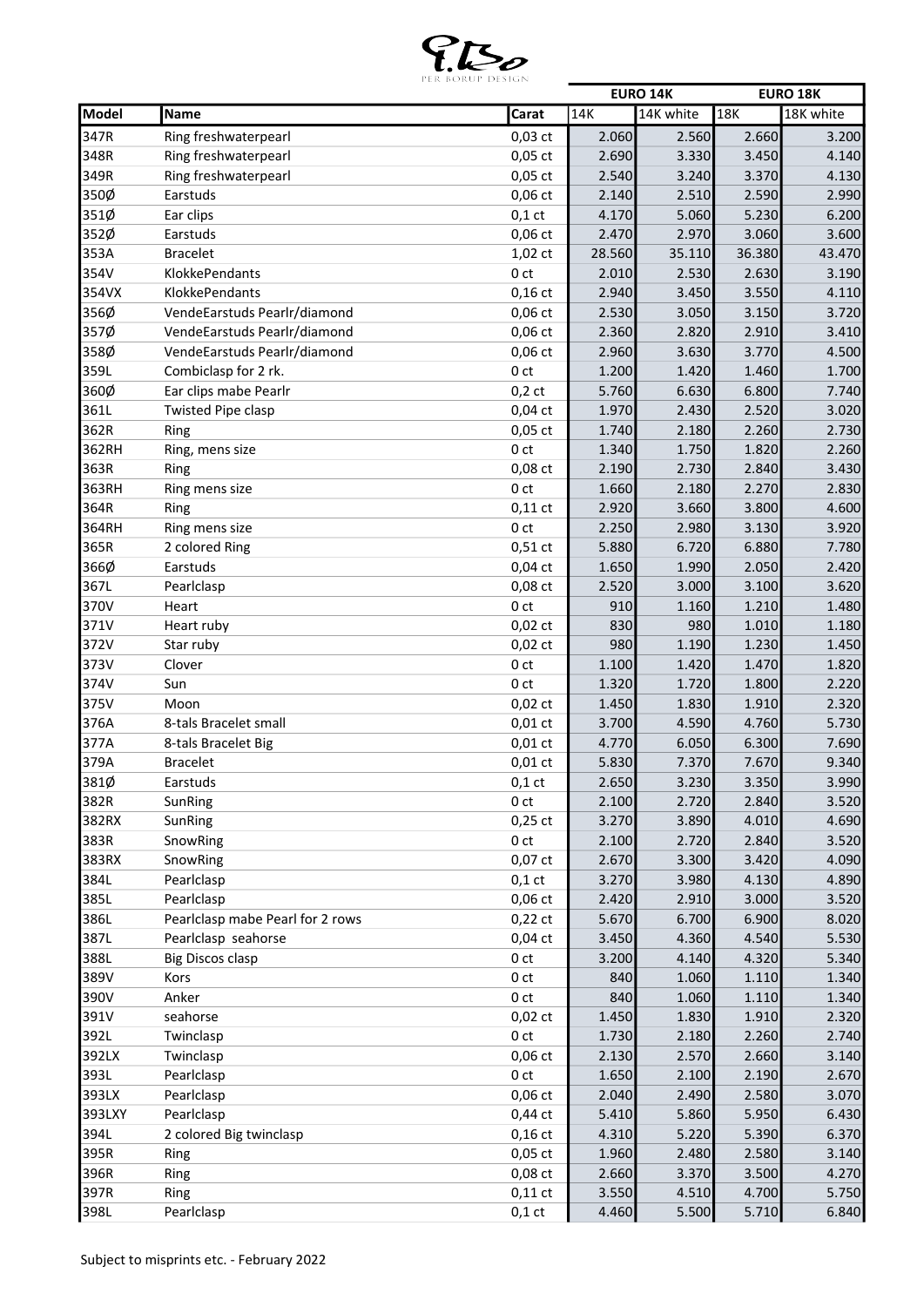

|        |                            |                     |        | <b>EURO 14K</b> |        | <b>EURO 18K</b> |
|--------|----------------------------|---------------------|--------|-----------------|--------|-----------------|
| Model  | Name                       | Carat               | 14K    | 14K white       | 18K    | 18K white       |
| 399L   | Pearlclasp                 | 0,08 ct             | 3.490  | 4.320           | 4.480  | 5.380           |
| 400L   | Heartclasp                 | 0 <sub>ct</sub>     | 1.810  | 2.310           | 2.410  | 2.940           |
| 400LX  | Heartclasp                 | 0,06 ct             | 2.160  | 2.660           | 2.750  | 3.290           |
| 400LXR | Heartclasp rubyer          | $0,06$ ct           | 2.360  | 2.850           | 2.950  | 3.480           |
| 401R   | Little SecretsRing, narrow | 0 <sub>ct</sub>     | 1.360  | 1.770           | 1.850  | 2.290           |
| 401RX1 | Little SecretsRing, narrow | $0,01$ ct           | 1.440  | 1.850           | 1.930  | 2.370           |
| 401RX2 | Little SecretsRing, narrow | $0,02$ ct           | 1.520  | 1.930           | 2.010  | 2.450           |
| 401RX3 | Little SecretsRing, narrow | $0,03$ ct           | 1.610  | 2.010           | 2.100  | 2.540           |
| 401RX4 | Little SecretsRing, narrow | $0,04$ ct           | 1.690  | 2.100           | 2.180  | 2.620           |
| 402R   | Little SecretsRing, wide   | 0 ct                | 1.970  | 2.610           | 2.730  | 3.410           |
| 402RX1 | Little SecretsRing, wide   | $0,02$ ct           | 2.090  | 2.720           | 2.840  | 3.520           |
| 402RX2 | Little SecretsRing, wide   | $0,04$ ct           | 2.210  | 2.840           | 2.960  | 3.640           |
| 402RX3 | Little SecretsRing, wide   | 0,06 ct             | 2.320  | 2.950           | 3.070  | 3.760           |
| 402RX4 | Little SecretsRing, wide   | 0,08 ct             | 2.440  | 3.070           | 3.190  | 3.870           |
| 403L   | Pearlclasp                 | $0,05$ ct           | 2.990  | 3.740           | 3.880  | 4.680           |
| 404Ø   | Earstuds                   | $0,06$ ct           | 2.090  | 2.530           | 2.620  | 3.110           |
| 405L   | Heartclasp                 | 0 <sub>ct</sub>     | 1.780  | 2.280           | 2.370  | 2.910           |
| 405LX  | Heartclasp                 | $0,06$ ct           | 2.130  | 2.620           | 2.720  | 3.260           |
| 405LY  | Pearlclasp                 | 0,94 ct             | 7.830  | 8.320           | 8.420  | 8.950           |
| 406L   | Fancyclasp                 | 0 ct                | 930    | 1.140           | 1.180  | 1.420           |
| 407L   | <b>Big Fancyclasp</b>      | 0 <sub>ct</sub>     | 1.300  | 1.650           | 1.720  | 2.090           |
| 407LX  | <b>Big Fancyclasp</b>      | $0,02$ ct           | 1.460  | 1.810           | 1.880  | 2.260           |
| 408V   | <b>Medium Heart</b>        | 0 <sub>ct</sub>     | 1.000  | 1.270           | 1.320  | 1.620           |
| 408VX  | <b>Medium Heart</b>        | $0,71\,\mathrm{ct}$ | 5.710  | 5.910           | 5.950  | 6.170           |
| 408VY  | <b>Medium Heart</b>        | 1,04 ct             | 7.530  | 7.800           | 7.860  | 8.150           |
| 409V   | <b>Big Heart</b>           | 0 <sub>ct</sub>     | 1.990  | 2.610           | 2.740  | 3.410           |
| 409VX  | <b>Big Heart</b>           | 1,39 ct             | 10.650 | 11.200          | 11.310 | 11.910          |
| 409VY  | <b>Big Heart</b>           | $1,8$ ct            | 13.310 | 13.930          | 14.050 | 14.730          |
| 410V   | HeartPendants              | 0 ct                | 2.350  | 3.000           | 3.130  | 3.830           |
| 413R   | Ring                       | 0 ct                | 2.530  | 3.300           | 3.460  | 4.300           |
| 413RX  | Ring                       | $0,12$ ct           | 3.220  | 4.000           | 4.150  | 4.990           |
| 413RXY | Ring                       | $0,24$ ct           | 3.940  | 4.720           | 4.870  | 5.720           |
| 414R   | Ring                       | 0 ct                | 1.310  | 1.690           | 1.770  | 2.190           |
| 414RX  | Ring                       | 0,92 ct             | 7.740  | 8.130           | 8.210  | 8.630           |
| 415R   | Ring                       | 0 ct                | 1.890  | 2.440           | 2.550  | 3.150           |
| 415RX  | StarfishRing               | $0,06$ ct           | 2.340  | 2.890           | 2.990  | 3.590           |
| 416R   | ClamRing                   | 0 ct                | 1.560  | 2.050           | 2.140  | 2.660           |
| 417R   | RomeoRing                  | 0 <sub>ct</sub>     | 1.010  | 1.320           | 1.370  | 1.700           |
| 418R   | RomeoRing                  | 0 <sub>ct</sub>     | 1.670  | 2.200           | 2.310  | 2.880           |
| 418RX  | RomeoRing                  | $0,11$ ct           | 2.790  | 3.330           | 3.430  | 4.010           |
| 419RX  | Ring                       | $0,11$ ct           | 2.550  | 3.000           | 3.090  | 3.570           |
| 420R   | RomeoRing                  | 0 ct                | 1.290  | 1.700           | 1.770  | 2.210           |
| 421R   | RomeoRing                  | 0 ct                | 1.260  | 1.650           | 1.720  | 2.140           |
| 421RX  | RomeoRing                  | $0,1$ ct            | 2.270  | 2.660           | 2.730  | 3.150           |
| 422R   | RomeoRing                  | 0 ct                | 1.390  | 1.820           | 1.910  | 2.380           |
| 422RX  | RomeoRing                  | $0,1$ ct            | 2.400  | 2.830           | 2.920  | 3.390           |
| 423L   | Pearlclasp                 | $0,02$ ct           | 1.370  | 1.660           | 1.710  | 2.020           |
| 424L   | Pearlclasp                 | $0,06$ ct           | 2.400  | 2.910           | 3.010  | 3.570           |
| 425L   | Pearlclasp butterfly Big   | $0,09$ ct           | 4.150  | 5.070           | 5.250  | 6.240           |
| 426R   | Ring                       | $0,11$ ct           | 3.220  | 3.980           | 4.130  | 4.950           |
| 427R   | Ring                       | $0,17$ ct           | 3.810  | 4.620           | 4.770  | 5.650           |
| 428R   | Ring                       | $0,25$ ct           | 5.400  | 6.410           | 6.610  | 7.720           |
| 429ØX  | StarfishEarstuds           | $0,02$ ct           | 1.250  | 1.490           | 1.540  | 1.810           |
| 430L   | "First" ballclasp          | 0 ct                | 890    | 1.130           | 1.170  | 1.430           |
| 431L   | "First" Heartclasp         | 0 <sub>ct</sub>     | 890    | 1.130           | 1.170  | 1.430           |
| 432L   | chainclasp                 | 0 ct                | 2.150  | 2.620           | 2.720  | 3.230           |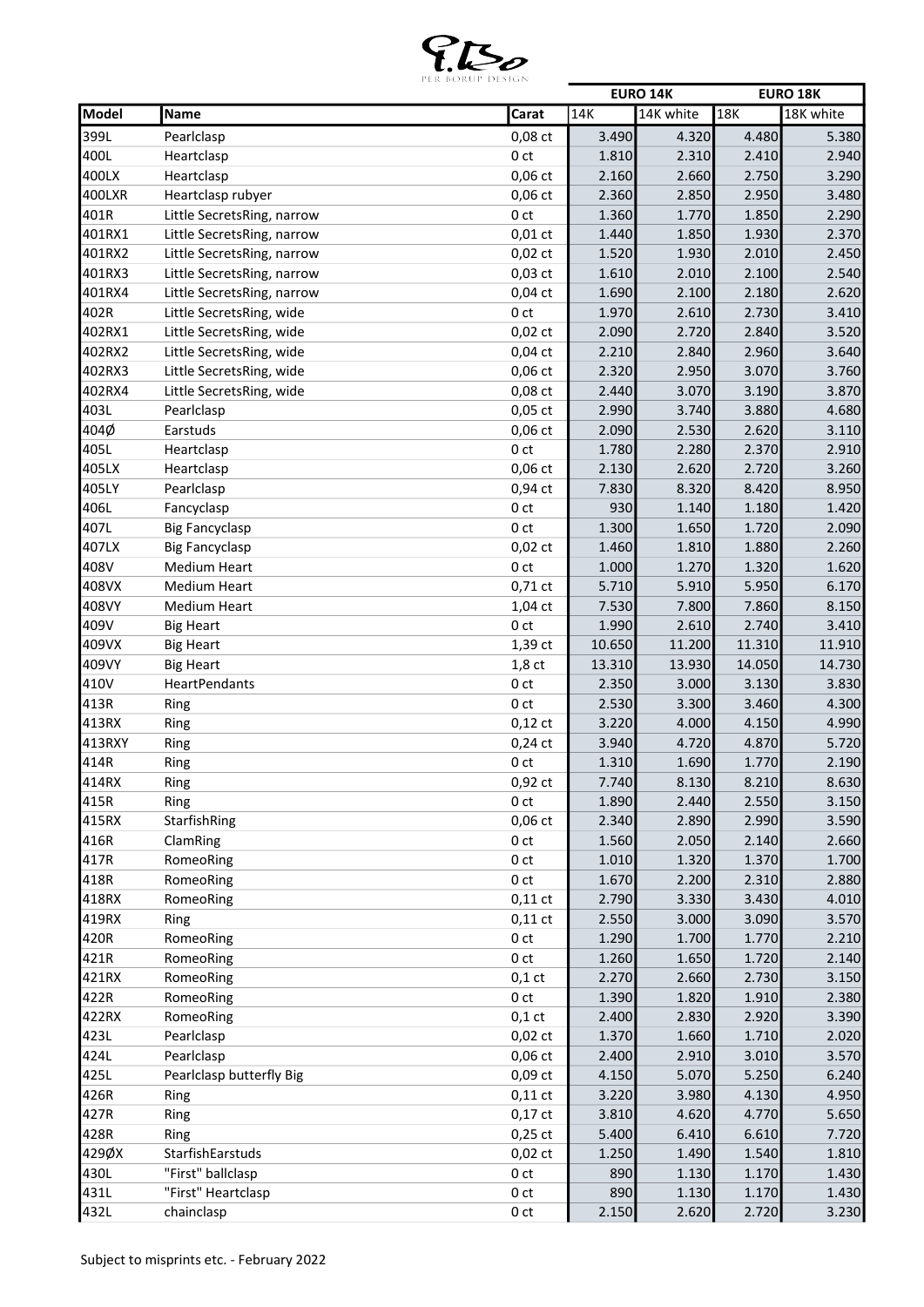

|              |                                      |                 |       | <b>EURO 14K</b> |       | <b>EURO 18K</b> |
|--------------|--------------------------------------|-----------------|-------|-----------------|-------|-----------------|
| Model        | Name                                 | Carat           | 14K   | 14K white       | 18K   | 18K white       |
| 433L         | chainclasp                           | 0 <sub>ct</sub> | 2.250 | 2.680           | 2.770 | 3.240           |
| 434L         | chainclasp                           | 0 <sub>ct</sub> | 2.360 | 2.870           | 2.970 | 3.510           |
| 436R         | JulieRing                            | 0 <sub>ct</sub> | 1.500 | 1.970           | 2.060 | 2.580           |
| 436RX        | JulieRing                            | $0,12$ ct       | 2.670 | 3.150           | 3.240 | 3.760           |
| 437R         | Ring                                 | $0,03$ ct       | 2.470 | 3.110           | 3.240 | 3.930           |
| 438V         | Pendants                             | $0,02$ ct       | 1.390 | 1.680           | 1.740 | 2.060           |
| 439Ø         | Earstuds                             | $0,02$ ct       | 2.330 | 2.870           | 2.970 | 3.550           |
| 440R         | Ring                                 | $0,03$ ct       | 2.470 | 3.110           | 3.240 | 3.930           |
| 441V         | Pendants                             | $0,02$ ct       | 1.390 | 1.680           | 1.740 | 2.060           |
| 442Ø         | Earstuds                             | $0,02$ ct       | 2.330 | 2.870           | 2.970 | 3.550           |
| 443R         | Ring                                 | $0,11$ ct       | 2.480 | 3.020           | 3.130 | 3.720           |
| 444R         | Ring                                 | 0,39 ct         | 5.690 | 6.610           | 6.790 | 7.780           |
| 447A         | <b>Bracelet</b>                      | $0,01$ ct       | 7.700 | 9.480           | 9.830 | 11.760          |
| 448A         | Bracelet - Long Bean                 | $0,01$ ct       | 5.450 | 6.650           | 6.880 | 8.170           |
| 449L         | Pearlclasp saphire                   | $0,04$ ct       | 2.190 | 2.700           | 2.800 | 3.360           |
| 450L         | Pearlclasp                           | 0,08 ct         | 2.620 | 3.200           | 3.310 | 3.940           |
| 451R         | Ring                                 | 0,08 ct         | 2.090 | 2.500           | 2.580 | 3.030           |
| 452R         | Ring                                 | 0,07 ct         | 2.750 | 3.410           | 3.530 | 4.250           |
| 453R         |                                      | $0,13$ ct       | 2.770 | 3.340           | 3.460 | 4.080           |
|              | Ring                                 | $0,05$ ct       |       |                 |       |                 |
| 454R<br>456R | Ring saphire                         |                 | 3.160 | 3.930           | 4.090 | 4.930           |
|              | CloverRing                           | $0,03$ ct       | 2.770 | 3.580           | 3.740 | 4.620           |
| 457L         | Cloverclasp                          | $0,03$ ct       | 2.220 | 2.770           | 2.880 | 3.470           |
| 458Ø         | CloverEarstuds                       | $0,04$ ct       | 1.350 | 1.610           | 1.660 | 1.950           |
| 459L         | Pearlclasp granat FRØ                | $0,02$ ct       | 4.030 | 5.080           | 5.290 | 6.420           |
| 460R         | Ring                                 | 0,08 ct         | 2.680 | 3.310           | 3.430 | 4.120           |
| 461R         | Ring                                 | $0,08$ $ct$     | 2.530 | 3.110           | 3.220 | 3.850           |
| 462L         | Heartball                            | 0 <sub>ct</sub> | 1.320 | 1.640           | 1.710 | 2.060           |
| 462LX        | Heartball                            | $0,03$ ct       | 1.460 | 1.790           | 1.860 | 2.210           |
| 463L         | Pearlclasp                           | 0 <sub>ct</sub> | 1.320 | 1.640           | 1.710 | 2.060           |
| 464L         | Kometclasp                           | 0 <sub>ct</sub> | 1.600 | 2.020           | 2.110 | 2.570           |
| 465L         | Pearlclasp                           | 0,06 ct         | 2.540 | 3.210           | 3.340 | 4.050           |
| 466L         | Pearlclasp                           | 0 <sub>ct</sub> | 3.660 | 4.650           | 4.840 | 5.910           |
| 467L         | Hearttwinclasp                       | $0,04$ ct       | 3.400 | 4.210           | 4.360 | 5.230           |
| 468L         | Pearlclasp                           | $0,02$ ct       | 2.360 | 2.890           | 2.990 | 3.560           |
| 469L         | Pearlclasp                           | $0,02$ ct       | 2.310 | 2.840           | 2.940 | 3.510           |
| 472B         |                                      | $0,02$ ct       | 3.390 | 4.170           | 4.320 | 5.170           |
| 473B         |                                      | $0,02$ ct       | 3.390 | 4.170           | 4.320 | 5.170           |
| 474R         | HeartRing                            | 0 ct            | 1.450 | 1.900           | 1.980 | 2.460           |
| 474RX        | HeartRing                            | $0,12$ ct       | 2.150 | 2.590           | 2.680 | 3.160           |
| 475R         | Horseshoe Ring                       | 0 ct            | 1.450 | 1.900           | 1.980 | 2.460           |
| 475RX        | Horseshoe Ring                       | $0,09$ ct       | 2.190 | 2.630           | 2.720 | 3.200           |
| 476R         | CloverRing                           | 0 ct            | 1.450 | 1.900           | 1.980 | 2.460           |
| 477R         | Ring with freshwaterpearl            | 0 ct            | 1.490 | 1.950           | 2.030 | 2.530           |
| 477RX        | Ring                                 | $0,04$ ct       | 1.820 | 2.270           | 2.360 | 2.860           |
| 478R         | Ring with blue topaz                 | 0 ct            | 1.490 | 1.950           | 2.030 | 2.530           |
| 479R         | Ring                                 | $0,05$ ct       | 1.650 | 2.080           | 2.160 | 2.630           |
| 480R         | CrownRing nr. 1 Des: Lykke           | $0,08$ ct       | 2.360 | 2.910           | 3.010 | 3.610           |
| 481R         | CrownRing nr. 2 with ruby Des: Karin | $0,04$ ct       | 2.050 | 2.520           | 2.610 | 3.120           |
| 482R         | CrownRing nr. 3 Des: Kell            | $0,09$ ct       | 1.970 | 2.360           | 2.430 | 2.840           |
| 483R         | CrownRing nr. 4 Des: Per             | $0,15$ ct       | 3.330 | 4.010           | 4.140 | 4.870           |
| 484L         | Elephantclasp                        | $0,05$ ct       | 2.490 | 3.050           | 3.160 | 3.770           |
| 485L         | Pearlclasp                           | $0,04$ ct       | 1.780 | 2.180           | 2.250 | 2.680           |
| 487R         | Ring                                 | $0,05$ ct       | 3.030 | 3.780           | 3.930 | 4.750           |
| 488L         | Dolphinclasp                         | $0,02$ ct       | 2.340 | 2.880           | 2.980 | 3.560           |
| 490R         | Ring                                 | 0,08 ct         | 2.970 | 3.740           | 3.890 | 4.730           |
|              |                                      |                 |       |                 |       |                 |
| 491R         | Ring                                 | $0,12$ ct       | 3.140 | 3.820           | 3.950 | 4.680           |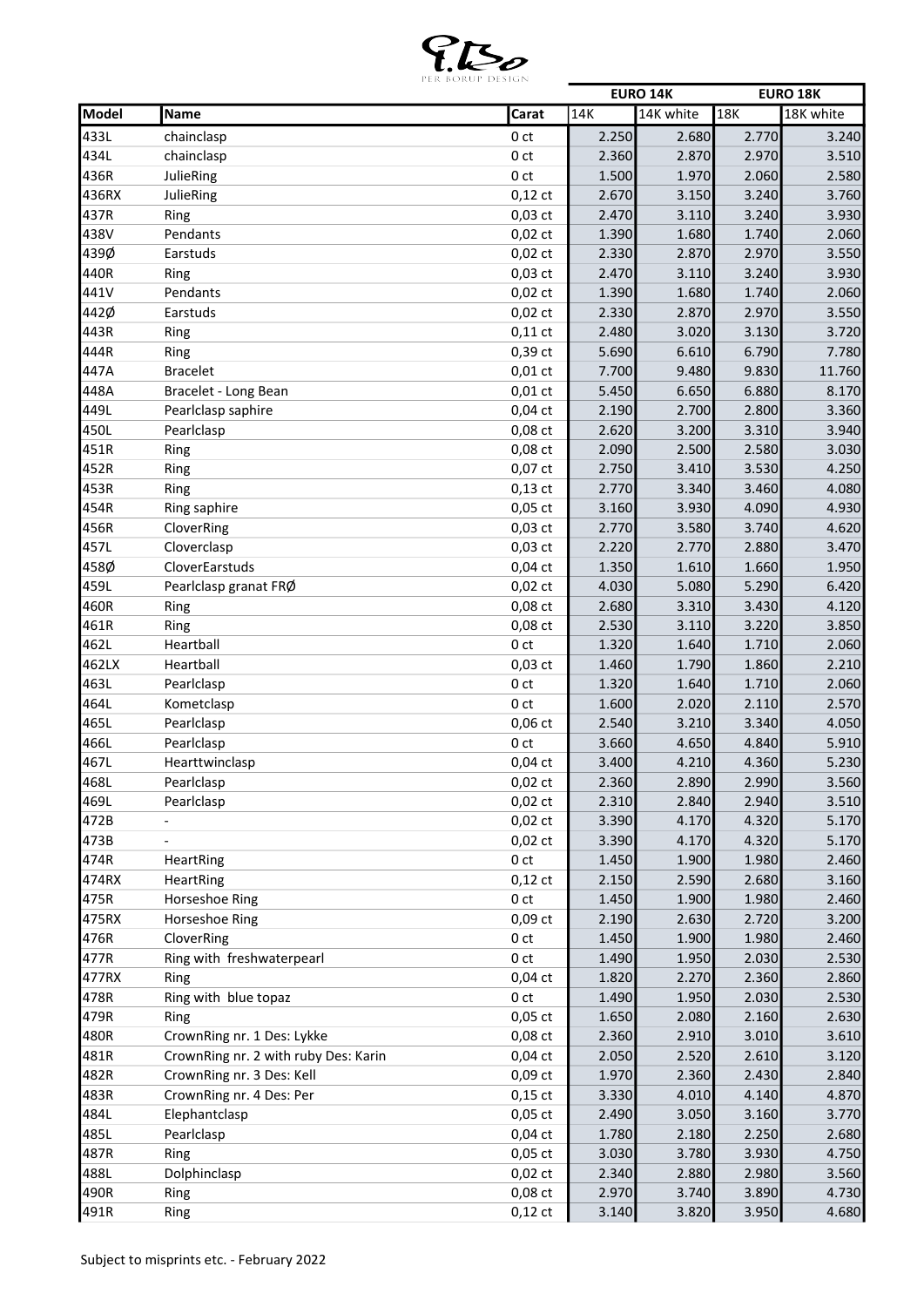

|       |                                                        |                 |       | <b>EURO 14K</b> |       | <b>EURO 18K</b> |
|-------|--------------------------------------------------------|-----------------|-------|-----------------|-------|-----------------|
| Model | Name                                                   | Carat           | 14K   | 14K white       | 18K   | 18K white       |
| 492R  | Ring                                                   | $0,09$ ct       | 2.580 | 3.140           | 3.250 | 3.860           |
| 493L  | 2 colored Pearlclasp                                   | $0,07$ ct       | 3.280 | 3.980           | 4.110 | 4.870           |
| 494R  | Ring                                                   | $0,08$ ct       | 3.070 | 3.840           | 3.990 | 4.830           |
| 495L  | Pearlclasp with blue topaz ell. ametyst                | $0,09$ ct       | 4.190 | 5.030           | 5.200 | 6.110           |
| 496Ø  | VendeEarstuds                                          | 0,08 ct         | 3.520 | 4.230           | 4.360 | 5.130           |
| 497R  | Ring                                                   | 0,08 ct         | 2.720 | 3.410           | 3.550 | 4.310           |
| 498L  | Pearlclasp small butterfly                             | 0 <sub>ct</sub> | 2.120 | 2.620           | 2.720 | 3.270           |
| 498LX | Pearlclasp small butterfly                             | $0,06$ ct       | 2.470 | 2.970           | 3.070 | 3.610           |
| 498LY | Pearlclasp small butterfly                             | $0,56$ ct       | 5.660 | 6.160           | 6.260 | 6.810           |
| 499R  | Ring for-farvet                                        | $0,12$ ct       | 2.910 | 3.530           | 3.650 | 4.320           |
| 500Ø  | Sticks & Pearls, gemstones with 2 par Pearlr           | 0 <sub>ct</sub> | 490   | 520             | 530   | 560             |
| 500ØX | Sticks & Pearls, gemstones with 2 par Pearlr           | $0,04$ ct       | 720   | 750             | 760   | 800             |
| 501Ø  | Sticks & Pearls, gemstones with 2 par Pearlr           | 0 ct            | 490   | 520             | 530   | 560             |
| 501ØX | Sticks & Pearls, Heartr with 2 par Pearlr              | $0,06$ ct       | 980   | 1.010           | 1.020 | 1.050           |
| 502Ø  | Sticks & Pearls, gemstones with 2 par Pearlr           | 0 <sub>ct</sub> | 490   | 520             | 530   | 560             |
| 503Ø  | Earstuds - Heartr                                      | $0,02$ ct       | 930   | 1.060           | 1.090 | 1.240           |
| 503ØY | Earstuds - Heartr                                      | 0,68 ct         | 5.510 | 5.770           | 5.820 | 6.110           |
| 504L  | Pearlclasp Big ORKIDÉ                                  | $0,11$ ct       | 4.280 | 5.320           | 5.510 | 6.630           |
| 504LY | Pearlclasp Big ORKIDÉ                                  | $0,61$ ct       | 7.560 | 8.590           | 8.790 | 9.910           |
| 505R  | Ring                                                   | $0,04$ ct       | 2.680 | 3.360           | 3.490 | 4.230           |
| 506L  | Pearlclasp with culturedPearl                          | 0 <sub>ct</sub> | 1.790 | 2.240           | 2.330 | 2.810           |
| 507L  | Pearlclasp with culturedPearl                          | 0 <sub>ct</sub> | 1.380 | 1.680           | 1.740 | 2.070           |
| 508L  | Pearlclasp with culturedPearl                          | 0 <sub>ct</sub> | 1.310 | 1.610           | 1.670 | 2.000           |
| 509L  | Pearlclasp                                             | $0,05$ ct       | 2.690 | 3.330           | 3.450 | 4.140           |
| 510R  | Ring                                                   | $0,05$ ct       | 2.350 | 2.980           | 3.110 | 3.790           |
| 511Ø  | Earstuds                                               | $0,06$ ct       | 2.340 | 2.830           | 2.920 | 3.450           |
| 512R  | Ring                                                   | $0,06$ ct       | 2.320 | 2.890           | 3.000 | 3.630           |
| 513R  | Ring                                                   | $0,05$ ct       | 2.130 | 2.680           | 2.790 | 3.380           |
| 514L  | flowersclasp freshwaterpearlr                          | 0 <sub>ct</sub> | 1.540 | 1.880           | 1.950 | 2.320           |
| 515L  | Pearlclasp                                             | $0,04$ ct       | 2.090 | 2.610           | 2.710 | 3.280           |
| 516L  | small golfclasp                                        | 0 ct            | 890   | 1.060           | 1.100 | 1.280           |
| 517L  | Big golfclasp                                          | 0 ct            | 1.190 | 1.470           | 1.520 | 1.830           |
| 518L  | Starclasp                                              | 0 ct            | 1.630 | 2.080           | 2.160 | 2.640           |
| 519Ø  | Sticks & Pearls, gemstones with 2 par Pearlr           | 0 <sub>ct</sub> | 490   | 520             | 530   | 560             |
| 520R  | Ring mabe Pearl                                        | $0,08$ ct       | 3.470 | 4.330           | 4.500 | 5.430           |
| 521L  | Pearlclasp for 2 rk.                                   | $0,05$ ct       | 3.100 | 3.840           | 3.980 | 4.780           |
| 522L  | small orkidé-clasp                                     | 0 ct            | 2.320 | 2.860           | 2.960 | 3.540           |
| 522L  | small orkidé-clasp                                     | 0 ct            | 2.320 | 2.860           | 2.960 | 3.540           |
| 522LX | small orkidé-clasp                                     | $0,03$ ct       | 2.470 | 3.010           | 3.110 | 3.690           |
| 523Ø  |                                                        | 0 ct            | 730   | 850             | 870   | 1.000           |
| 524R  | Ring                                                   | $0,06$ ct       | 2.340 | 2.940           | 3.050 | 3.700           |
| 525Ø  | Orkidé-Earstuds                                        | 0 <sub>ct</sub> | 930   | 1.130           | 1.170 | 1.380           |
| 525ØX | Orkidé-Earstuds                                        | $0,02$ ct       | 1.100 | 1.290           | 1.330 | 1.540           |
| 526R  | Orkidé-Ring                                            | 0 ct            | 2.080 | 2.700           | 2.820 | 3.480           |
| 526RX | Orkidé-Ring                                            | $0,03$ ct       | 2.330 | 2.940           | 3.060 | 3.730           |
| 527Ø  | Earstuds                                               | $0,06$ ct       | 1.780 | 2.030           | 2.090 | 2.370           |
| 528R  | Ring                                                   | $0,08$ ct       | 2.960 | 3.660           | 3.790 | 4.550           |
| 529Ø  | Earstuds with rosa Pearlr                              | 0 ct            | 1.560 | 1.890           | 1.950 | 2.310           |
| 530Ø  | Sticks & Pearls, gemstones with 2 par Pearlr           | 0 <sub>ct</sub> | 490   | 520             | 530   | 560             |
| 530ØX | Sticks & Pearls, Clovere with 2 par Pearlr             | 0,08 ct         | 1.150 | 1.190           | 1.190 | 1.230           |
| 531V  | Vedh for Earstuds blue topaz, ametyst el citrin 2 stk. | 0 ct            | 1.760 | 1.960           | 2.000 | 2.220           |
| 531Ø  | Earstuds                                               | 0 <sub>ct</sub> | 3.090 | 3.670           | 3.780 | 4.410           |
| 532L  | Pearlclasp                                             | 0 ct            | 3.050 | 3.720           | 3.850 | 4.580           |
| 532V  | Vedh for Pearlclasp, blue topaz, ametyst eller citrin  | 0 ct            | 900   | 1.000           | 1.020 | 1.140           |
| 533L  | Pearlclasp                                             | 0,06 ct         | 2.900 | 3.570           | 3.700 | 4.420           |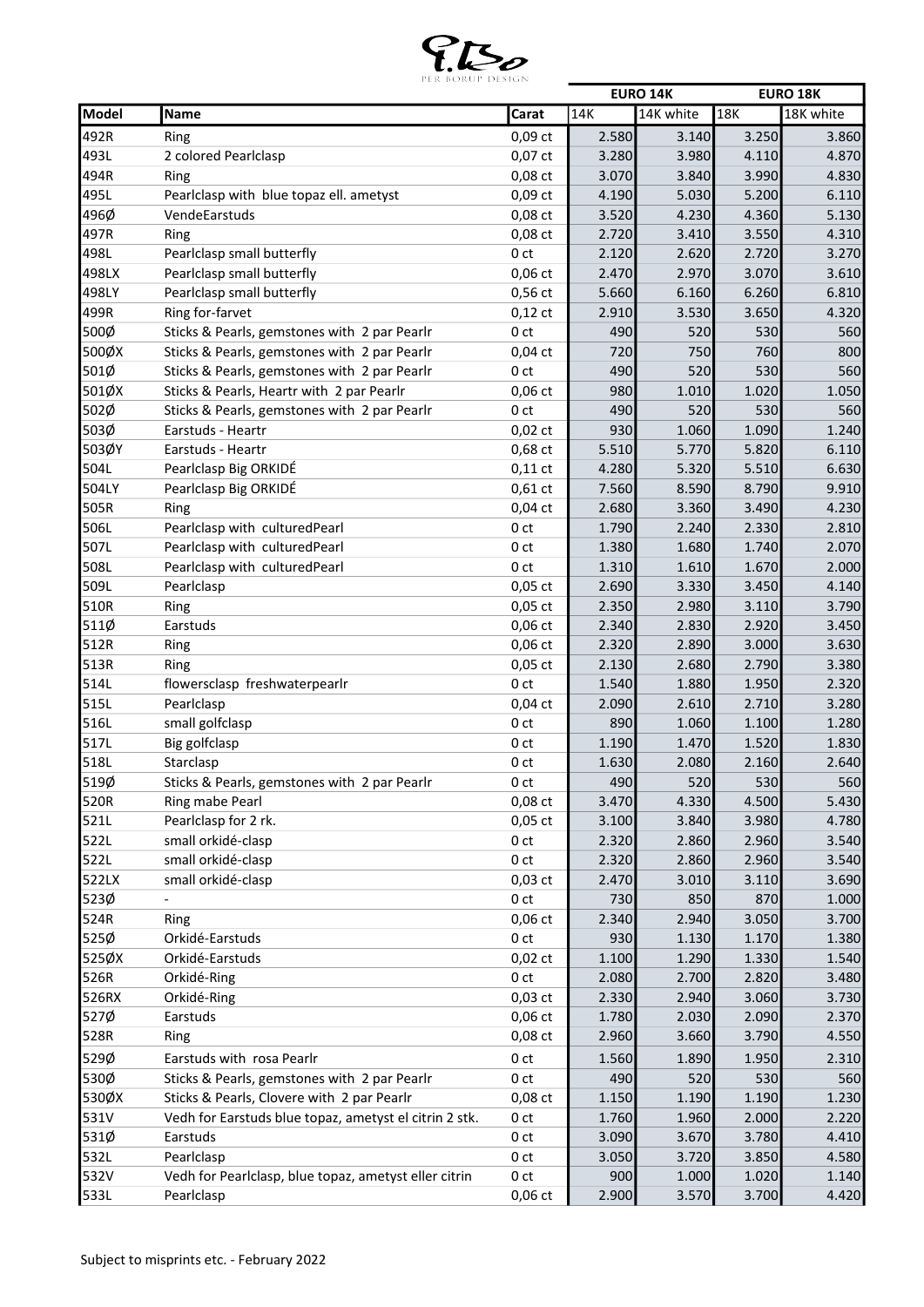

|        |                                               |                 |       | <b>EURO 14K</b> |       | <b>EURO 18K</b> |
|--------|-----------------------------------------------|-----------------|-------|-----------------|-------|-----------------|
| Model  | Name                                          | Carat           | 14K   | 14K white       | 18K   | 18K white       |
| 534L   | Pipe clasp                                    | $0,03$ ct       | 1.680 | 2.070           | 2.150 | 2.560           |
| 535L   | Pearlclasp, FISK blue eller hvide diamonds    | $0,04$ ct       | 2.600 | 3.200           | 3.320 | 3.970           |
| 536L   | Pearlclasp with Pearl grå, hvid el.rosa       | 0 <sub>ct</sub> | 1.770 | 2.250           | 2.350 | 2.870           |
| 536LX  | Pearlclasp                                    | $0,12$ ct       | 2.440 | 2.920           | 3.010 | 3.530           |
| 537L   | ballclasp zik-zak 11 mm                       | 0 <sub>ct</sub> | 1.240 | 1.520           | 1.580 | 1.890           |
| 538L   | ballclasp zik-zak 14 mm                       | 0 <sub>ct</sub> | 1.610 | 2.030           | 2.110 | 2.570           |
| 538LX  | ballclasp zik-zak 14 mm                       | $0,06$ ct       | 2.100 | 2.520           | 2.600 | 3.060           |
| 539L   | ballclasp zik-zak 18 mm                       | 0 ct            | 2.210 | 2.840           | 2.960 | 3.660           |
| 540R   | Ring                                          | $0,11$ ct       | 2.970 | 3.700           | 3.840 | 4.630           |
| 541L   | Pearlclasp                                    | $0,03$ ct       | 1.940 | 2.380           | 2.460 | 2.930           |
| 542R   | Choice-Ring with Starr                        | 0 <sub>ct</sub> | 2.120 | 2.750           | 2.870 | 3.550           |
| 543R   | Choice-Ring with flowers                      | 0 <sub>ct</sub> | 2.120 | 2.750           | 2.870 | 3.550           |
| 544R   | Choice-Ring with Heartr                       | 0 <sub>ct</sub> | 2.120 | 2.750           | 2.870 | 3.550           |
| 545RX  | Ring                                          | $0,1$ ct        | 2.700 | 3.330           | 3.450 | 4.130           |
| 546Ø   | Earstuds                                      | $0,04$ ct       | 1.580 | 1.920           | 1.980 | 2.350           |
| 547L   | Sweet Heart, Heart with Crown                 | 0 <sub>ct</sub> | 2.470 | 3.090           | 3.210 | 3.880           |
| 547LX  | Sweet Heart, Heart uden Crown                 | $0,06$ ct       | 2.730 | 3.350           | 3.470 | 4.150           |
| 548R   | <b>Sweet Heart Ring</b>                       | 0 ct            | 2.790 | 3.660           | 3.830 | 4.770           |
| 548RX  | Sweet Heart hvide eller farvede diamond.      | $0,09$ ct       | 3.240 | 4.110           | 4.280 | 5.220           |
| 548RY  | Sweet Heart hvide eller farvede diamond.      | $0,45$ ct       | 5.420 | 6.290           | 6.460 | 7.410           |
| 549Ø   | <b>Sweet Heart Earstuds</b>                   | 0 <sub>ct</sub> | 1.180 | 1.460           | 1.510 | 1.820           |
| 549ØX  | Sweet Heart Ørestik. hvide el. farv. diamond. | $0,12$ ct       | 1.870 | 2.160           | 2.210 | 2.510           |
| 550L   | Choice-clasp, Heartr                          | 0 <sub>ct</sub> | 930   | 1.130           | 1.170 | 1.390           |
| 551L   | Choice-clasp, flowers                         | 0 <sub>ct</sub> | 930   | 1.130           | 1.170 | 1.390           |
| 552L   | Choice-clasp, Starr                           | 0 <sub>ct</sub> | 930   | 1.130           | 1.170 | 1.390           |
| 553L   | Pearlclasp                                    | 0 <sub>ct</sub> | 1.720 | 2.200           | 2.290 | 2.810           |
| 554L   | Pearlclasp                                    | $0,02$ ct       | 2.150 | 2.670           | 2.770 | 3.340           |
| 555L   | Pearlclasp                                    | $0,05$ ct       | 2.600 | 3.240           | 3.370 | 4.060           |
| 557R   | Ring                                          | $0,11$ ct       | 2.820 | 3.430           | 3.550 | 4.210           |
| 558Ø   | Orkidé-Ear clips                              | 0 ct            | 4.020 | 5.100           | 5.300 | 6.460           |
| 559V   | Charms, Frø                                   | $0,02$ ct       | 1.610 | 2.060           | 2.150 | 2.650           |
| 560V   | Charms, Dolphin                               | $0,02$ ct       | 1.210 | 1.500           | 1.560 | 1.880           |
| 561V   | Charms, butterfly,                            | 0 ct            | 890   | 1.140           | 1.190 | 1.450           |
| 562V   | Charms, Fisk                                  | $0,02$ ct       | 1.620 | 2.060           | 2.150 | 2.630           |
| 563L   | Pearlclasp, Den Franske Lilje                 | 0 ct            | 3.170 | 4.000           | 4.160 | 5.060           |
| 564R   | <b>StarRing</b>                               | 0 <sub>ct</sub> | 3.070 | 4.040           | 4.230 | 5.280           |
| 564RX  |                                               | $0,17$ ct       | 4.460 | 5.430           | 5.620 | 6.670           |
| 565Ø11 | Earstuds                                      | $0,22$ ct       | 1.680 | 1.750           | 1.760 | 1.830           |
| 565Ø5  | Earstuds                                      | $0,1$ ct        | 1.000 | 1.070           | 1.080 | 1.150           |
| 565Ø8  | Earstuds                                      | $0,16$ ct       | 1.310 | 1.370           | 1.390 | 1.460           |
| 566R   | Ring                                          | $0,1$ ct        | 3.460 | 4.280           | 4.430 | 5.320           |
| 567V   | $\overline{\phantom{a}}$                      | 0 <sub>ct</sub> | 630   | 770             | 790   | 940             |
| 567VS  | $\overline{\phantom{a}}$                      | 0 ct            | 760   | 890             | 920   | 1.060           |
| 567VX  | $\overline{\phantom{a}}$                      | $0,1$ ct        | 1.100 | 1.230           | 1.260 | 1.400           |
| 568R   | Ring                                          | 0,08 ct         | 2.630 | 3.240           | 3.350 | 4.010           |
| 569R   | Ring                                          | $0,08$ ct       | 2.650 | 3.260           | 3.380 | 4.050           |
| 570P   |                                               | 0 ct            | 170   | 190             | 190   | 200             |
| 570S   | $\overline{\phantom{a}}$                      | 0 ct            | 220   | 230             | 230   | 250             |
| 570V   |                                               | $0,16$ ct       | 1.390 | 1.470           | 1.490 | 1.580           |
| 570VS  |                                               | 0,06 ct         | 1.050 | 1.140           | 1.150 | 1.240           |
| 571L   | Pearlclasp                                    | $0,05$ ct       | 3.690 | 4.620           | 4.800 | 5.810           |
| 572L   | Pearlclasp                                    | $0,05$ ct       | 2.800 | 3.460           | 3.600 | 4.310           |
| 573L   | Pearlclasp                                    | $0,05$ ct       | 2.630 | 3.240           | 3.350 | 4.010           |
| 574R   | Ring, tro håb and kærlighed                   | 0,03 ct         | 2.380 | 3.050           | 3.180 | 3.910           |
| 575R   | "Moon" Ring                                   | $0,18$ ct       | 4.140 | 5.100           | 5.280 | 6.320           |
| 576L   | Pearlclasp                                    | $0,05$ ct       | 2.580 | 3.220           | 3.340 | 4.030           |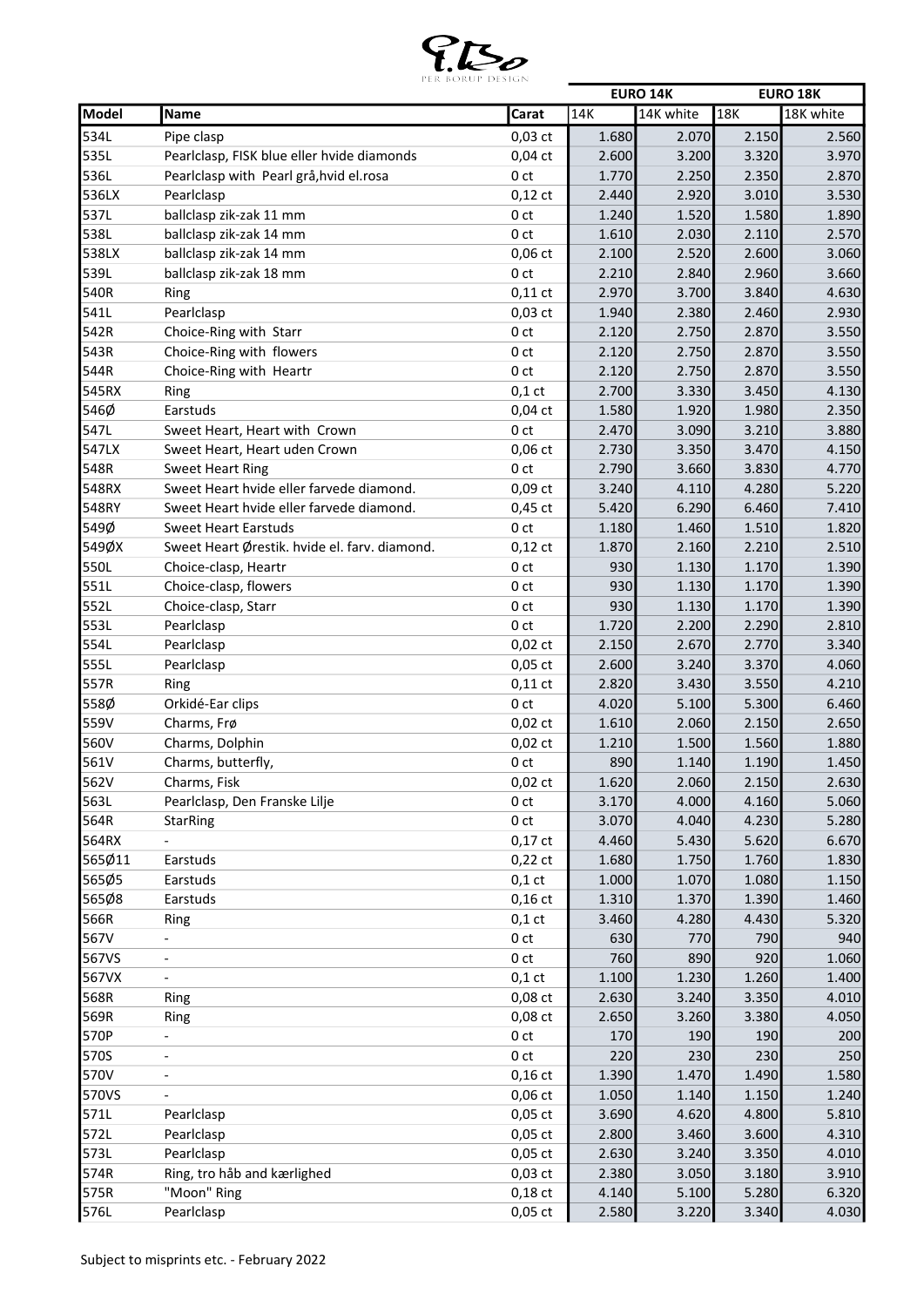

|        |                                                |                 |        | <b>EURO 14K</b> |        | <b>EURO 18K</b> |
|--------|------------------------------------------------|-----------------|--------|-----------------|--------|-----------------|
| Model  | Name                                           | Carat           | 14K    | 14K white       | 18K    | 18K white       |
| 577L   | Pearlclasp                                     | $0,08$ ct       | 3.250  | 4.020           | 4.170  | 5.000           |
| 578V   | "Flirt" Pendants                               | $0,05$ ct       | 1.480  | 1.790           | 1.850  | 2.200           |
| 579R   | "Flirt" Ring                                   | $0,05$ ct       | 1.840  | 2.280           | 2.360  | 2.840           |
| 580R   | "Flirt" Ring                                   | $0,05$ ct       | 2.030  | 2.550           | 2.650  | 3.210           |
| 581R   | "Flirt" Ring                                   | $0,03$ ct       | 2.180  | 2.740           | 2.850  | 3.460           |
| 582Ø   | "Flirt" Earstuds                               | 0,06 ct         | 2.750  | 3.270           | 3.370  | 3.920           |
| 583L   | "Flirt" Pearlclasp                             | $0,03$ ct       | 2.610  | 3.200           | 3.310  | 3.950           |
| 584R   | Mor & barn Ring m/hvid, blue ell. røde diamond | 0,03 ct         | 2.100  | 2.670           | 2.780  | 3.400           |
| 585R   | "Moon" Ring                                    | 0,09 ct         | 3.180  | 4.020           | 4.190  | 5.100           |
| 586Ø   | "Moon" Earstuds                                | $0,08$ ct       | 2.520  | 3.020           | 3.120  | 3.650           |
| 587L   | "Moon" Pearlclasp                              | 0,07 ct         | 2.660  | 3.230           | 3.340  | 3.950           |
| 588L   | "Joy" Pearlclasp                               | 0,08 ct         | 2.920  | 3.620           | 3.760  | 4.520           |
| 589L   | "Joy" Pearlclasp vendbar                       | $0,1$ ct        | 2.830  | 3.380           | 3.480  | 4.080           |
| 590L   |                                                | $0,06$ ct       |        |                 |        | 2.910           |
|        | "Joy" Pearlclasp vendbar                       |                 | 2.010  | 2.410           | 2.480  |                 |
| 591L   | "Joy" Pearlclasp                               | 0,03 ct         | 2.400  | 2.950           | 3.050  | 3.650           |
| 592Ø   | "Joy" Earstuds                                 | 0 <sub>ct</sub> | 1.190  | 1.420           | 1.470  | 1.720           |
| 593R   | "Joy" Ring                                     | 0 <sub>ct</sub> | 2.750  | 3.610           | 3.780  | 4.710           |
| 594Ø   | "Joy" Earstuds                                 | 0 <sub>ct</sub> | 860    | 1.000           | 1.030  | 1.180           |
| 594ØX  | "Joy" Earstuds                                 | $0,04$ ct       | 1.090  | 1.230           | 1.260  | 1.410           |
| 595V   |                                                | 0 <sub>ct</sub> | 910    | 1.090           | 1.120  | 1.320           |
| 596VPS |                                                | 0 <sub>ct</sub> | 1.060  | 1.240           | 1.280  | 1.470           |
| 596VX  |                                                | $0,06$ ct       | 1.210  | 1.390           | 1.420  | 1.620           |
| 597Ø   | Earstuds " Den franske lilje"                  | 0 <sub>ct</sub> | 2.250  | 2.770           | 2.870  | 3.440           |
| 599L   | Pearlclasp                                     | $0,06$ ct       | 4.300  | 5.470           | 5.700  | 6.970           |
| 600V   | NøglePendants "The Key for my Heart"           | 0 <sub>ct</sub> | 1.270  | 1.640           | 1.720  | 2.120           |
| 600VX  | NøglePendants "The Key for my Heart"           | $0,14$ ct       | 2.090  | 2.460           | 2.530  | 2.940           |
| 600VY  | NøglePendants "The Key for my Heart"           | $0,63$ ct       | 5.210  | 5.590           | 5.660  | 6.070           |
| 601A   | Paragraf Bracelet                              | $0,01$ ct       | 10.660 | 13.450          | 13.990 | 17.010          |
| 603V   |                                                | 0 <sub>ct</sub> | 700    | 850             | 880    | 1.040           |
| 604L   | Pearlclasp                                     | $0,06$ ct       | 2.750  | 3.350           | 3.470  | 4.120           |
| 605L   | clasp                                          | 0,06 ct         | 1.520  | 1.800           | 1.860  | 2.170           |
| 606L   | clasp                                          | 0,09 ct         | 2.140  | 2.620           | 2.710  | 3.220           |
| 607V   | Nøgle charms "The Key for my Heart"            | $0,01$ ct       | 990    | 1.220           | 1.260  | 1.500           |
| 607VX  | Nøgle charms "The Key for my Heart"            | 0,07 ct         | 1.480  | 1.710           | 1.750  | 1.990           |
| 608R   | Ring                                           | $0,06$ ct       | 2.820  | 3.410           | 3.520  | 4.160           |
| 609R   | Ring                                           | 0,06 ct         | 2.750  | 3.370           | 3.480  | 4.150           |
| 610R   | Ring                                           | 0,08 ct         | 2.850  | 3.500           | 3.630  | 4.350           |
| 611R   | Ring                                           | $0,04$ ct       | 2.370  | 3.000           | 3.130  | 3.820           |
| 612L   | clasp with 3 Pendants                          | $0,05$ ct       | 2.960  | 3.620           | 3.750  | 4.470           |
| 613L   | clasp                                          | $0,02$ ct       | 2.420  | 2.970           | 3.080  | 3.680           |
| 614L   | clasp "Leaves" small 2 colored                 | 0 <sub>ct</sub> | 2.180  | 2.800           | 2.920  | 3.590           |
| 615L   | clasp "Leaves" Big 2 colored                   | 0ct             | 3.500  | 4.600           | 4.810  | 5.990           |
| 616R   | Ring "Leaves"                                  | 0ct             | 1.500  | 1.910           | 1.990  | 2.440           |
| 617Ø   | Earstuds "Leaves"                              | 0 ct            | 1.000  | 1.200           | 1.240  | 1.450           |
| 618A   | Ring culturedPearl                             | $0,01$ ct       | 6.900  | 8.760           | 9.130  | 11.140          |
| 622L   | small svaneclasp                               | 0 ct            | 2.940  | 3.740           | 3.890  | 4.760           |
| 622LX  | small svaneclasp                               | $0,05$ ct       | 3.250  | 4.050           | 4.210  | 5.070           |
| 622LY  | small svaneclasp                               | $0,42$ ct       | 5.610  | 6.410           | 6.560  | 7.430           |
| 623L   | Big svaneclasp                                 | $0,1$ ct        | 4.720  | 5.870           | 6.090  | 7.330           |
| 623LX  | Pearlclasp                                     | 0,69 ct         | 8.660  | 9.810           | 10.030 | 11.270          |
| 624V   | Svanecharms                                    | 0 ct            | 1.320  | 1.690           | 1.760  | 2.160           |
| 626L   | small oval clasp                               | 0 <sub>ct</sub> | 1.700  | 2.110           | 2.190  | 2.640           |
| 626LX  | small oval clasp                               |                 |        |                 |        |                 |
|        |                                                | $0,32$ ct       | 3.630  | 4.050           | 4.130  | 4.580           |
| 627L   | Big oval clasp                                 | 0 ct            | 2.230  | 2.820           | 2.930  | 3.560           |
| 627LX  | Big oval clasp                                 | $0,4$ ct        | 4.660  | 5.240           | 5.360  | 5.990           |
| 628L   | SweetHeartclasp                                | 0 ct            | 930    | 1.160           | 1.200  | 1.450           |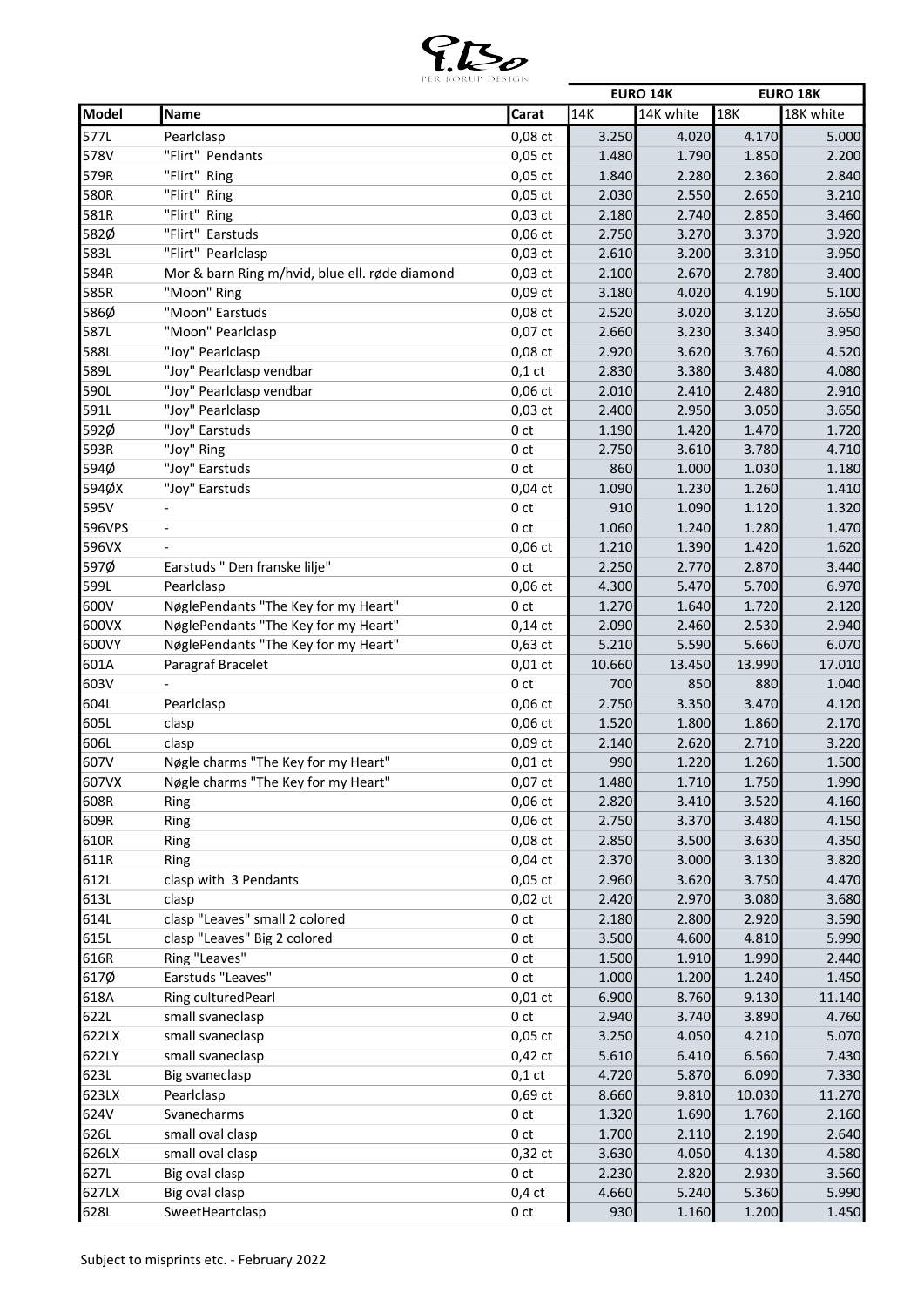

|       |                                       |                 |       | <b>EURO 14K</b> |       | <b>EURO 18K</b> |
|-------|---------------------------------------|-----------------|-------|-----------------|-------|-----------------|
| Model | Name                                  | Carat           | 14K   | 14K white       | 18K   | 18K white       |
| 629L  | Pearlclasp                            | 0 <sub>ct</sub> | 850   | 1.030           | 1.070 | 1.280           |
| 632R  | Ring "Life"                           | 0 <sub>ct</sub> | 2.490 | 3.250           | 3.400 | 4.230           |
| 633L  | clasp "Life"                          | 0 <sub>ct</sub> | 2.650 | 3.270           | 3.380 | 4.050           |
| 634Ø  | Earstuds "Life"                       | 0 <sub>ct</sub> | 1.480 | 1.770           | 1.830 | 2.140           |
| 635V  | Pendants bandstav                     | $0,01$ ct       | 1.130 | 1.420           | 1.480 | 1.800           |
| 635VX | Pendants bandstav                     | $0,11$ ct       | 1.710 | 2.000           | 2.060 | 2.380           |
| 636L  | clasp                                 | 0 <sub>ct</sub> | 2.020 | 2.590           | 2.700 | 3.320           |
| 636LX | clasp                                 | $0,06$ ct       | 2.410 | 2.980           | 3.100 | 3.710           |
| 636LY | clasp                                 | 0,49 ct         | 5.430 | 6.000           | 6.120 | 6.730           |
| 637L  | clasp                                 | $0,03$ ct       | 2.060 | 2.590           | 2.690 | 3.260           |
| 637LY | clasp                                 | 0,76 ct         | 6.740 | 7.270           | 7.370 | 7.940           |
| 638R  | Ring                                  | 0,56 ct         | 7.690 | 9.010           | 9.270 | 10.710          |
| 639R  | Ring                                  | $0,1$ ct        | 2.090 | 2.470           | 2.540 | 2.960           |
| 640L  | clasp "Aqua" small, 2 colored         | 0,08 ct         | 2.590 | 3.160           | 3.270 | 3.880           |
| 641L  | clasp "Aqua" Big, 2 colored           | 0,08 ct         | 3.110 | 3.860           | 4.010 | 4.830           |
| 642R  | Ring "Aqua"                           | 0 <sub>ct</sub> | 1.590 | 2.080           | 2.170 | 2.700           |
| 642RX | Ring "Aqua"                           | $0,03$ ct       | 1.730 | 2.220           | 2.320 | 2.850           |
| 643Ø  | Earstuds "Aqua"                       | $0,04$ ct       | 1.520 | 1.840           | 1.900 | 2.250           |
|       |                                       |                 |       |                 |       |                 |
| 644L  | clasp "Elle"                          | 0 <sub>ct</sub> | 4.270 | 5.440           | 5.670 | 6.940           |
| 644LX | clasp "Elle"                          | $0,28$ ct       | 5.890 | 7.060           | 7.290 | 8.560           |
| 645L  | clasp "Sunrise"                       | $0,1$ ct        | 4.770 | 5.830           | 6.030 | 7.180           |
| 646Ø  | Earstuds "Sunrise"                    | $0,04$ ct       | 2.320 | 2.830           | 2.930 | 3.480           |
| 647L  | clasp "Amaryllis Belladonna"          | 0 <sub>ct</sub> | 3.220 | 4.120           | 4.290 | 5.260           |
| 647LX | clasp "Amaryllis Belladonna"          | 0,38 ct         | 5.580 | 6.470           | 6.650 | 7.620           |
| 648Ø  | Earstuds "Amaryllis Belladonna"       | 0 <sub>ct</sub> | 1.700 | 2.170           | 2.260 | 2.770           |
| 648ØX | Earstuds "Amaryllis Belladonna"       | 0,08 ct         | 2.160 | 2.630           | 2.720 | 3.230           |
| 649R  | Ring "Amaryllis Belladonna" wide      | 0 <sub>ct</sub> | 3.240 | 4.270           | 4.470 | 5.590           |
| 649RX | Ring "Amaryllis Belladonna" wide      | $0,24$ ct       | 4.620 | 5.650           | 5.850 | 6.970           |
| 650L  | clasp                                 | $0,03$ ct       | 2.630 | 3.370           | 3.510 | 4.310           |
| 651Ø  | Earstuds m/freshwaterpearl            | $0,04$ ct       | 1.160 | 1.250           | 1.270 | 1.370           |
| 652Ø  | Earstuds m/freshwaterpearl            | $0,04$ ct       | 1.160 | 1.250           | 1.270 | 1.370           |
| 653R  | Ring 2 farvet                         | $0,06$ ct       | 2.380 | 2.920           | 3.020 | 3.600           |
| 654Ø  | Earstuds Design: Per                  | $0,06$ ct       | 1.900 | 2.280           | 2.350 | 2.770           |
| 655Ø  | Earstuds Design: Kell                 | 0,04 ct         | 1.240 | 1.400           | 1.430 | 1.620           |
| 656Ø  | Earstuds Design: Karin                | $0,1$ ct        | 1.620 | 1.840           | 1.890 | 2.130           |
| 657Ø  | Earstuds Design: Lykke                | $0,04$ ct       | 990   | 1.080           | 1.090 | 1.180           |
| 658R  | Ring "Amaryllis Belladonna" narrow    | 0 ct            | 1.750 | 2.270           | 2.370 | 2.940           |
| 658RX | Ring "Amaryllis Belladonna" narrow    | $0,21$ ct       | 3.170 | 3.690           | 3.790 | 4.360           |
| 659Ø  | Earstuds "Amaryllis Belladonna" small | 0 ct            | 950   | 1.160           | 1.190 | 1.410           |
| 659ØX | Earstuds "Amaryllis Belladonna" small | 0,06 ct         | 1.350 | 1.550           | 1.590 | 1.810           |
| 660V  | Pendants "Amaryllis Belladonna"       | 0 <sub>ct</sub> | 1.030 | 1.310           | 1.370 | 1.680           |
| 661L  | clasp "Little Angel"                  | 0 ct            | 2.390 | 2.960           | 3.070 | 3.690           |
| 662L  | clasp "Angel"                         | 0 ct            | 3.790 | 4.860           | 5.070 | 6.230           |
| 663R  | Ring "Angel"                          | 0 ct            | 1.670 | 2.140           | 2.230 | 2.740           |
| 664Ø  | Earstuds "Angel"                      | 0 ct            | 820   | 980             | 1.010 | 1.170           |
| 665L  | clasp "Jazz"                          | 0 ct            | 1.780 | 2.260           | 2.350 | 2.880           |
| 665LX | clasp "Jazz"                          | $0,07$ ct       | 2.160 | 2.640           | 2.730 | 3.260           |
| 665LY | clasp "Jazz"                          | $0,61$ ct       | 5.570 | 6.050           | 6.150 | 6.670           |
| 666Ø  | Earstuds "Jazz"                       | 0 ct            | 1.130 | 1.290           | 1.320 | 1.500           |
| 666ØX | Earstuds "Jazz"                       | $0,1$ ct        | 1.460 | 1.630           | 1.660 | 1.840           |
| 667L  | clasp "Palme"                         | $0,06$ ct       | 3.490 | 4.360           | 4.530 | 5.470           |
| 668R  | Ring "Palme"                          | $0,09$ ct       | 3.310 | 4.060           | 4.200 | 5.010           |
| 669Ø  | Earstuds "Palme"                      | $0,02$ ct       | 1.210 | 1.440           | 1.490 | 1.750           |
| 670L  | clasp "Lucca"                         | $0,02$ ct       | 3.490 | 4.430           | 4.610 | 5.630           |
| 671R  | Ring                                  | 0,06 ct         | 1.960 | 2.360           | 2.440 | 2.880           |
|       |                                       |                 |       |                 |       |                 |
| 672R  | Ring with culturedPearl               | $0,06$ ct       | 1.870 | 2.270           | 2.350 | 2.790           |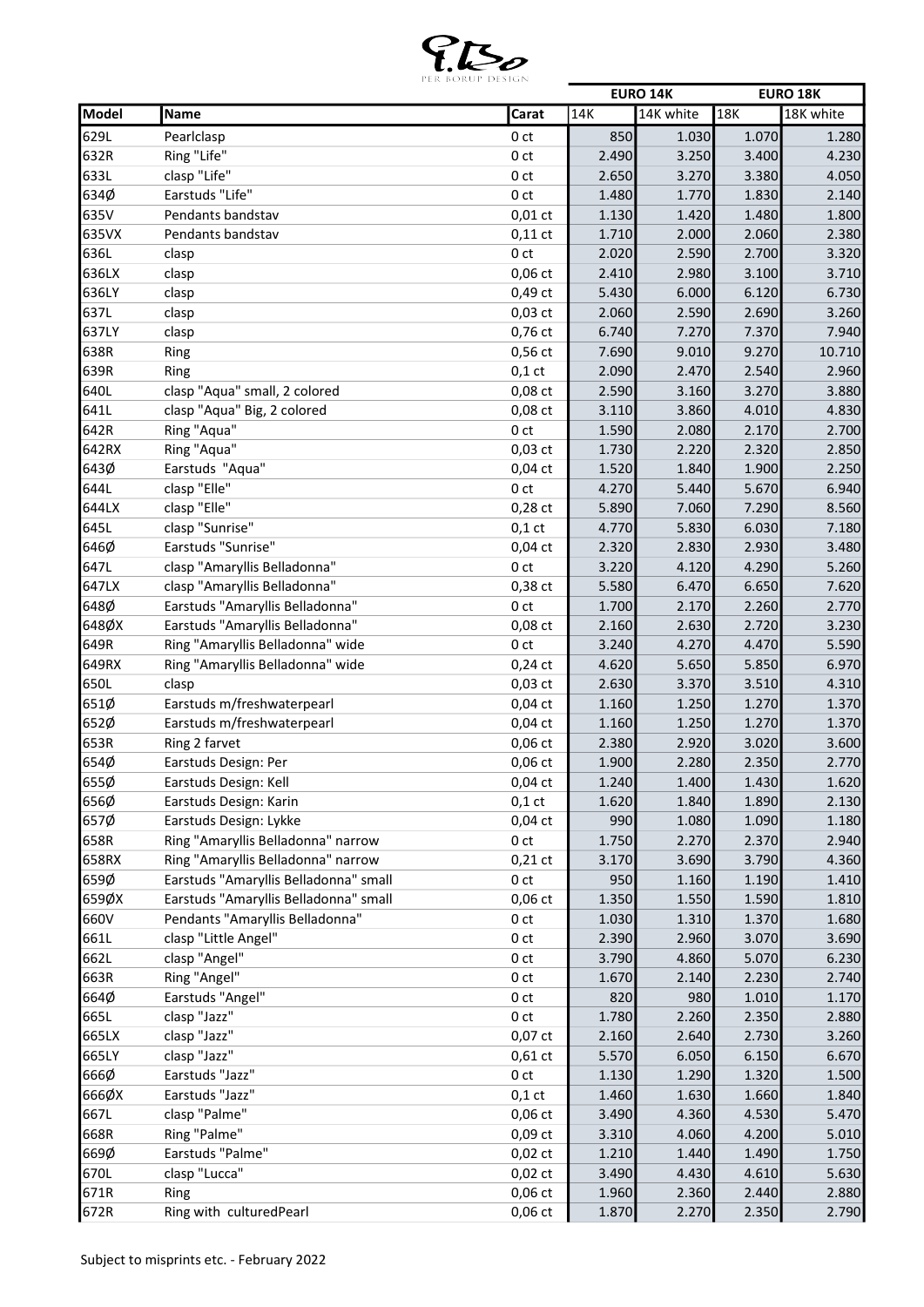

|        |                                 |                 |        | <b>EURO 14K</b> |        | <b>EURO 18K</b> |
|--------|---------------------------------|-----------------|--------|-----------------|--------|-----------------|
| Model  | Name                            | Carat           | 14K    | 14K white       | 18K    | 18K white       |
| 673R   | Ring                            | $0,06$ ct       | 2.600  | 3.270           | 3.400  | 4.140           |
| 674R   | Ring                            | $0,1$ ct        | 2.800  | 3.380           | 3.500  | 4.140           |
| 675R   | Ring                            | 0,08 ct         | 2.980  | 3.720           | 3.860  | 4.660           |
| 676R   | Ring                            | $0,08$ ct       | 2.640  | 3.310           | 3.440  | 4.180           |
| 677R   | Ring                            | $0,08$ ct       | 2.800  | 3.540           | 3.680  | 4.480           |
| 678V   | Kors Pendants small             | $0,03$ ct       | 1.250  | 1.500           | 1.560  | 1.840           |
| 679V   | Kors Pendants Big               | $0,08$ ct       | 1.760  | 2.120           | 2.190  | 2.590           |
| 680V   | <b>Heart Pendants small</b>     | $0,03$ ct       | 1.450  | 1.780           | 1.850  | 2.210           |
| 681V   | <b>Heart Pendants Big</b>       | $0,08$ ct       | 2.130  | 2.630           | 2.730  | 3.260           |
| 682V   | <b>Heart Pendants</b>           | 0 <sub>ct</sub> | 990    | 1.260           | 1.320  | 1.620           |
| 683R   | Ring with Pendants              | 0 <sub>ct</sub> | 2.560  | 3.350           | 3.510  | 4.370           |
| 683RA  | Ring with amatystPendants       | 0 <sub>ct</sub> | 2.240  | 2.910           | 3.030  | 3.760           |
| 684R   | Ring                            | 0,08 ct         | 2.800  | 3.540           | 3.680  | 4.480           |
| 685V   | Pendants                        | $0,03$ ct       | 1.390  | 1.710           | 1.770  | 2.110           |
| 686R   | Ring                            | $0,15$ ct       | 3.350  | 4.110           | 4.260  | 5.080           |
| 687R   | Ring                            | $0,12$ ct       | 3.230  | 3.990           | 4.140  | 4.960           |
| 688R   | Ring                            | $0,1$ ct        | 2.390  | 2.920           | 3.030  | 3.610           |
| 689V   | Pendants                        | $0,02$ ct       | 910    | 1.070           | 1.100  | 1.260           |
| 690R   | Ring 2 farvet                   | $0,52$ ct       | 7.090  | 8.020           | 8.210  | 9.220           |
| 691R   | Ring 2 farvet                   | $0,27$ ct       | 4.450  | 5.230           | 5.380  | 6.230           |
| 692V   | Wishes Love                     | 0 <sub>ct</sub> | 2.100  | 2.720           | 2.840  | 3.520           |
| 692VX  | <b>Wishes Love</b>              | 0,32 ct         | 4.040  | 4.660           | 4.780  | 5.460           |
| 693V   | <b>Wishes Kisses</b>            | 0 <sub>ct</sub> | 1.600  | 2.040           | 2.130  | 2.610           |
| 693VX  | <b>Wishes Kisses</b>            | $0,32$ ct       | 3.550  | 3.990           | 4.080  | 4.560           |
| 694V   | <b>Wishes Happiness</b>         | 0 <sub>ct</sub> | 1.950  | 2.520           | 2.630  | 3.250           |
| 694VX  | <b>Wishes Happiness</b>         | $0,32$ ct       | 3.890  | 4.460           | 4.570  | 5.190           |
| 695V   | <b>Wishes Luck</b>              | 0 <sub>ct</sub> | 1.820  | 2.330           | 2.420  | 2.980           |
| 695VX  | <b>Wishes Luck</b>              | $0,32$ ct       | 3.760  | 4.270           | 4.370  | 4.920           |
| 696L   | Trix clasp                      | 0 <sub>ct</sub> | 1.130  | 1.420           | 1.470  | 1.780           |
| 697V   | KampalaPendants with calcedon   | 0 <sub>ct</sub> | 3.710  | 4.850           | 5.070  | 6.300           |
| 697VX  | KampalaPendants with calcedon   | $0,06$ ct       | 4.050  | 5.200           | 5.420  | 6.650           |
| 697VY  | KampalaPendants with dråbe      | 0,87 ct         | 9.390  | 10.530          | 10.750 | 11.990          |
| 698R   | Ring                            | $0,41$ ct       | 7.370  | 8.410           | 8.610  | 9.730           |
| 699A   | <b>Bracelet</b>                 | 1,29 ct         | 18.370 | 21.180          | 21.730 | 24.780          |
| 700R   | Ring 2 colored                  | $0,66$ ct       | 8.580  | 9.690           | 9.910  | 11.110          |
| 701L   | Heartclasp                      | $0,11$ ct       | 3.510  | 4.250           | 4.390  | 5.190           |
| 702L   | clasp                           | 0 <sub>ct</sub> | 2.300  | 2.970           | 3.100  | 3.820           |
| 703R   | Ring                            | $0,54$ ct       | 7.160  | 8.260           | 8.470  | 9.660           |
| 704R   | Ring 2 farvet                   | $0,2$ ct        | 3.120  | 3.690           | 3.810  | 4.430           |
| 705R   | Ring                            | $0,16$ ct       | 2.610  | 3.090           | 3.190  | 3.710           |
| 706L   | Heartclasp                      | 0 <sub>ct</sub> | 1.110  | 1.410           | 1.460  | 1.780           |
| 707R   | Ring                            | 0,08 ct         | 1.720  | 2.070           | 2.140  | 2.520           |
| 708Ø   | Earstuds                        | $0,1$ ct        | 1.450  | 1.640           | 1.680  | 1.880           |
| 709V   | Pendants                        | $0,05$ ct       | 830    | 970             | 990    | 1.140           |
| 710R   | Ring                            | $0,17$ ct       | 2.660  | 3.050           | 3.130  | 3.550           |
| 711R   | Ring                            | $0,17$ ct       | 2.810  | 3.270           | 3.360  | 3.850           |
| 712R   | Ring                            | $0,11$ ct       | 2.250  | 2.710           | 2.800  | 3.310           |
| 712RX  | Ring                            | $0,29$ ct       | 3.150  | 3.620           | 3.710  | 4.220           |
| 713R   | Ring                            | 0 ct            | 1.750  | 2.230           | 2.330  | 2.850           |
| 713RX  | Ring                            | $0,18$ ct       | 2.650  | 3.130           | 3.220  | 3.750           |
| 714V   | Kors Pendants Twisted           | $0,11$ ct       | 2.290  | 2.720           | 2.800  | 3.260           |
| 715V   | Kors Pendants                   | $0,03$ ct       | 2.120  | 2.700           | 2.810  | 3.430           |
| 716R   | Ring "Jazz"                     | 0 ct            | 2.010  | 2.600           | 2.710  | 3.350           |
| 716RX  | Ring "Jazz" with hvide diamond. | $0,45$ ct       | 4.130  | 4.710           | 4.830  | 5.470           |
| 716RXS | Ring "Jazz" with sorte diamond. | $0,45$ ct       | 4.130  | 4.710           | 4.830  | 5.470           |
| 717V   | <b>Studenter Pendants</b>       | 0 ct            | 840    | 1.060           | 1.110  | 1.340           |
|        |                                 |                 |        |                 |        |                 |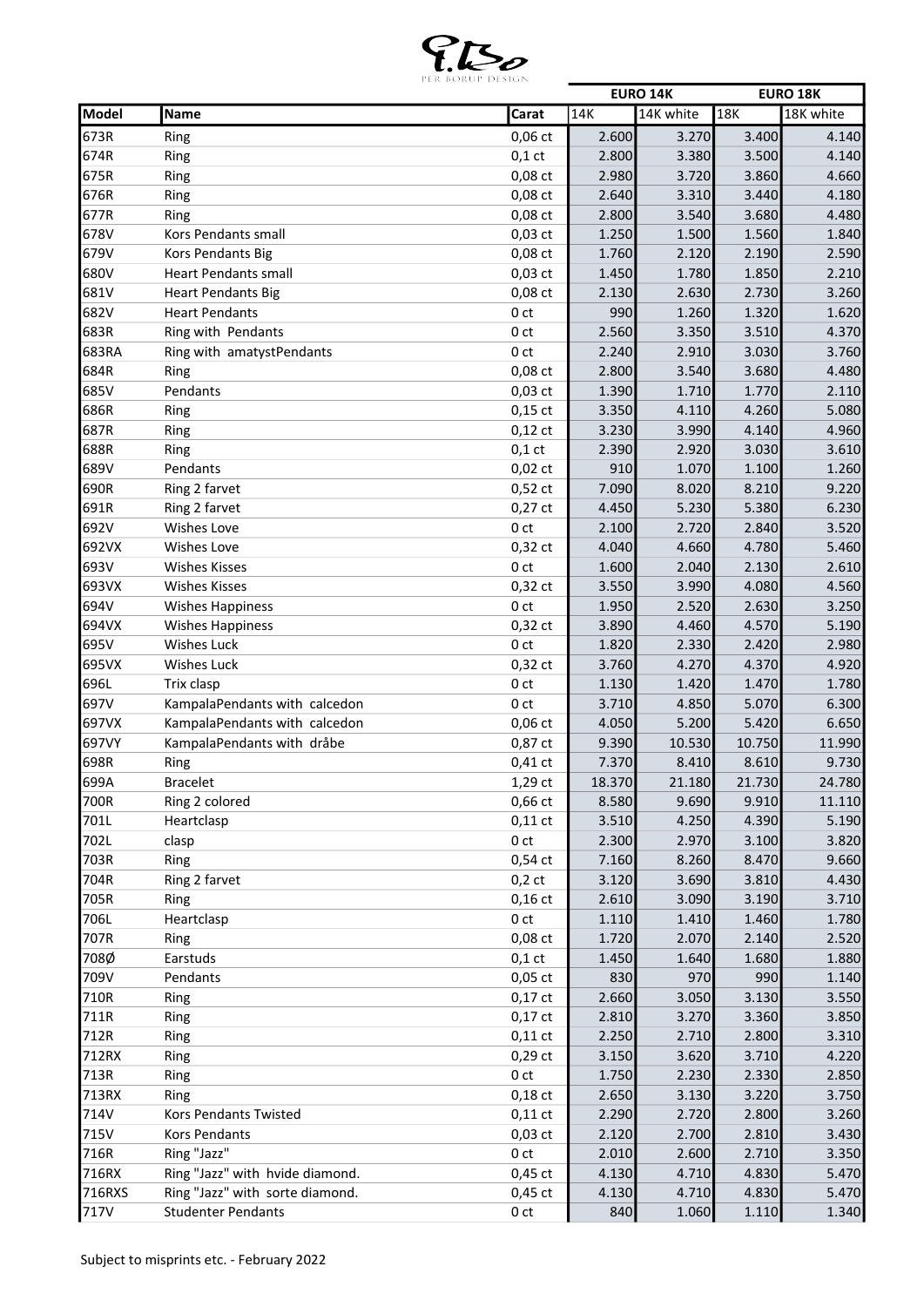

|       |                                    |                 |        | <b>EURO 14K</b> |        | <b>EURO 18K</b> |
|-------|------------------------------------|-----------------|--------|-----------------|--------|-----------------|
| Model | Name                               | Carat           | 14K    | 14K white       | 18K    | 18K white       |
| 718L  | clasp "Amaryllis Belladonna" small | 0 <sub>ct</sub> | 1.690  | 2.130           | 2.220  | 2.710           |
| 718LY | clasp "Amaryllis Belladonna" small | $0,71$ ct       | 6.980  | 7.430           | 7.520  | 8.000           |
| 719L  | clasp "Violina"                    | 0,03 ct         | 1.690  | 2.110           | 2.190  | 2.650           |
| 720R  | Ring "Violina" small               | 0 <sub>ct</sub> | 1.160  | 1.460           | 1.520  | 1.860           |
| 720RX | Ring "Violina" small               | $0,01$ ct       | 1.240  | 1.540           | 1.610  | 1.940           |
| 721R  | Ring "Violina" Medium              | $0,02$ ct       | 1.860  | 2.360           | 2.450  | 2.990           |
| 721RY | Ring "Violina" Medium              | $0,43$ ct       | 4.990  | 5.490           | 5.590  | 6.120           |
| 722R  | Ring "Violina" Big                 | $0,03$ ct       | 2.880  | 3.700           | 3.860  | 4.760           |
| 722RY | Ring "Violina" Big                 | 0,88 ct         | 9.760  | 10.900          | 11.130 | 12.360          |
| 723Ø  | Earstuds "Violina"                 | 0 <sub>ct</sub> | 870    | 990             | 1.020  | 1.150           |
| 723ØX | Earstuds "Violina"                 | $0,02$ ct       | 1.040  | 1.160           | 1.180  | 1.310           |
| 723ØY | Earstuds "Violina"                 | $0,22$ ct       | 2.550  | 2.670           | 2.690  | 2.820           |
| 724V  | Pendants "Violina" small           | $0,01$ ct       | 720    | 840             | 860    | 990             |
| 724VY | Pendants "Violina" small           | $0,19$ ct       | 1.990  | 2.120           | 2.140  | 2.270           |
| 725V  | Little Wishes Love                 | 0 <sub>ct</sub> | 1.080  | 1.390           | 1.450  | 1.780           |
| 726V  | Little Wishes Kisses               | 0 <sub>ct</sub> | 1.160  | 1.490           | 1.560  | 1.920           |
|       |                                    |                 |        |                 |        |                 |
| 727V  | Little Wishes Happiness            | 0 <sub>ct</sub> | 1.120  | 1.440           | 1.500  | 1.850           |
| 728V  | Little Wishes Luck                 | 0 <sub>ct</sub> | 880    | 1.110           | 1.160  | 1.410           |
| 729V  | Kors                               | 0 <sub>ct</sub> | 1.730  | 2.220           | 2.310  | 2.840           |
| 729VX | Kors                               | $0,27$ ct       | 3.480  | 3.970           | 4.060  | 4.590           |
| 734Ø  | Earstuds butterflies               | 0 <sub>ct</sub> | 1.080  | 1.330           | 1.380  | 1.650           |
| 735V  | Pendants blomst "Bliss"            | 0 <sub>ct</sub> | 1.340  | 1.720           | 1.790  | 2.190           |
| 736V  | Pendants Heart "Bliss"             | 0 <sub>ct</sub> | 1.000  | 1.260           | 1.310  | 1.590           |
| 736VX | Pendants Heart "Bliss"             | $0,05$ ct       | 1.260  | 1.520           | 1.570  | 1.850           |
| 737V  | Pendants Star "Bliss"              | 0 <sub>ct</sub> | 1.060  | 1.330           | 1.390  | 1.690           |
| 738R  | Ring Heart "Bliss"                 | 0 <sub>ct</sub> | 950    | 1.180           | 1.230  | 1.480           |
| 738RX | Ring Heart "Bliss"                 | $0,09$ ct       | 1.420  | 1.660           | 1.700  | 1.960           |
| 739A  | Bracelet "Violina"                 | $0,01$ ct       | 5.870  | 7.390           | 7.690  | 9.330           |
| 740L  | clasp "Kamille"                    | $0,08$ $ct$     | 3.330  | 4.180           | 4.340  | 5.260           |
| 741R  | Ring "Kamille"                     | 0,08 ct         | 3.080  | 3.910           | 4.080  | 4.990           |
| 742Ø  | Earstuds "Kamille"                 | 0,08 ct         | 1.860  | 2.190           | 2.260  | 2.620           |
| 743R  | Ring                               | $0,11$ ct       | 2.910  | 3.550           | 3.680  | 4.370           |
| 744R  | Ring                               | $0,11$ ct       | 2.830  | 3.450           | 3.570  | 4.240           |
| 745R  | Ring "Papillon"                    | $0,01$ ct       | 1.710  | 2.140           | 2.230  | 2.690           |
| 746V  | Pendants "Papillon"                | $0,01$ ct       | 2.190  | 2.530           | 2.600  | 2.960           |
| 747Ø  | Earstuds "Papillon"                | $0,02$ ct       | 1.680  | 1.970           | 2.030  | 2.340           |
| 748R  | Ring small "Kampala"               | $0,04$ ct       | 1.500  | 1.840           | 1.910  | 2.290           |
| 749R  | Ring Big Kampala                   | 0,08 ct         | 2.320  | 2.860           | 2.960  | 3.540           |
| 749RX |                                    | $0,23$ ct       | 3.590  | 4.130           | 4.230  | 4.810           |
| 750Ø  | Earstuds "Kampala"                 | $0,04$ ct       | 1.130  | 1.310           | 1.340  | 1.540           |
| 751Ø  | Earstuds with ædelstene            | 0 <sub>ct</sub> | 2.020  | 2.300           | 2.360  | 2.660           |
| 752V  | Pendants with ædelsten             | 0 ct            | 1.210  | 1.410           | 1.450  | 1.670           |
| 753L  | Fleur clasp                        | 0 ct            | 1.030  | 1.290           | 1.340  | 1.620           |
| 754Ø  | Heartørestik                       | $0,02$ ct       | 1.230  | 1.470           | 1.520  | 1.780           |
| 755R  | Ring "Lily"                        | $0,02$ ct       | 2.130  | 2.600           | 2.700  | 3.210           |
| 756Ø  | Ørehænger "Lily"                   | $0,04$ ct       | 2.020  | 2.370           | 2.440  | 2.820           |
| 756ØX | Ørehænger "Lily"                   | $1,1$ ct        | 10.080 | 10.400          | 10.470 | 10.820          |
| 757V  | Pendants "Lily"                    | $0,02$ ct       | 1.230  | 1.480           | 1.530  | 1.810           |
|       |                                    |                 |        |                 |        |                 |
| 758R  | HeartRing with TahitiPearl         | 0 ct            | 1.910  | 2.420           | 2.520  | 3.070           |
| 758RX | HeartRing with TahitiPearl         | 0,09 ct         | 2.170  | 2.610           | 2.700  | 3.180           |
| 759V  | $\overline{\phantom{a}}$           | $0,02$ ct       | 890    | 1.030           | 1.050  | 1.210           |
| 760V  | $\overline{\phantom{a}}$           | 0 ct            | 910    | 1.120           | 1.160  | 1.380           |
| 761V  |                                    | $0,02$ ct       | 1.110  | 1.330           | 1.370  | 1.610           |
| 762R  | bandRing "Violina" wide            | 0 ct            | 3.310  | 4.370           | 4.570  | 5.720           |
| 762RX | bandRing "Violina" wide            | $0,14$ ct       | 4.120  | 5.180           | 5.380  | 6.530           |
| 762RY | bandRing "Violina" wide            | $0,63$ ct       | 7.970  | 9.030           | 9.230  | 10.380          |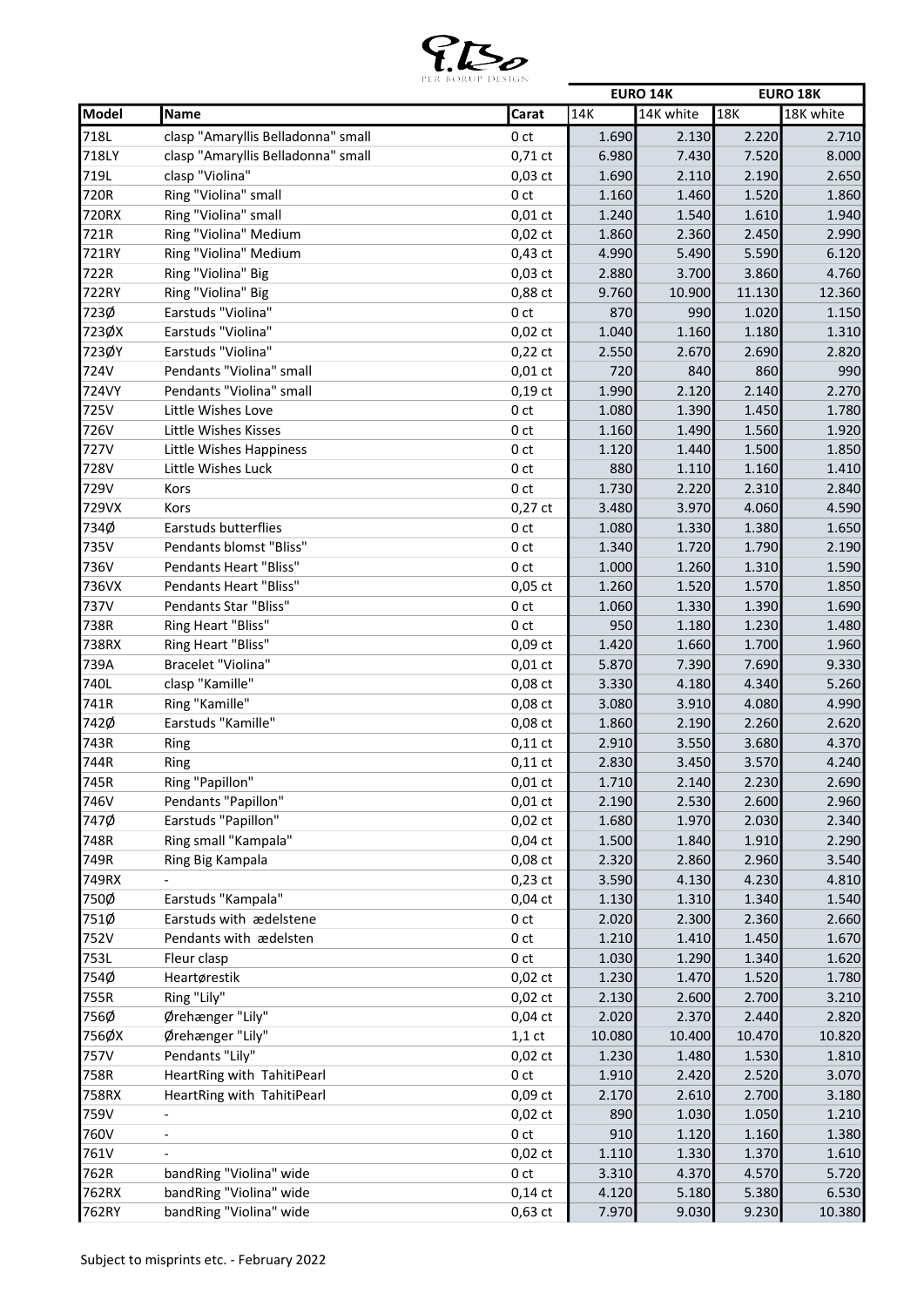

|        |                                   |                 |        | <b>EURO 14K</b> |        | <b>EURO 18K</b> |
|--------|-----------------------------------|-----------------|--------|-----------------|--------|-----------------|
| Model  | Name                              | Carat           | 14K    | 14K white       | 18K    | 18K white       |
| 763R   | bandRing "Violina" narrow         | 0 <sub>ct</sub> | 2.180  | 2.850           | 2.980  | 3.720           |
| 763RX  | bandRing "Violina" narrow         | $0,14$ ct       | 2.990  | 3.660           | 3.800  | 4.530           |
| 764Ø   | <b>Earstuds "Bliss"</b>           | $0,02$ ct       | 1.340  | 1.590           | 1.640  | 1.920           |
| 765R   | bandRing "Kamille"                | 0 <sub>ct</sub> | 2.790  | 3.660           | 3.830  | 4.770           |
| 765RX  | bandRing "Kamille"                | $0,12$ ct       | 3.480  | 4.350           | 4.520  | 5.460           |
| 766R   | 2 colored Ring "Kamille"          | 0 <sub>ct</sub> | 2.150  | 2.720           | 2.840  | 3.460           |
| 766RX  | 2 colored Ring "Kamille"          | $0,08$ ct       | 2.530  | 3.110           | 3.220  | 3.840           |
| 767V   | Pendants "Violina" Big            | $0,03$ ct       | 1.450  | 1.810           | 1.880  | 2.280           |
| 769A   | Bracelet "Orkide"                 | $0,01$ ct       | 6.580  | 8.280           | 8.620  | 10.460          |
| 769AX  | Bracelet "Orkide"                 | $0,18$ ct       | 7.960  | 9.670           | 10.000 | 11.850          |
| 770R   | Ring "Orkide"                     | 0 <sub>ct</sub> | 1.270  | 1.610           | 1.680  | 2.060           |
| 770RX  | Ring "Orkide"                     | $0,12$ ct       | 2.250  | 2.600           | 2.660  | 3.040           |
| 771R   | Ring "SweetHeart swing"           | 0 <sub>ct</sub> | 2.650  | 3.410           | 3.550  | 4.370           |
| 771RX  | Ring "SweetHeart swing"           | $0,22$ ct       | 3.930  | 4.690           | 4.840  | 5.660           |
| 771RY  | Ring "SweetHeart swing"           | $0,44$ ct       | 5.330  | 6.090           | 6.230  | 7.050           |
| 772R   | Ring 2 colored                    | $0,11$ ct       | 2.420  | 2.890           | 2.980  | 3.490           |
| 773Ø   |                                   | 0 <sub>ct</sub> | 560    | 640             | 660    | 750             |
| 774Ø   | $\overline{\phantom{a}}$          | 0 <sub>ct</sub> | 500    | 560             | 580    | 640             |
| 775Ø   | $\overline{a}$                    | 0 ct            | 620    | 720             | 740    | 850             |
| 776Ø   |                                   | 0 <sub>ct</sub> | 530    | 600             | 620    | 700             |
| 777Ø   | $\overline{a}$                    | 0 <sub>ct</sub> | 660    | 780             | 800    | 930             |
| 778Ø   | $\overline{\phantom{a}}$          | 0 <sub>ct</sub> | 550    | 630             | 640    | 730             |
| 779V   | $\overline{\phantom{a}}$          | 0 <sub>ct</sub> | 500    | 610             | 630    | 750             |
| 780V   | $\overline{\phantom{a}}$          | 0 <sub>ct</sub> | 950    | 1.170           | 1.210  | 1.450           |
| 781V   |                                   | 0 <sub>ct</sub> | 920    | 1.110           | 1.150  | 1.350           |
| 782V   |                                   | 0 <sub>ct</sub> | 1.690  | 2.150           | 2.240  | 2.740           |
| 783V   | $\overline{\phantom{a}}$          | $0,04$ ct       | 1.030  | 1.170           | 1.190  | 1.340           |
| 784V   |                                   | $0,06$ ct       | 1.140  | 1.220           | 1.240  | 1.330           |
| 785V   | Pendants for lædersnor with Heart | 0 <sub>ct</sub> | 1.530  | 1.970           | 2.050  | 2.530           |
| 786V   | HeartPendants                     | $0,03$ ct       | 1.000  | 1.190           | 1.230  | 1.430           |
| 787Ø   | HeartEarstudse                    | $0,04$ ct       | 1.810  | 2.190           | 2.260  | 2.670           |
| 788R   | Ring                              | 0 <sub>ct</sub> | 1.920  | 2.420           | 2.520  | 3.050           |
| 788RX  | Ring                              | $0,03$ ct       | 1.990  | 2.490           | 2.590  | 3.120           |
| 789R   | GranatRing                        | $0,05$ ct       | 2.790  | 3.450           | 3.580  | 4.290           |
| 790R   | Ring                              | $0,27$ ct       | 3.360  | 3.950           | 4.070  | 4.710           |
| 791R   |                                   | 0,08 ct         | 1.810  | 2.170           | 2.240  | 2.620           |
| 792R   |                                   | $0,08$ ct       | 1.830  | 2.220           | 2.300  | 2.720           |
| 793R   | Ring "sweetHeart swing" small     | 0 ct            | 1.670  | 2.130           | 2.220  | 2.710           |
| 793RX  | Ring "sweetHeart swing" small     | $0,09$ ct       | 2.170  | 2.630           | 2.720  | 3.210           |
| 793RY  | Ring "sweetHeart swing" small     | $0,18$ ct       | 2.670  | 3.130           | 3.220  | 3.710           |
| 794R   | Ring "Scoop 5"                    | $0,15$ ct       | 3.460  | 4.350           | 4.530  | 5.490           |
| 795R   | Ring "Scoop 3" with ametyst       | $0,06$ ct       | 2.390  | 2.970           | 3.090  | 3.730           |
| 796R   | Ring "Scoop 3"                    | $0,1$ ct        | 2.830  | 3.590           | 3.730  | 4.550           |
| 797A   | CharmsBracelet                    | $0,01$ ct       | 5.110  | 6.330           | 6.570  | 7.890           |
| 799A   | <b>Bracelet</b>                   | $0,01$ ct       | 6.630  | 8.450           | 8.800  | 10.780          |
| 799AY  | <b>Bracelet</b>                   | 1,19 ct         | 13.220 | 15.040          | 15.390 | 17.360          |
| 800R   | Ring "Scoop" with ametyst         | 0 ct            | 2.800  | 3.660           | 3.830  | 4.760           |
| 801ØFK |                                   | 0 ct            | 660    | 700             | 700    | 750             |
| 801ØFL | $\overline{\phantom{a}}$          | 0 <sub>ct</sub> | 690    | 750             | 760    | 810             |
| 801ØPK | $\overline{\phantom{a}}$          | 0ct             | 540    | 580             | 590    | 640             |
| 801ØPL | $\overline{\phantom{a}}$          | 0 <sub>ct</sub> | 580    | 630             | 640    | 700             |
| 801ØSK | $\overline{\phantom{a}}$          | 0ct             | 600    | 640             | 650    | 690             |
| 801ØSL |                                   | 0 ct            | 640    | 690             | 700    | 760             |
| 802R   | Ring "Scoop 1" Medium             | $0,03$ ct       | 1.210  | 1.510           | 1.580  | 1.900           |
| 802RR  | Ring "Scoop 1" Medium with ruby   | 0 ct            | 1.120  | 1.420           | 1.480  | 1.800           |
| 803R   | Ring "Orkide" wide                | 0 ct            | 1.880  | 2.450           | 2.560  | 3.180           |
|        |                                   |                 |        |                 |        |                 |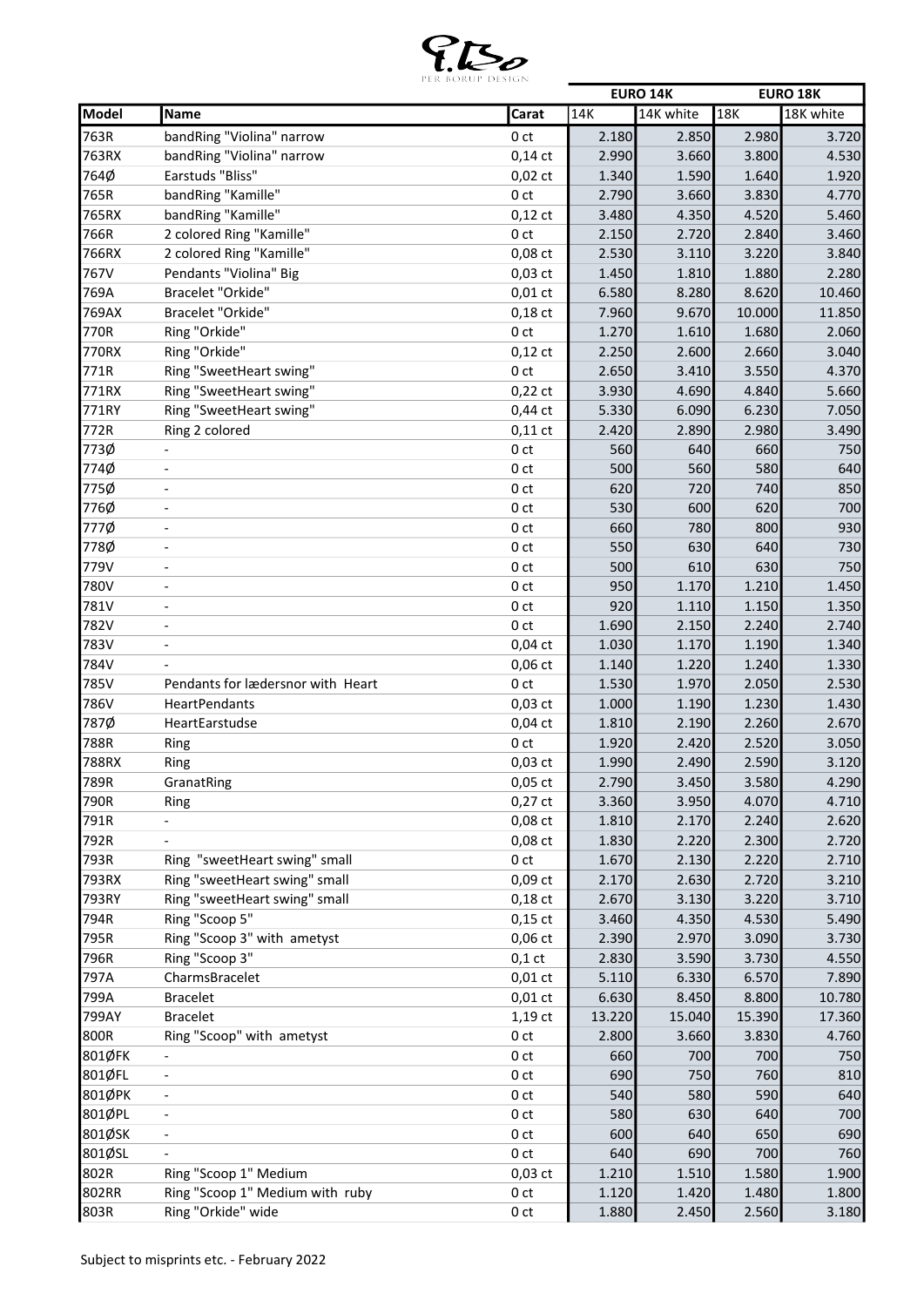

|       |                                            |                                    |              | <b>EURO 14K</b> |              | <b>EURO 18K</b> |
|-------|--------------------------------------------|------------------------------------|--------------|-----------------|--------------|-----------------|
| Model | Name                                       | Carat                              | 14K          | 14K white       | 18K          | 18K white       |
| 803RY | Ring "Orkide" wide                         | $0,18$ ct                          | 3.370        | 3.940           | 4.050        | 4.670           |
| 804V  | Pendants "Scoop 2" small                   | $0,05$ ct                          | 1.010        | 1.200           | 1.240        | 1.440           |
| 805Ø  | Earstudse "Scoop"                          | 0,06 ct                            | 1.120        | 1.280           | 1.310        | 1.470           |
| 806V  | Pendants "Scoop 2" Big                     | 0,08 ct                            | 1.350        | 1.620           | 1.670        | 1.960           |
| 807R  | Ring "Scoop 1" small                       | $0,02$ ct                          | 970          | 1.200           | 1.250        | 1.490           |
| 808R  | Ring "Scoop 1" Big                         | $0,05$ ct                          | 1.320        | 1.630           | 1.690        | 2.020           |
| 809L  | clasp "Scoop 5" Big                        | $0,18$ ct                          | 3.520        | 4.330           | 4.490        | 5.380           |
| 810L  | clasp "Scoop 3" small                      | $0,1$ ct                           | 2.110        | 2.560           | 2.650        | 3.130           |
| 811V  | Pendants "Scoop 1" small                   | $0,02$ ct                          | 440          | 500             | 510          | 580             |
| 812V  | Pendants "Scoop 1" Big                     | $0,03$ ct                          | 510          | 580             | 600          | 680             |
| 813R  | Ring "SweetHeart Puzzle Mini"              | 0 <sub>ct</sub>                    | 690          | 860             | 890          | 1.070           |
| 814R  | Ring "SweetHeart Puzzle small"             | 0 <sub>ct</sub>                    | 860          | 1.090           | 1.130        | 1.380           |
| 815R  | Ring "SweetHeart Puzzle Medium"            | 0 <sub>ct</sub>                    | 1.060        | 1.360           | 1.420        | 1.750           |
| 815RX | Ring "SweetHeart Puzzle Medium"            | 0,08 ct                            | 1.520        | 1.830           | 1.890        | 2.210           |
| 816R  | Ring "SweetHeart Puzzle Big"               | 0 <sub>ct</sub>                    | 1.320        | 1.720           | 1.800        | 2.220           |
| 817R  | Ring "SweetHeart Puzzle 2"                 | 0 <sub>ct</sub>                    | 1.160        | 1.460           | 1.520        | 1.860           |
| 818R  | Ring "SweetHeart Puzzle 3"                 | 0 <sub>ct</sub>                    | 1.250        | 1.590           | 1.660        | 2.020           |
| 819Ø  | Earstudse "SweetHeart"                     | 0 <sub>ct</sub>                    | 790          | 930             | 950          | 1.110           |
| 819ØX | Earstudse "SweetHeart"                     | $0,16$ ct                          | 1.750        | 1.890           | 1.920        | 2.070           |
| 820V  | Pendants "SweetHeart small"                | 0 <sub>ct</sub>                    | 600          | 730             | 760          | 900             |
| 820VX | Pendants "SweetHeart small"                | $0,04$ ct                          | 1.070        | 1.200           | 1.230        | 1.370           |
| 820VY | Pendants "SweetHeart small"                | 0,07 ct                            | 1.170        | 1.310           | 1.330        | 1.470           |
| 821V  | Pendants "SweetHeart Big"                  | 0 <sub>ct</sub>                    | 840          | 1.060           | 1.110        | 1.340           |
| 821VX | Pendants "SweetHeart Big"                  | $0,08$ ct                          | 1.490        | 1.720           | 1.760        | 2.000           |
| 821VY | Pendants "SweetHeart Big"                  | $0,16$ ct                          | 1.800        | 2.020           | 2.060        | 2.300           |
| 822VX | Pendants Baby Elephant                     | $0,11$ ct                          | 3.120        | 3.840           | 3.980        | 4.770           |
| 823R  | Ring "Syrén small"                         | 0 <sub>ct</sub>                    | 1.160        | 1.490           | 1.560        | 1.920           |
| 824R  |                                            | 0 <sub>ct</sub>                    | 1.250        |                 | 1.690        |                 |
| 825R  | Ring "Syrén Medium"                        | 0 <sub>ct</sub>                    | 1.320        | 1.620<br>1.720  | 1.800        | 2.090<br>2.220  |
| 826V  | Ring "Syrén Big"<br>Pendants "Syrén small" |                                    |              |                 |              |                 |
| 827V  | Pendants "Syrén Medium"                    | 0 <sub>ct</sub><br>0 <sub>ct</sub> | 1.290        | 1.680           | 1.750        | 2.180           |
|       |                                            |                                    | 1.760        | 2.310           | 2.420        | 3.020           |
| 828V  | Pendants "Syrén Big"                       | 0 <sub>ct</sub>                    | 2.450        | 3.250           | 3.400        | 4.260           |
| 829Ø  | Earstudse "Syrén Små"                      | 0 <sub>ct</sub>                    | 630<br>1.520 | 730             | 750<br>2.020 | 850             |
| 830Ø  | Earstudse "Syrén Lange"                    | 0ct                                |              | 1.940           |              | 2.480           |
| 831V  | Pendants 7-jern<br>Ring "Cirkel small"     | $0,01$ ct                          | 1.200        | 1.520           | 1.590        | 1.930           |
| 832R  |                                            | $0,02$ ct                          | 1.570        | 2.010           | 2.100        | 2.580           |
| 833R  | Ring "Cirkel Medium"                       | $0,02$ ct                          | 1.610        | 2.060           | 2.150        | 2.650           |
| 834R  | Ring "Cirkel Big"                          | $0,06$ ct                          | 2.190        | 2.740           | 2.850        | 3.450           |
| 835V  | Pendants "Cirkel"                          | $0,02$ ct                          | 680          | 820             | 850          | 1.000           |
| 836R  | <b>Ring Cocktail</b>                       | $0,18$ ct                          | 4.650        | 5.520           | 5.700        | 6.640           |
| 837V  | Pendants "Syrén lang"                      | 0 <sub>ct</sub>                    | 670          | 850             | 890          | 1.090           |
| 838Ø  | Earstuds "Cirkel"                          | $0,02$ ct                          | 880          | 1.010           | 1.040        | 1.190           |
| 839V  | HeartPendants "Cirkel"                     | $0,02$ ct                          | 1.250        | 1.550           | 1.610        | 1.940           |
| 841R  | Ring "Bliss"                               | 0 ct                               | 1.310        | 1.690           | 1.770        | 2.190           |
| 842Ø  | Earstudse "Bliss"                          | 0 ct                               | 1.120        | 1.350           | 1.400        | 1.650           |
| 843V  | Pendants "Bliss"                           | 0 ct                               | 600          | 730             | 760          | 900             |
| 844R  | Ring "Bliss"                               | 0 <sub>ct</sub>                    | 940          | 1.200           | 1.250        | 1.530           |
| 845L  | clasp "Bliss"                              | 0 ct                               | 1.180        | 1.460           | 1.520        | 1.820           |
| 846R  | Ring "Cirkel"                              | $0,06$ ct                          | 2.360        | 3.000           | 3.130        | 3.820           |
| 847R  | Ring "Cirkel"                              | $0,02$ ct                          | 1.220        | 1.530           | 1.590        | 1.930           |
| 848L  | clasp "Cirkel"                             | $0,02$ ct                          | 1.530        | 1.930           | 2.010        | 2.440           |
| 849L  | Fleur clasp (Oval)                         | 0 <sub>ct</sub>                    | 1.030        | 1.290           | 1.340        | 1.620           |
| 850R  | Ring "Kamille"                             | $0,09$ ct                          | 2.140        | 2.640           | 2.740        | 3.280           |
| 851R  | Ring "Kamille"                             | $0,04$ ct                          | 1.940        | 2.460           | 2.560        | 3.120           |
| 852R  | Ring "Kamille"                             | $0,04$ ct                          | 1.810        | 2.280           | 2.370        | 2.880           |
| 853R  | Ring "Kamille"                             | 0 ct                               | 1.600        | 2.040           | 2.130        | 2.610           |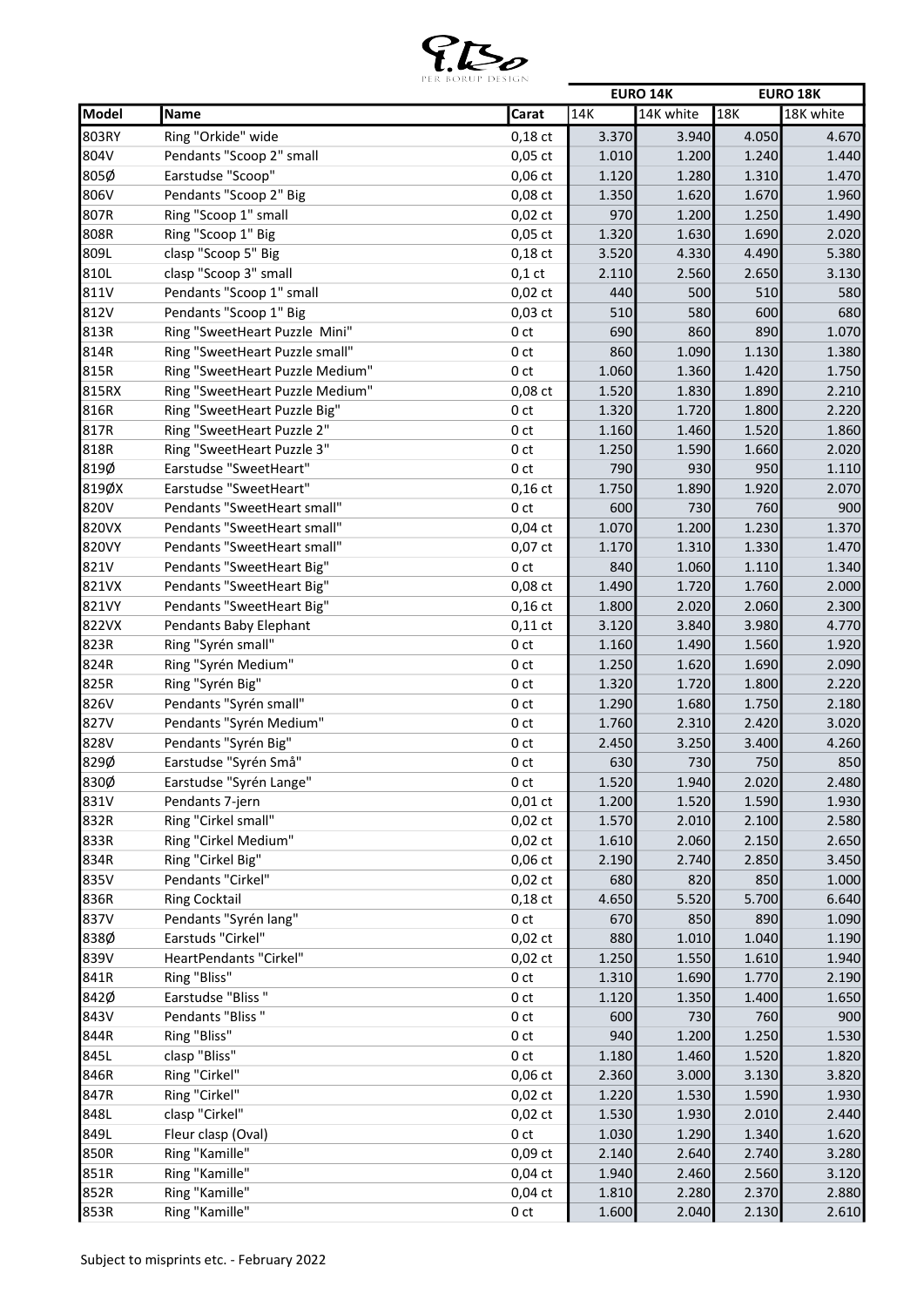

|        |                                                      |                 |       | <b>EURO 14K</b> |       | <b>EURO 18K</b> |
|--------|------------------------------------------------------|-----------------|-------|-----------------|-------|-----------------|
| Model  | Name                                                 | Carat           | 14K   | 14K white       | 18K   | 18K white       |
| 854R   | Ring "Kamille"                                       | 0 <sub>ct</sub> | 1.750 | 2.240           | 2.340 | 2.880           |
| 855R   | Ring "Kamille"                                       | 0 <sub>ct</sub> | 1.750 | 2.240           | 2.340 | 2.880           |
| 856R   | Ring "Kamille"                                       | 0 <sub>ct</sub> | 1.560 | 1.990           | 2.080 | 2.540           |
| 857R   | Ring "Kamille"                                       | $0,07$ ct       | 1.980 | 2.450           | 2.550 | 3.060           |
| 858V   | Pendants "Kamille"                                   | $0,04$ ct       | 770   | 890             | 920   | 1.050           |
| 859L   | clasp "Kamille"                                      | $0,04$ ct       | 1.830 | 2.250           | 2.330 | 2.790           |
| 860Ø   | Earstuds "Kamille"                                   | 0 <sub>ct</sub> | 1.150 | 1.430           | 1.480 | 1.790           |
| 861Ø   | Earstuds små "Kamille"                               | $0,02$ ct       | 720   | 780             | 800   | 870             |
| 862Ø   | Earstuds Medium "Kamille"                            | $0,04$ ct       | 820   | 890             | 900   | 980             |
| 863A   | Bracelet "Kamille" wide                              | $0,01$ ct       | 5.410 | 6.590           | 6.810 | 8.080           |
| 864A   | Bracelet "Kamille" narrow                            | $0,01$ ct       | 4.390 | 5.260           | 5.430 | 6.370           |
| 866R   | Ring "Clover""                                       | 0 <sub>ct</sub> | 1.930 | 2.490           | 2.610 | 3.210           |
| 867L   | small "first" Heart                                  | 0 <sub>ct</sub> | 670   | 810             | 830   | 980             |
| 868R   |                                                      |                 |       | 2.040           |       | 2.480           |
|        | Ring Changeling "Fairytale" inkl. 3 sten             | 0 <sub>ct</sub> | 1.700 |                 | 2.110 |                 |
| 869R   | Ring Changeling "Clover" inkl. 3 sten                | 0 <sub>ct</sub> | 1.830 | 2.220           | 2.290 | 2.720           |
| 870R   | Ring Changeling "Hearts" inkl. 3 sten                | 0 <sub>ct</sub> | 1.470 | 1.740           | 1.790 | 2.070           |
| 871R   | Ring Changeling "Dream" inkl. 3 sten                 | 0 <sub>ct</sub> | 1.640 | 1.960           | 2.030 | 2.380           |
| 872R   | Ring "Clover"                                        | 0 <sub>ct</sub> | 1.750 | 2.240           | 2.340 | 2.880           |
| 873R   | Ring "Clover"                                        | 0,06 ct         | 1.740 | 2.110           | 2.180 | 2.580           |
| 874R   | Ring "Clover"                                        | 0,06 ct         | 1.350 | 1.580           | 1.620 | 1.870           |
| 875V   | Pendants "Clover"                                    | 0 <sub>ct</sub> | 990   | 1.230           | 1.280 | 1.550           |
| 876Ø   | Earstuds "Clover"                                    | 0 <sub>ct</sub> | 660   | 740             | 750   | 840             |
| 877R   | Ring Changeling "Wave"" inkl. 3 sten                 | 0 ct            | 1.890 | 2.290           | 2.370 | 2.820           |
| 877RX  | Ring Changeling "Wave" inkl. 3 sten                  | $0,22$ ct       | 3.390 | 3.800           | 3.880 | 4.320           |
| 877RXS | Ring Changeling "Wave" inkl. 3 sten (sorte diamond.) | $0,22$ ct       | 2.850 | 3.260           | 3.340 | 3.780           |
| 878R   | Ring Changeling "Look" inkl. 3 sten                  | 0 <sub>ct</sub> | 1.850 | 2.240           | 2.320 | 2.750           |
| 878RX  | Ring Changeling "Look" inkl. 3 sten                  | $0,3$ ct        | 3.600 | 3.990           | 4.070 | 4.490           |
| 879V   | Pendants Changeling "Fairytale" inkl. 3 sten         | 0 <sub>ct</sub> | 1.140 | 1.310           | 1.340 | 1.520           |
| 880V   | Pendants Changeling "Dream" inkl. 3 sten             | 0 ct            | 1.000 | 1.140           | 1.170 | 1.320           |
| 881V   | Pendants Changeling "Heart" inkl. 3 sten             | 0 <sub>ct</sub> | 1.090 | 1.270           | 1.300 | 1.490           |
| 882V   | Pendants Orkidé                                      | 0 <sub>ct</sub> | 840   | 1.060           | 1.110 | 1.340           |
| 882VX  | Pendants Orkidé                                      | $0,02$ ct       | 950   | 1.180           | 1.220 | 1.460           |
| 883R   | Ring "Pebbles" wide                                  | 0 <sub>ct</sub> | 2.860 | 3.790           | 3.970 | 4.970           |
| 884R   | Ring"Open Your Heart"                                | 0 ct            | 1.270 | 1.610           | 1.680 | 2.060           |
| 884RX  | Ring"Open Your Heart"                                | $0,08$ ct       | 1.650 | 2.000           | 2.070 | 2.440           |
| 884RY  | Ring"Open Your Heart"                                | $0,24$ ct       | 2.420 | 2.770           | 2.840 | 3.220           |
| 885R   | Ring"Open Your Heart"                                | 0 ct            | 1.340 | 1.720           | 1.790 | 2.190           |
| 886R   | Ring"Open Your Heart"                                | 0 ct            | 860   | 1.090           | 1.130 | 1.380           |
| 886RY  | Ring"Open Your Heart"                                | 0,09 ct         | 1.310 | 1.530           | 1.580 | 1.830           |
| 887R   | Ring"Open Your Heart"                                | 0 <sub>ct</sub> | 1.950 | 2.550           | 2.670 | 3.310           |
| 888Ø   | Earstuds Heart m Pearl                               | 0 ct            | 860   | 960             | 980   | 1.080           |
| 888ØX  | Earstuds Heart m Pearl                               | $0,16$ ct       | 1.640 | 1.730           | 1.750 | 1.850           |
| 889V   | Pendants small Heart m Pearl                         | 0 ct            | 440   | 500             | 520   | 590             |
| 889VM  | Pendants small Heart m Moonstone                     | 0 ct            | 490   | 560             | 580   | 650             |
| 889VX  | Pendants small Heart m Pearl                         | 0,08 ct         | 830   | 890             | 900   | 980             |
| 890R   | Ring "Pebbles"                                       | 0 ct            | 1.750 | 2.270           | 2.370 | 2.940           |
| 891Ø   | Earstuds "Pebbles"                                   |                 |       |                 |       |                 |
|        |                                                      | 0 ct            | 980   | 1.150           | 1.180 | 1.350           |
| 892R   | Ring"Open Your Heart"                                | 0 ct            | 1.660 | 2.150           | 2.240 | 2.770           |
| 893RD  | Ring "Pebbles" narrow                                | 0 <sub>ct</sub> | 2.490 | 3.280           | 3.440 | 4.290           |
| 900AL  | <b>Braceletsclasp Changeling</b>                     | 0 ct            | 1.350 | 1.600           | 1.650 | 1.910           |
| 900ALX | <b>Braceletsclasp Changeling</b>                     | $0,04$ ct       | 1.590 | 1.830           | 1.880 | 2.140           |
| 901AL  | <b>Braceletsclasp Changeling</b>                     | 0 <sub>ct</sub> | 1.350 | 1.600           | 1.650 | 1.910           |
| 901ALX | <b>Braceletsclasp Changeling</b>                     | $0,04$ ct       | 1.590 | 1.830           | 1.880 | 2.140           |
| 902V   | Pendants Heart                                       | 0 ct            | 450   | 530             | 540   | 630             |
| 903Ø   | Earstuds Heart u/Pearl                               | 0 <sub>ct</sub> | 750   | 840             | 860   | 950             |
| 903ØX  | Earstuds Heart u/Pearl                               | $0,16$ ct       | 1.530 | 1.620           | 1.640 | 1.730           |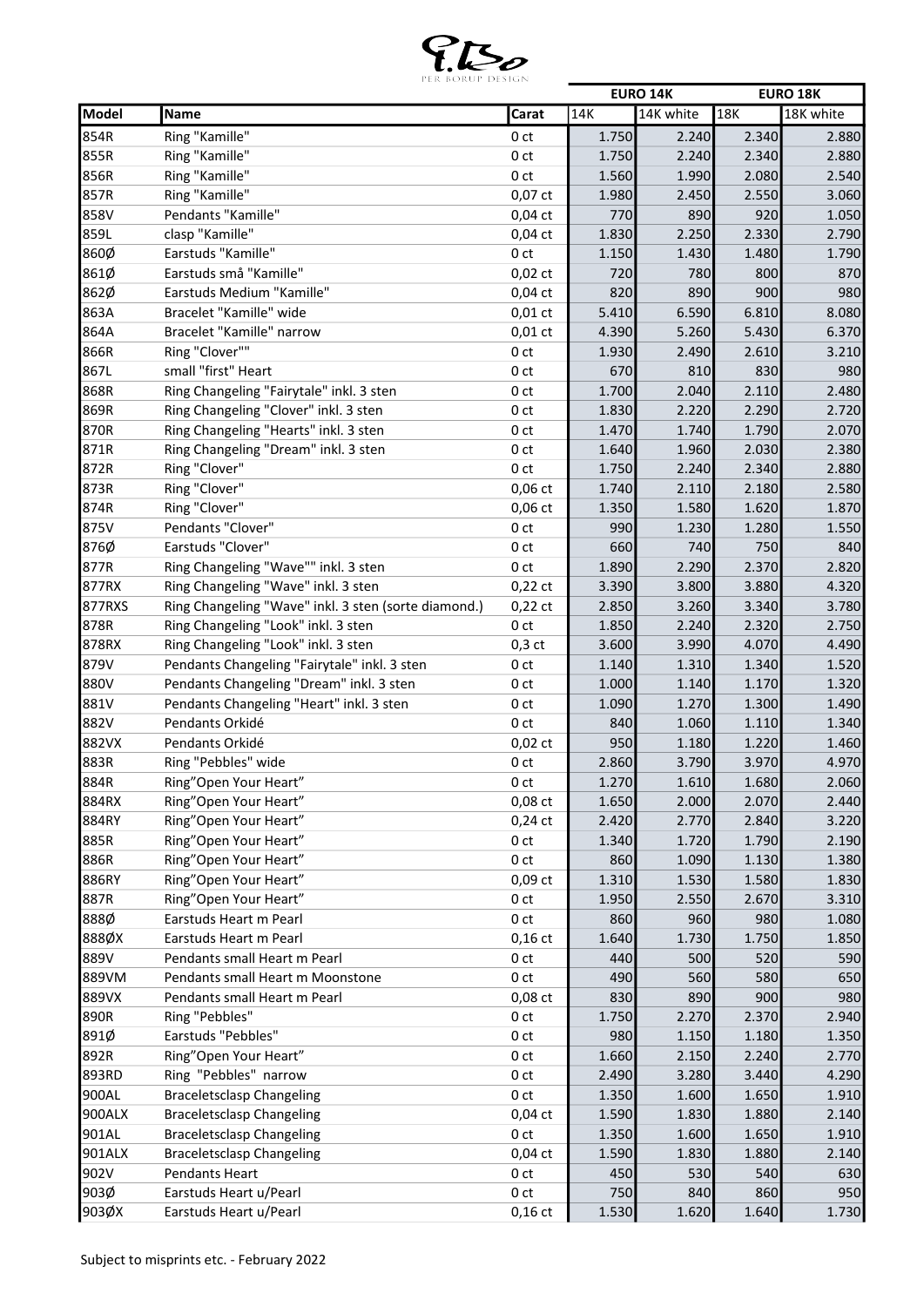

|        |                                                 |                 |       | <b>EURO 14K</b> |       | <b>EURO 18K</b> |
|--------|-------------------------------------------------|-----------------|-------|-----------------|-------|-----------------|
| Model  | Name                                            | Carat           | 14K   | 14K white       | 18K   | 18K white       |
| 904R   | Ring Changeling "Raspberry"                     | 0 <sub>ct</sub> | 2.080 | 2.560           | 2.650 | 3.170           |
| 904RY  | Ring Changeling "Raspberry"                     | $0,44$ ct       | 5.840 | 6.320           | 6.420 | 6.930           |
| 905R   | Ring "Twigs"                                    | 0 <sub>ct</sub> | 1.270 | 1.610           | 1.680 | 2.060           |
| 905RX  | Ring "Twigs"                                    | $0,09$ ct       | 2.000 | 2.350           | 2.420 | 2.800           |
| 905RXM | Ring "Twigs" with 3 Moonstone                   | $0,09$ ct       | 2.190 | 2.530           | 2.600 | 2.980           |
| 905RY  | Ring "Twigs"                                    | $0,43$ ct       | 3.890 | 4.240           | 4.310 | 4.690           |
| 906R   | Ring "Twigs"                                    | 0 <sub>ct</sub> | 1.040 | 1.310           | 1.360 | 1.650           |
| 906RX  | Ring "Twigs"                                    | $0,13$ ct       | 2.120 | 2.380           | 2.440 | 2.730           |
| 907R   | Ring "Twigs"                                    | 0 <sub>ct</sub> | 1.340 | 1.720           | 1.790 | 2.190           |
| 907RX  | Ring "Twigs"                                    | $0,15$ ct       | 2.580 | 2.960           | 3.030 | 3.440           |
| 907RXM | Ring "Twigs" with 5 Moonstone                   | $0,15$ ct       | 2.890 | 3.260           | 3.340 | 3.740           |
| 907RXT | Ring "Twigs" with 5 tourmalines                 | $0,15$ ct       | 3.160 | 3.530           | 3.610 | 4.010           |
| 907RY  | Ring "Twigs"                                    | 0,68 ct         | 5.480 | 5.850           | 5.930 | 6.330           |
| 908R   | Ring "Twigs"                                    | 0 ct            | 950   | 1.180           | 1.230 | 1.480           |
| 908RX  | Ring "Twigs"                                    |                 |       |                 |       |                 |
|        |                                                 | $0,03$ ct       | 1.190 | 1.430           | 1.470 | 1.730           |
| 908RXM | Ring "Twigs" with 1 Moonstone                   | $0,03$ ct       | 1.260 | 1.490           | 1.530 | 1.790           |
| 908RY  | Ring "Twigs"                                    | $0,14$ ct       | 1.770 | 2.000           | 2.050 | 2.300           |
| 909R   | Ring "Twigs"                                    | 0 <sub>ct</sub> | 1.510 | 1.940           | 2.030 | 2.500           |
| 909RX  | Ring "Twigs"                                    | $0,07$ ct       | 2.080 | 2.510           | 2.600 | 3.070           |
| 909RY  | Ring "Twigs"                                    | $0,21$ ct       | 3.270 | 3.700           | 3.790 | 4.260           |
| 910R   | Ring "Twigs"                                    | 0 <sub>ct</sub> | 1.340 | 1.720           | 1.790 | 2.190           |
| 910RX  | Ring "Twigs"                                    | $0,14$ ct       | 2.490 | 2.870           | 2.940 | 3.350           |
| 910RXM | Ring "Twigs" with 1 Moonstone                   | $0,03$ ct       | 1.650 | 2.020           | 2.100 | 2.500           |
| 910RY  | Ring "Twigs"                                    | $0,29$ ct       | 3.410 | 3.790           | 3.860 | 4.270           |
| 910RYM | Ring "Twigs" with 1 Moonstone                   | $0,14$ ct       | 2.550 | 2.930           | 3.000 | 3.410           |
| 911R   | Ring "Changeling Twigs"                         | 0 <sub>ct</sub> | 1.980 | 2.420           | 2.500 | 2.980           |
| 911RS  | Ring "Changeling Twigs" silver inkl. 1 stenball | 0 ct            | 500   | 500             | 500   | 500             |
| 911RSX | Ring "Changeling Twigs" silver inkl. 1 stenball | $0,03$ ct       | 740   | 740             | 740   | 740             |
| 911RX  | Ring "Changeling Twigs"                         | $0,12$ ct       | 2.860 | 3.310           | 3.390 | 3.870           |
| 911RXM | Ring "Changeling Twigs" with 3 Moonstone        | $0,12$ ct       | 3.050 | 3.490           | 3.580 | 4.050           |
| 911RY  | Ring "Changeling Twigs"                         | 0,46 ct         | 4.760 | 5.200           | 5.280 | 5.760           |
| 912L   | clasp "Twigs"                                   | 0 <sub>ct</sub> | 1.400 | 1.750           | 1.820 | 2.200           |
| 912LX  | clasp" Twigs"                                   | $0,09$ ct       | 2.040 | 2.390           | 2.460 | 2.840           |
| 912LXM | clasp "Twigs" with 2 Moonstone                  | 0,09 ct         | 2.170 | 2.520           | 2.590 | 2.960           |
| 912LY  | clasp "Twigs"                                   | $0,28$ ct       | 3.000 | 3.350           | 3.420 | 3.800           |
| 913V   | Pendants "Twigs"                                | 0 <sub>ct</sub> | 600   | 730             | 760   | 900             |
| 913VX  | Pendants "Twigs"                                | $0,06$ ct       | 1.090 | 1.220           | 1.250 | 1.390           |
| 913VXM | Pendants "Twigs" with 2 Moonstone               | $0,06$ ct       | 1.210 | 1.350           | 1.370 | 1.520           |
| 913VY  | Pendants "Twigs"                                | $0,25$ ct       | 2.060 | 2.190           | 2.220 | 2.360           |
| 914V   | Pendants "Twigs" small                          | 0 ct            | 500   | 610             | 630   | 730             |
| 914VX  | Pendants "Twigs" small                          | $0,03$ ct       | 750   | 850             | 870   | 980             |
| 914VXM | Pendants "Twigs" small with 1 Moonstone         | $0,03$ ct       | 810   | 910             | 930   | 1.040           |
| 914VY  | Pendants "Twigs" small                          | $0,14$ ct       | 1.320 | 1.420           | 1.440 | 1.550           |
| 915Ø   | Earstuds "Twigs"                                | 0 ct            | 790   | 930             | 950   | 1.110           |
| 915ØX  | Earstuds "Twigs"                                | $0,06$ ct       | 1.280 | 1.420           | 1.440 | 1.600           |
| 915ØXM | Earstuds "Twigs" with 2 Moonstone               | $0,06$ ct       | 1.400 | 1.540           | 1.570 | 1.720           |
| 915ØY  | Earstuds "Twigs"                                | $0,28$ ct       | 2.440 | 2.590           | 2.610 | 2.760           |
| 916R   | Ring "Changeling Rosie"                         | 0 ct            | 2.240 | 2.770           | 2.880 | 3.460           |
| 916RX  | Ring "Changeling Rosie"                         | $0,28$ ct       | 4.000 | 4.540           | 4.650 | 5.220           |
| 917R   | Ring "Changeling Smooth"                        | 0 ct            | 2.160 | 2.670           | 2.770 | 3.320           |
| 918L   | clasp "Open Your Heart"                         | 0 <sub>ct</sub> | 1.550 | 1.950           | 2.030 | 2.470           |
|        |                                                 |                 |       |                 |       |                 |
| 919R   | Ring "Changeling Spin"                          | 0 <sub>ct</sub> | 1.460 | 1.710           | 1.760 | 2.040           |
| 920V   | Pendants "Changeling Twigs"                     | 0 ct            | 1.090 | 1.270           | 1.300 | 1.490           |
| 920VX  | Pendants "Changeling Twigs"                     | $0,07$ ct       | 1.560 | 1.740           | 1.780 | 1.960           |
| 921Ø   | Earstuds "Violina" små                          | $0,02$ ct       | 670   | 730             | 740   | 810             |
| 922R   | Ring "Changeling Violina"                       | 0 ct            | 2.180 | 2.700           | 2.800 | 3.360           |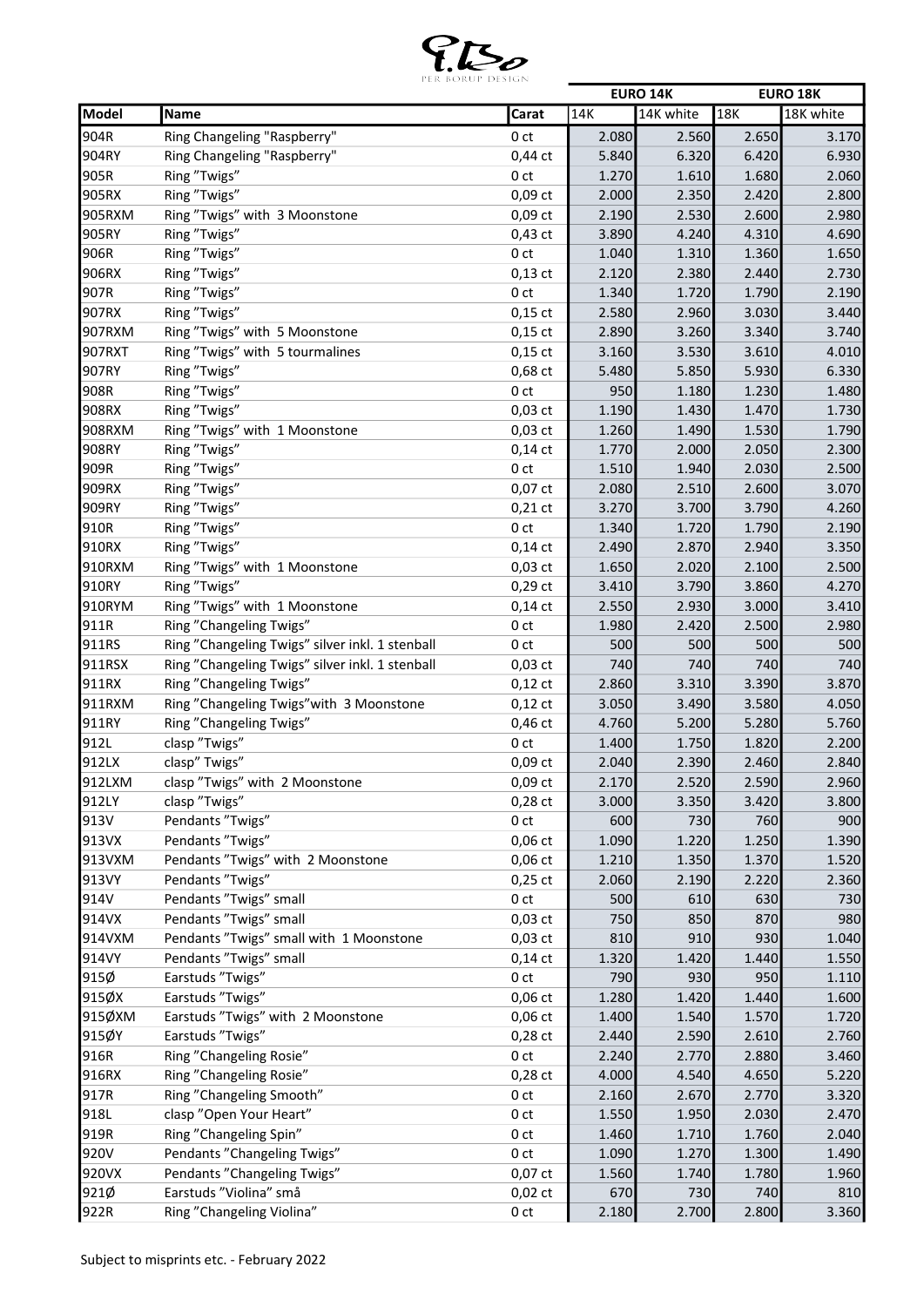

|        |                                                 |                 |       | <b>EURO 14K</b> |       | <b>EURO 18K</b> |
|--------|-------------------------------------------------|-----------------|-------|-----------------|-------|-----------------|
| Model  | Name                                            | Carat           | 14K   | 14K white       | 18K   | 18K white       |
| 922RX  | Ring "Changeling Violina"                       | $0,04$ ct       | 2.510 | 3.020           | 3.130 | 3.680           |
| 922RY  | Ring "Changeling Violina"                       | 0,59 ct         | 6.540 | 7.050           | 7.160 | 7.710           |
| 923V   | Pendants "Changeling Violina"                   | 0 <sub>ct</sub> | 1.220 | 1.440           | 1.480 | 1.720           |
| 923VX  | Pendants "Changeling Violina"                   | $0,01$ ct       | 1.300 | 1.520           | 1.560 | 1.810           |
| 924V   | Pendants "Changeling Raspberry"                 | 0 <sub>ct</sub> | 1.110 | 1.290           | 1.330 | 1.520           |
| 925Ø   | Earstuds "Smooth 2"                             | 0 <sub>ct</sub> | 1.050 | 1.220           | 1.250 | 1.420           |
| 926Ø   | Earstuds "Smooth 3"                             | 0 <sub>ct</sub> | 1.660 | 2.010           | 2.090 | 2.470           |
| 927Ø   | Earstuds "Smooth small"                         | 0 <sub>ct</sub> | 640   | 700             | 710   | 770             |
| 928Ø   | Earstuds "Smooth Medium"                        | 0 <sub>ct</sub> | 780   | 900             | 920   | 1.040           |
| 929Ø   | Earstuds "Smooth Big"                           | 0 ct            | 1.020 | 1.230           | 1.270 | 1.480           |
| 930V   | Pendants "Smooth 2"                             | 0 <sub>ct</sub> | 490   | 580             | 600   | 700             |
| 931V   | Pendants "Smooth 3"                             | 0 <sub>ct</sub> | 810   | 990             | 1.030 | 1.230           |
| 932R   | Ring "Smooth small"                             | 0 ct            | 660   | 810             | 840   | 1.000           |
| 933R   | Ring "Smooth Medium"                            | 0 <sub>ct</sub> | 1.040 | 1.340           | 1.400 | 1.720           |
| 934R   | Ring "Smooth Big"                               | 0 <sub>ct</sub> | 1.290 | 1.670           | 1.750 | 2.160           |
| 935R   | Ring "Heart"                                    | 0 <sub>ct</sub> | 900   | 1.160           | 1.210 | 1.480           |
| 935RX  | Ring "Heart"                                    | 0,08 ct         | 1.330 | 1.590           | 1.640 | 1.920           |
| 936ØX  | Earstuds "Bliss" small                          | $0,12$ ct       | 1.360 | 1.460           | 1.470 | 1.590           |
| 937R   | Ring "Heart" Oval                               | 0 <sub>ct</sub> | 1.510 | 1.970           | 2.060 | 2.560           |
| 937RX  | Ring "Heart" Oval                               | $0,06$ ct       | 1.670 | 2.060           | 2.140 | 2.570           |
| 937RY  | Ring "Heart" Oval                               | $0,16$ ct       | 2.440 | 2.810           | 2.890 | 3.290           |
| 938Ø   | Earstuds "Heart"                                | 0 <sub>ct</sub> | 750   | 880             | 900   | 1.040           |
| 939R   | Ring "Heart" wide bandRing                      | 0 <sub>ct</sub> | 1.420 | 1.850           | 1.930 | 2.390           |
| 939RX  | Ring "Heart" wide bandRing                      | $0,14$ ct       | 2.230 | 2.660           | 2.740 | 3.210           |
| 940R   | Ring "Heart" narrow bandRing                    | 0 <sub>ct</sub> | 910   | 1.160           | 1.210 | 1.480           |
| 940RX  | Ring "Heart" narrow bandRing                    | $0,12$ ct       | 1.620 | 1.870           | 1.920 | 2.190           |
| 941ØX  | Earstuds "Open Your Heart"                      | $0,04$ ct       | 900   | 980             | 1.000 | 1.100           |
| 942A   | Bracelet "OpenYour Heart"                       | $0,04$ ct       | 1.370 | 1.660           | 1.720 | 2.040           |
| 942AS  | Bracelet "OpenYour Heart" m/silverchain 1 Heart | $0,04$ ct       | 650   | 690             | 700   | 740             |
| 942AX  | Bracelet "OpenYour Heart"                       | $0,04$ ct       | 1.780 | 2.160           | 2.230 | 2.630           |
| 942AY  | Bracelet "OpenYour Heart"                       | $0,12$ ct       | 2.250 | 2.620           | 2.690 | 3.090           |
| 943VX  | Pendants "Open Your Heart"                      | $0,02$ ct       | 400   | 450             | 450   | 510             |
| 944CSX | Collier "Open Your Heart" m/silverchain         | $0,02$ ct       | 610   | 640             | 640   | 680             |
| 944CX  | Collier "Open Your Heart"                       | $0,\!02$ ct     | 1.060 | 1.110           | 1.110 | 1.160           |
| 945VX  | Pendants "Open Your Heart"                      | $0,08$ ct       | 800   | 860             | 880   | 950             |
| 946RX  | Ring "Open Your Heart"                          | $0,02$ ct       | 1.380 | 1.730           | 1.800 | 2.180           |
| 946RY  | Ring "Open Your Heart"                          | $0,06$ ct       | 1.610 | 1.960           | 2.030 | 2.410           |
| 947R   | Ring "Violina" narrow                           | $0,03$ ct       | 1.160 | 1.410           | 1.450 | 1.720           |
| 947RX  | Ring "Violina" narrow                           | $0,07$ ct       | 1.490 | 1.740           | 1.780 | 2.050           |
| 948R   | Ring "Vera" small                               | 0 <sub>ct</sub> | 530   | 620             | 640   | 740             |
| 948RX  | Ring "Vera" small                               | $0,07$ ct       | 770   | 860             | 880   | 980             |
| 949R   | Ring "Vera" Medium                              | 0 <sub>ct</sub> | 690   | 830             | 860   | 1.010           |
| 949RX  | Ring "Vera"Medium                               | $0,06$ ct       | 930   | 1.080           | 1.100 | 1.260           |
| 950R   | Ring "Vera" Big                                 | 0 ct            | 960   | 1.190           | 1.230 | 1.480           |
| 950RX  | Ring "Vera" Big                                 |                 |       |                 |       |                 |
|        | Ring "Vera" flowers                             | $0,07$ ct       | 1.180 | 1.410           | 1.450 | 1.700           |
| 951R   |                                                 | 0 <sub>ct</sub> | 790   | 950             | 980   | 1.160           |
| 951RX  | Ring "Vera" flowers                             | $0,07$ ct       | 1.010 | 1.170           | 1.200 | 1.380           |
| 952R   | Ring "Vera" 5                                   | 0 <sub>ct</sub> | 780   | 930             | 950   | 1.120           |
| 952RX  | Ring "Vera" 5                                   | $0,07$ ct       | 1.010 | 1.170           | 1.190 | 1.350           |
| 953R   | Ring "Vera" band                                | 0 <sub>ct</sub> | 730   | 910             | 940   | 1.140           |
| 954R   | Ring "Vera" 3                                   | 0 <sub>ct</sub> | 810   | 1.000           | 1.040 | 1.250           |
| 954RX  | Ring "Vera" 3                                   | $0,07$ ct       | 1.030 | 1.230           | 1.260 | 1.470           |
| 955R   | Ring "Vera" double                              | 0 ct            | 1.680 | 2.130           | 2.220 | 2.720           |
| 955RX  | Ring "Vera" double                              | $0,07$ ct       | 1.900 | 2.360           | 2.440 | 2.940           |
| 956R   | Ring "Vera" 7                                   | 0 <sub>ct</sub> | 1.200 | 1.520           | 1.590 | 1.940           |
| 956RX  | Ring "Vera" 7                                   | $0,06$ ct       | 1.430 | 1.760           | 1.820 | 2.180           |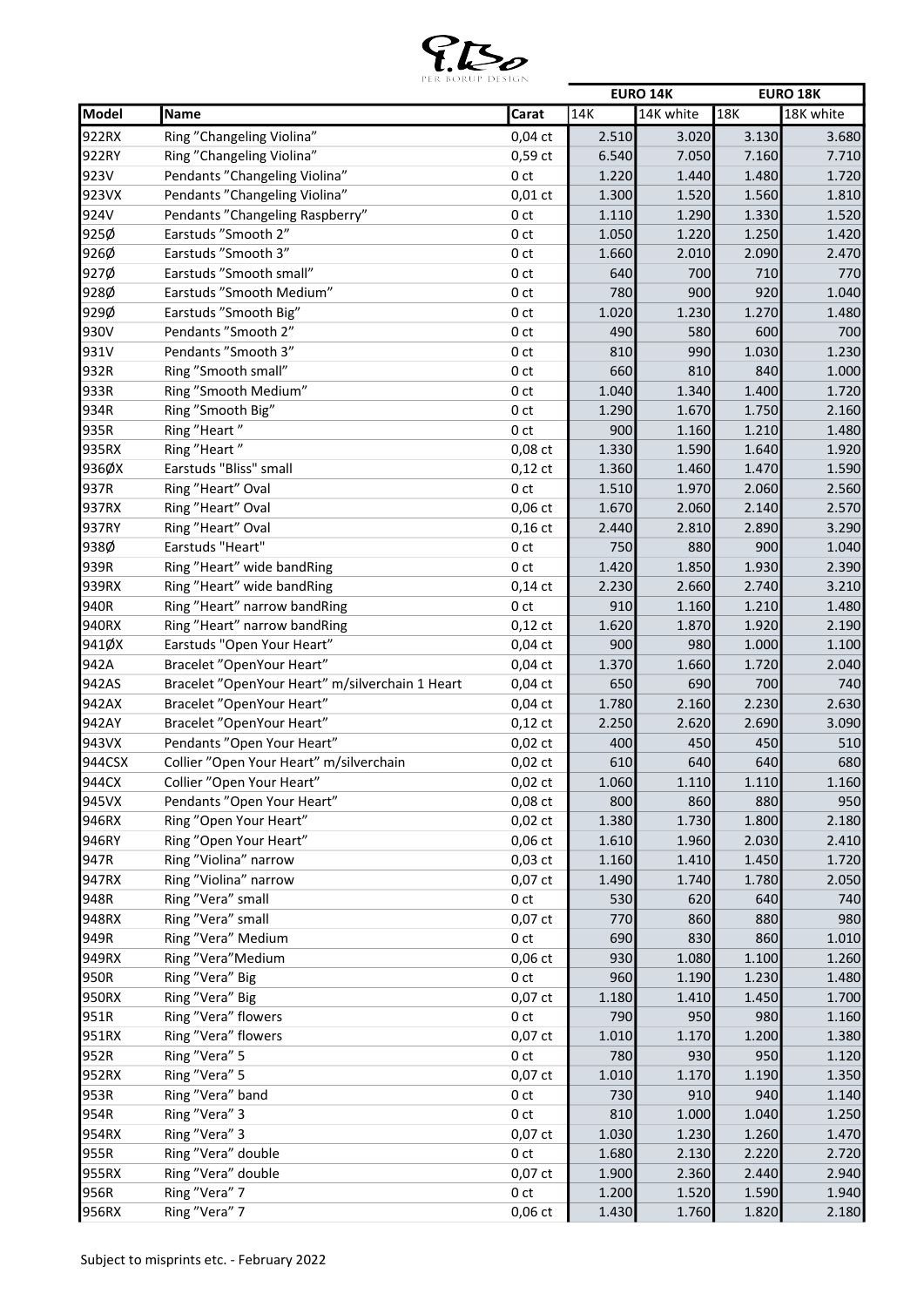

|        |                                                     |                  |       | <b>EURO 14K</b> |       | <b>EURO 18K</b> |
|--------|-----------------------------------------------------|------------------|-------|-----------------|-------|-----------------|
| Model  | Name                                                | Carat            | 14K   | 14K white       | 18K   | 18K white       |
| 957R   | Ring "Vera" mega                                    | 0 <sub>ct</sub>  | 1.200 | 1.540           | 1.610 | 1.980           |
| 957RX  | Ring "Vera" mega                                    | 0,07 ct          | 1.430 | 1.770           | 1.830 | 2.210           |
| 958Ø   | Earstuds "Vera"                                     | 0 <sub>ct</sub>  | 1.100 | 1.240           | 1.270 | 1.420           |
| 958ØX  | Earstuds "Vera"                                     | 0,08 ct          | 1.320 | 1.450           | 1.480 | 1.640           |
| 959Ø   | Ear hooks "Vera"                                    | 0 <sub>ct</sub>  | 1.790 | 2.200           | 2.280 | 2.730           |
| 959ØX  | Ear hooks "Vera"                                    | $0,12$ ct        | 2.050 | 2.460           | 2.540 | 3.000           |
| 960C   | Collier "Vera"                                      | 0 <sub>ct</sub>  | 1.360 | 1.580           | 1.630 | 1.870           |
| 960CX  | Collier "Vera"                                      | $0,06$ ct        | 1.560 | 1.790           | 1.830 | 2.070           |
| 961RS  | Ring "Open Your Heart" silver                       | 0 <sub>ct</sub>  | 530   | 580             | 590   | 640             |
| 961RSX | Ring "Open Your Heart" silver                       | $0,02$ ct        | 600   | 650             | 660   | 710             |
| 962Ø   | Earstuds "Open Your Heart"                          | 0 <sub>ct</sub>  | 830   | 960             | 980   | 1.130           |
| 962ØX  | Earstuds "Open Your Heart"                          | $0,04$ ct        | 1.060 | 1.190           | 1.220 | 1.360           |
| 963Ø   | Earrings "Heart"                                    | 0 <sub>ct</sub>  | 1.030 | 1.210           | 1.250 | 1.450           |
| 964AS  | Bracelet "Heart" snoede Heartr                      | $0,02$ ct        | 650   | 710             | 720   | 800             |
| 965A   | Bracelet "Star"                                     | $0,04$ ct        | 1.370 | 1.660           | 1.720 | 2.040           |
| 965AS  | Bracelet "Star" m/silverchain                       | $0,04$ ct        | 610   | 650             | 650   | 690             |
|        |                                                     |                  |       |                 |       |                 |
| 965ASX | Bracelet "Star" m/silverchain<br>Bracelet "Star"    | $0,04$ ct        | 800   | 900             | 920   | 1.030           |
| 965AX  |                                                     | $0,04$ ct        | 1.780 | 2.160           | 2.230 | 2.630           |
| 965AY  | Bracelet "Star"                                     | $0,12$ ct        | 2.250 | 2.620           | 2.690 | 3.090           |
| 966VX  | Pendants "Star"                                     | $0,02$ ct        | 400   | 450             | 450   | 510             |
| 967CSX | Collier "Star" m/silverchain                        | $0,02$ ct        | 640   | 690             | 700   | 740             |
| 967CX  | Collier "Star"                                      | $0,02$ ct        | 920   | 1.090           | 1.130 | 1.310           |
| 968ØX  | Earstuds "Star"                                     | $0,04$ ct        | 830   | 900             | 920   | 1.000           |
| 969R   | Ring "Changeling Open Your Heart" inkl. 3 gemstones | 0 ct             | 1.520 | 1.850           | 1.910 | 2.270           |
| 969RS  | Ring "Changeling Open Your Heart" inkl.1 ball       | 0 <sub>ct</sub>  | 510   | 520             | 520   | 530             |
| 969RSX | Ring "Changeling Open Your Heart" inkl. 1 ball      | $0,02$ ct        | 600   | 600             | 610   | 610             |
| 970R   | Ring "Happy Flower" narrow                          | 0 <sub>ct</sub>  | 1.030 | 1.310           | 1.370 | 1.680           |
| 970RSX | Ring "Happy Flower" narrow silver with gold         | $0,02$ ct        | 340   | 360             | 360   | 380             |
| 970RY  | Ring "Happy Flower" narrow                          | $0,14$ ct        | 1.500 | 1.780           | 1.840 | 2.140           |
| 971Ø   | Earstuds "Happy Flower" små                         | 0 <sub>ct</sub>  | 640   | 720             | 740   | 840             |
| 971ØSX | Earstuds "Happy Flower" små silver m gold           | $0,04$ ct        | 610   | 630             | 640   | 670             |
| 972R   | Ring "Happy Flower"                                 | 0ct              | 1.400 | 1.820           | 1.900 | 2.360           |
| 972RSX | Ring "Happy Flower" silver with gold                | $0,02$ ct        | 420   | 440             | 450   | 470             |
| 972RY  | Ring "Happy Flower"                                 | $0,12$ ct        | 1.950 | 2.370           | 2.450 | 2.910           |
| 973R   | Ring "Happy Flower" wide                            | 0 ct             | 2.410 | 3.160           | 3.300 | 4.100           |
| 974Ø   | Earstuds "Happy Flower" Big                         | 0 ct             | 1.040 | 1.280           | 1.330 | 1.580           |
| 974ØS  | Earstuds "Happy Flower" Big silver m gold           | 0 <sub>ct</sub>  | 380   | 410             | 420   | 460             |
| 975VSX | Pendants "Happy Flower" silver with gold            | $0,02$ ct        | 270   | 290             | 290   | 300             |
| 976C   | Collier "Happy Flower" på silverchain               | 0 ct             | 430   | 520             | 540   | 640             |
| 977R   | Ring "Daphne" narrow                                | 0 <sub>ct</sub>  | 860   | 1.120           | 1.170 | 1.440           |
| 977RX  | Ring "Daphne" narrow                                | $0,1$ ct         | 1.680 | 1.930           | 1.980 | 2.260           |
| 978R   | Ring "Daphne" bandRing                              | 0 <sub>ct</sub>  | 2.250 | 2.980           | 3.130 | 3.920           |
| 979R   | Ring "Daphne" dome Ring                             | 0 <sub>ct</sub>  | 2.640 | 3.490           | 3.650 | 4.560           |
| 979RS  | Ring "Daphne" dome Ring silver with gold            | 0 <sub>ct</sub>  | 520   | 590             | 600   | 670             |
| 979RX  | Ring "Daphne" dome Ring                             | $0,12$ ct        | 3.600 | 4.530           | 4.720 | 5.730           |
| 979RY  | Ring "Daphne" dome Ring                             | $0,72$ ct        | 6.840 | 7.810           | 8.000 | 9.050           |
| 980R   | Ring "Changeling Daphne" inkl. 3 gemstones          | 0 <sub>ct</sub>  | 2.300 | 2.910           | 3.030 | 3.690           |
| 981ØS  | Earstuds "Daphne" silver with gold (Big)            | 0 ct             | 510   | 580             | 590   | 670             |
| 982Ø   | Earstuds "Daphne" (små)                             | 0 <sub>ct</sub>  | 550   | 620             | 630   | 700             |
| 983R   | Ring "Changeling Happy Flower" inkl. 3 gemstones    | 0 <sub>ct</sub>  | 2.220 | 2.780           | 2.890 | 3.490           |
| 983RSX | Ring "Changeling Happy Flower" inkl. 1 ball         | $0,02\ {\rm ct}$ | 560   | 580             | 590   | 610             |
| 983RY  | Ring "Changeling Happy Flower" inkl. 3 gemstones    |                  |       |                 |       |                 |
|        |                                                     | $0,12$ ct        | 2.770 | 3.330           | 3.440 | 4.040           |
| 984V   | Pendants "Violina" Medium                           | $0,02$ ct        | 820   | 970             | 1.000 | 1.160           |
| 984VY  | Pendants "Violina" Medium pavé                      | 0,33 ct          | 2.970 | 3.170           | 3.210 | 3.420           |
| 985R   | Ring Ella narrow                                    | 0 <sub>ct</sub>  | 840   | 1.060           | 1.110 | 1.340           |
| 986R   | Ring Ella wide                                      | 0ct              | 1.140 | 1.440           | 1.490 | 1.820           |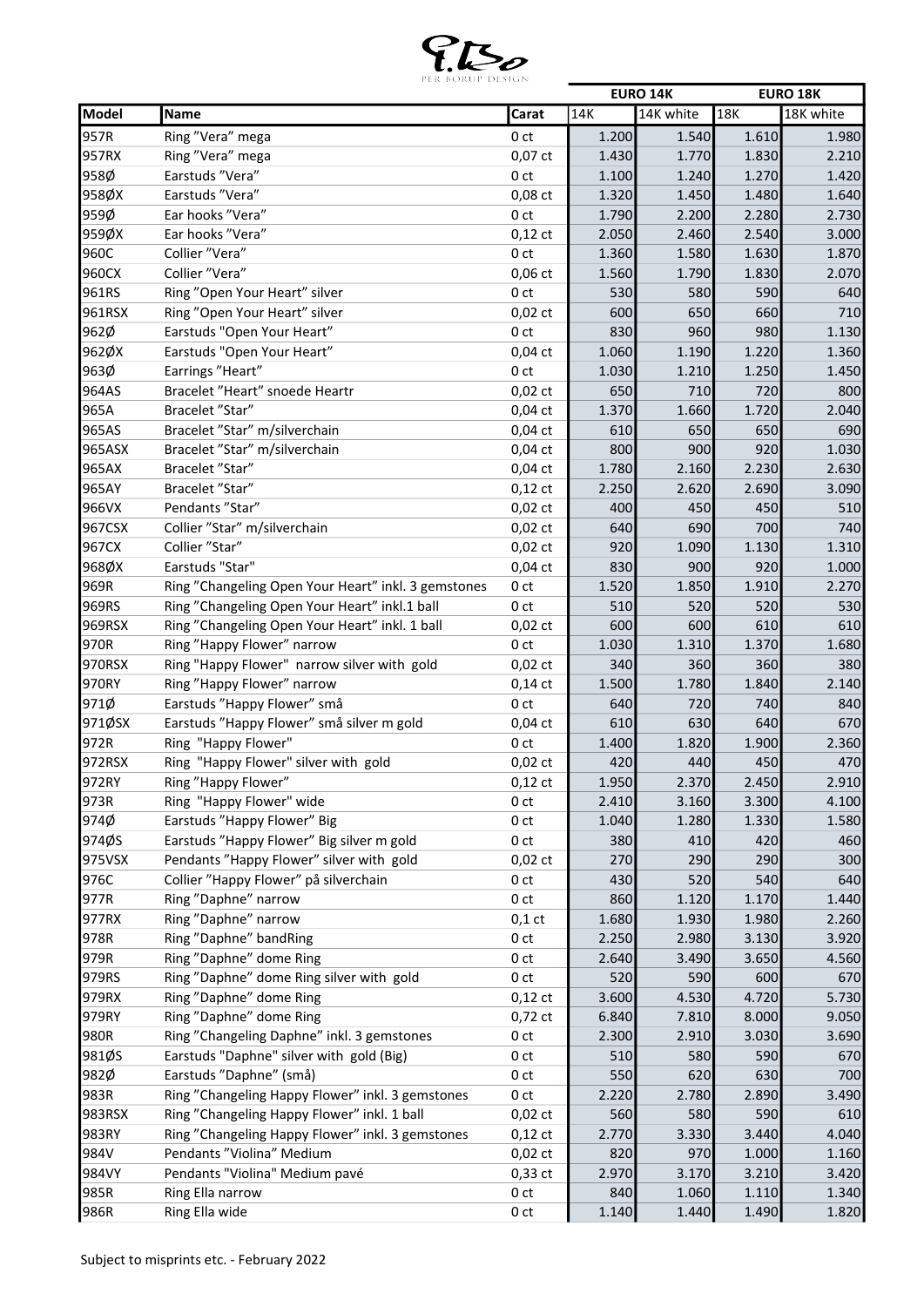

|          |                                             |                 |        | <b>EURO 14K</b> |        | <b>EURO 18K</b> |
|----------|---------------------------------------------|-----------------|--------|-----------------|--------|-----------------|
| Model    | Name                                        | Carat           | 14K    | 14K white       | 18K    | 18K white       |
| 987Ø     | Earstuds Ella                               | 0 <sub>ct</sub> | 590    | 650             | 670    | 730             |
| 988Ø     | Ear hooks Ella                              | $0,04$ ct       | 1.260  | 1.490           | 1.540  | 1.790           |
| 989A     | Bangle "Ella"                               | $0,04$ ct       | 3.760  | 4.680           | 4.850  | 5.850           |
| 990A     | Bangle Changeling "Twigs" inkl. 3 gemstones | 0 ct            | 2.570  | 3.170           | 3.290  | 3.940           |
| 990AX    | Bangle Changeling "Twigs" inkl. 3 gemstones | 0,07 ct         | 3.000  | 3.600           | 3.720  | 4.370           |
| 991R     | Ring with TahitiPearl                       | $0,02$ ct       | 1.600  | 1.970           | 2.040  | 2.440           |
| 992AX    | Bangle "Violina"                            | $0,02$ ct       | 2.440  | 2.940           | 3.040  | 3.590           |
| 993R     | Ring with TahitiPearl                       | $0,02$ ct       | 1.650  | 2.020           | 2.090  | 2.490           |
| 993RX    | Ring with TahitiPearl                       | $0,18$ ct       | 2.940  | 3.310           | 3.380  | 3.780           |
| 994V     | Pendants Changeling "Open Your Heart"       | 0 ct            | 1.120  | 1.300           | 1.340  | 1.540           |
| 995VSX   | Pendants "Open Your Heart" silver with gold | $0,02$ ct       | 430    | 450             | 450    | 480             |
| 996CS    | Collier "Hearts" m silverchain              | 0 <sub>ct</sub> | 690    | 840             | 870    | 1.040           |
| 997R     | Ring Changeling "Daphne"                    | 0 <sub>ct</sub> | 1.520  | 1.850           | 1.910  | 2.270           |
| 998V     | Pendants Changeling "Ella"                  | 0 ct            | 1.110  | 1.290           | 1.330  | 1.520           |
| 999R1    | Ring "Garder Ella" small                    | 0 <sub>ct</sub> | 440    | 540             | 560    | 670             |
| 999R2    | Ring "Garder Ella" Big                      | 0 <sub>ct</sub> | 440    | 540             | 560    | 670             |
| Pleasure | Ring                                        | $0,9$ ct        | 10.840 | 12.260          | 12.530 | 14.070          |
| 1000R    | Ring Changeling "Ella"                      | 0 <sub>ct</sub> | 1.720  | 2.130           | 2.200  | 2.640           |
| 1001RX   | Ring Pbo allianceRing                       | $0,1$ ct        | 1.510  | 1.680           | 1.720  | 1.890           |
| 1002V    | Pendants Changeling "Happy Flower"          | 0 <sub>ct</sub> | 1.310  | 1.570           | 1.620  | 1.890           |
| 1002VX   | Pendants Changeling "Happy Flower"          | 0,06 ct         | 1.660  | 1.920           | 1.960  | 2.240           |
| 1003RSX  | Ring "Violina silver"                       | $0,02$ ct       | 470    | 500             | 510    | 540             |
| 1004VSX  | Pendants "Violina silver"                   | $0,02$ ct       | 400    | 420             | 430    | 450             |
| 1004VX   | Pendants "Violina"                          |                 | 1.700  |                 |        | 2.750           |
|          |                                             | $0,02$ ct       |        | 2.160           | 2.250  |                 |
| 1005ØSX  | Earstuds "Violina silver"                   | $0,02$ ct       | 490    | 500             | 500    | 520             |
| 1006M    | Cufflinks                                   | 0 <sub>ct</sub> | 3.820  | 5.060           | 5.310  | 6.650           |
| 1007ASX  | <b>Bracelet Violina</b>                     | $0,03$ ct       | 1.660  | 1.860           | 1.900  | 2.130           |
| 1007AX   | <b>Bracelet Violina</b>                     | $0,11$ ct       | 4.910  | 5.960           | 6.170  | 7.310           |
| 1008ØX   | Earstuds "Orkidé"                           | $0,02$ ct       | 630    | 710             | 720    | 810             |
| 1009R    | Ring "Viva" Big                             | 0 <sub>ct</sub> | 2.700  | 3.440           | 3.590  | 4.380           |
| 1010R    | Ring "Viva" narrow                          | 0 <sub>ct</sub> | 1.120  | 1.370           | 1.420  | 1.700           |
| 1010RX   | Ring "Viva" narrow                          | 0,06 ct         | 1.350  | 1.610           | 1.660  | 1.930           |
| 1011RX   | Ring "Viva"                                 | $0,03$ ct       | 1.520  | 1.900           | 1.980  | 2.400           |
| 1012R    | Ring "Viva" Knot                            | 0 ct            | 1.620  | 2.080           | 2.170  | 2.670           |
| 1013RX   | Ring "Viva"                                 | $0,02$ ct       | 1.080  | 1.310           | 1.360  | 1.620           |
| 1014V    | Pendants "Viva"                             | 0 <sub>ct</sub> | 530    | 650             | 670    | 800             |
| 1015V    | Pendants "Viva"                             | 0 <sub>ct</sub> | 520    | 620             | 640    | 740             |
| 1015VX   | Pendants "Viva"                             | $0,03$ ct       | 700    | 790             | 810    | 910             |
| 1016ØX   | Earstuds "Viva" with chain                  | $0,02$ ct       | 2.010  | 2.420           | 2.490  | 2.930           |
| 1017R    | Ring "Changeling Stream"                    | 0 <sub>ct</sub> | 1.830  | 2.240           | 2.310  | 2.750           |
| 1018R    | Ring "Una" 4-stoneRing                      | $0,04$ ct       | 1.370  | 1.660           | 1.720  | 2.040           |
| 1019Ø    | Earstuds "Changeling Una "inkl. 4 gemstones | $0,02$ ct       | 2.210  | 2.590           | 2.660  | 3.070           |
| 1020Ø    | Earrings "Una"                              | $0,04$ ct       | 1.980  | 2.350           | 2.420  | 2.820           |
| 1021C    | Collier "Una" m silverchain                 | 0 ct            | 690    | 810             | 830    | 960             |
| 1021CG   | Collier "Una" m goldchain 90 cm             | 0 <sub>ct</sub> | 1.690  | 2.160           | 2.250  | 2.760           |
| 1022Ø    | Earstuds "Una" små                          | 0 <sub>ct</sub> | 1.020  | 1.230           | 1.270  | 1.480           |
| 1023Ø    | Earstuds "Una" Big                          | 0 ct            | 1.340  | 1.660           | 1.720  | 2.060           |
| 1023ØX   | Earstuds "Una" Big                          | $0,4$ ct        | 3.410  | 3.730           | 3.790  | 4.130           |
| 1024V    | Pendants "Changeling Una"                   | 0 ct            | 920    | 1.000           | 1.010  | 1.100           |
| 1025R    | Ring "Una"                                  | 0 ct            | 1.100  | 1.370           | 1.430  | 1.740           |
| 1025RX   | Ring "Una"                                  | $0,4$ ct        | 3.510  | 3.800           | 3.850  | 4.150           |
| 1026R    | Ring "Changeling Una"                       | 0 ct            | 2.050  | 2.550           | 2.650  | 3.190           |
| 1026RX   | Ring "Changeling Una"                       | $0,2$ ct        | 3.120  | 3.610           | 3.710  | 4.240           |
| 1030R    | Ring "Espalier"                             | 0 ct            | 1.860  | 2.390           | 2.500  | 3.080           |
| 1030RX   | Ring "Espalier"                             | $0,2$ ct        | 2.980  | 3.520           | 3.630  | 4.200           |
| 1031L    | clasp "Espalier"                            | 0 ct            | 2.230  | 2.860           | 2.980  | 3.670           |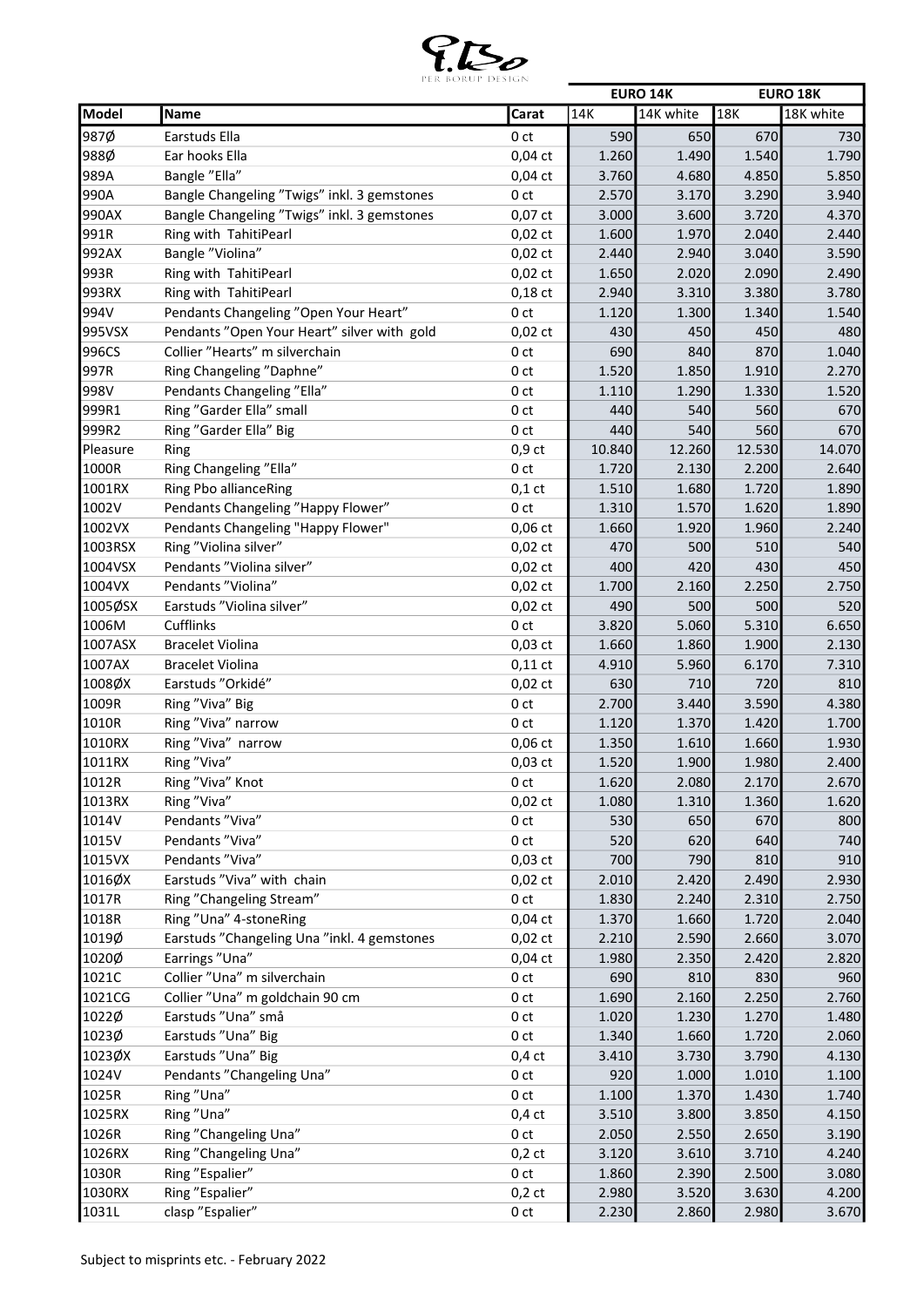

|         |                                          |                 |       | <b>EURO 14K</b> |       | <b>EURO 18K</b> |
|---------|------------------------------------------|-----------------|-------|-----------------|-------|-----------------|
| Model   | Name                                     | Carat           | 14K   | 14K white       | 18K   | 18K white       |
| 1032Ø   | Earstuds "Espalier" Big                  | 0 ct            | 2.720 | 3.410           | 3.540 | 4.280           |
| 1033Ø   | Earstuds Hoops "Daphne"                  | 0 <sub>ct</sub> | 2.080 | 2.630           | 2.730 | 3.330           |
| 1034R   | Ring "Changeling Cocktail Twigs"         | 0 <sub>ct</sub> | 1.530 | 1.810           | 1.870 | 2.170           |
| 1034RX  | Ring "Changeling Cocktail Twigs"         | $0,06$ ct       | 1.880 | 2.160           | 2.220 | 2.520           |
| 1035ØX  | Earstuds "Twigs PearlEarstuds"           | 0,06 ct         | 1.290 | 1.360           | 1.380 | 1.460           |
| 1035ØXM | Earstuds "Twigs with Moonstone"          | $0,06$ ct       | 1.290 | 1.360           | 1.380 | 1.460           |
| 1035ØXT | Earstuds "Twigs with tourmalines"        | $0,06$ ct       | 1.350 | 1.420           | 1.430 | 1.510           |
| 1035ØY  | Earstuds "Twigs with diamonds"           | 0,36 ct         | 2.980 | 3.050           | 3.070 | 3.150           |
| 1036Ø   | Earstuds Hoops "Violina"                 | 0 ct            | 2.010 | 2.540           | 2.640 | 3.210           |
| 1037R   | Ring "Espalier" Big                      | 0 ct            | 1.710 | 2.210           | 2.310 | 2.850           |
| 1038R   | Ring "Espalier" Big flat                 | 0 <sub>ct</sub> | 1.110 | 1.400           | 1.460 | 1.770           |
| 1039R   | Ring "Espalier" small flat               | 0 <sub>ct</sub> | 800   | 970             | 1.000 | 1.190           |
| 1040R   | Ring "Espalier" small                    | 0 ct            | 1.130 | 1.420           | 1.480 | 1.800           |
| 1041Ø   | Hoops Espalier                           | 0 ct            | 1.670 | 2.080           | 2.160 | 2.610           |
| 1042Ø   | Hoops Una Big                            | 0 <sub>ct</sub> | 2.250 | 2.880           | 3.010 | 3.700           |
| 1043R   | Ring "Diamond Dots"                      | $0,01$ ct       | 1.230 | 1.530           | 1.590 | 1.920           |
| 1043RX  | Ring "Diamond Dots"                      | $0,04$ ct       | 1.380 | 1.680           | 1.740 | 2.070           |
| 1043RY  | Ring "Diamond Dots"                      | $0,05$ ct       | 1.510 | 1.810           | 1.870 | 2.200           |
| 1043RYY | Ring "Diamond Dots"                      | 0,34 ct         | 3.120 | 3.420           | 3.480 | 3.810           |
| 1044R   | Ring "Diamond Dots" 3                    | $0,03$ ct       | 1.860 | 2.330           | 2.420 | 2.930           |
| 1045Ø   | Earstuds lange "Diamond Dots"            | $0,02$ ct       | 1.620 | 1.940           | 2.000 | 2.360           |
| 1046Ø   | Earstuds "Diamond Dots"                  |                 |       |                 |       |                 |
|         |                                          | $0,02$ ct       | 1.300 | 1.510           | 1.550 | 1.790           |
| 1046ØYY | Earstuds "Diamond Dots"                  | 0,36 ct         | 3.860 | 4.070           | 4.120 | 4.350           |
| 1047R   | <b>Ring Fiona</b>                        | 0 <sub>ct</sub> | 1.940 | 2.550           | 2.670 | 3.330           |
| 1047RY  | <b>Ring Fiona</b>                        | $0,23$ ct       | 3.410 | 4.020           | 4.140 | 4.800           |
| 1048R   | <b>Ring Fiona</b>                        | 0 <sub>ct</sub> | 1.530 | 1.990           | 2.090 | 2.590           |
| 1048RX  | <b>Ring Fiona</b>                        | $0,15$ ct       | 2.190 | 2.660           | 2.750 | 3.250           |
| 1049R   | <b>Ring Fiona</b>                        | 0 ct            | 1.680 | 2.190           | 2.290 | 2.840           |
| 1049RX  | <b>Ring Fiona</b>                        | $0,1$ ct        | 2.340 | 2.840           | 2.940 | 3.490           |
| 1050R   | Ring "Changeling" Fiona                  | 0 <sub>ct</sub> | 2.310 | 2.910           | 3.030 | 3.680           |
| 1050RY  | Ring "Changeling" Fiona                  | $0,32$ ct       | 4.590 | 5.190           | 5.310 | 5.960           |
| 1051V   | Pendants Changeling "Fiona"              | 0 <sub>ct</sub> | 1.320 | 1.570           | 1.620 | 1.890           |
| 1051VX  | Pendants Changeling "Fiona"              | $0,04$ ct       | 1.540 | 1.790           | 1.840 | 2.110           |
| 1052ØX  | Earstuds "Fiona"                         | $0,04$ ct       | 1.150 | 1.310           | 1.350 | 1.530           |
| 1053Ø   | ØreHoops "Fiona"                         | 0 ct            | 2.060 | 2.640           | 2.750 | 3.370           |
| 1054RX  | Ring "Twigs" with Pearl                  | $0,03$ ct       | 970   | 1.160           | 1.190 | 1.390           |
| 1054RXM | Ring "Twigs" with Moonstone              | $0,03$ ct       | 970   | 1.160           | 1.190 | 1.390           |
| 1054RXT | Ring "Twigs" with tourmaline             | $0,03$ ct       | 990   | 1.170           | 1.200 | 1.400           |
| 1054RY  | Ring "Twigs" with diamonds               | $0,18$ ct       | 1.790 | 1.970           | 2.000 | 2.200           |
| 1055Ø   | <b>Earstuds Party Twigs</b>              | 0 ct            | 1.280 | 1.550           | 1.610 | 1.890           |
| 1055ØX  | <b>Earstuds Party Twigs</b>              | $0,18$ ct       | 2.770 | 3.040           | 3.090 | 3.380           |
| 1055ØXM | Earstuds Party Twigs with Moonstone      | $0,18$ ct       | 3.310 | 3.580           | 3.630 | 3.920           |
| 1055ØY  | Earstuds Party Twigs with diamonds       | 1,08 ct         | 8.230 | 8.490           | 8.540 | 8.840           |
| 1056V   | Drops for Party Twigs & Party Fiona      | 0 ct            | 580   | 650             | 670   | 750             |
| 1057RX  | <b>Ring Fiona</b>                        | $0,02$ ct       | 910   | 1.140           | 1.190 | 1.430           |
| 1058V   | Pendants Fiona                           | 0 <sub>ct</sub> | 950   | 1.220           | 1.270 | 1.550           |
| 1058VX  | Pendants Fiona                           | $0,06$ ct       | 1.420 | 1.720           | 1.770 | 2.090           |
| 1059Ø   | Earrings "Fiona"                         | 0 ct            | 1.820 | 2.150           | 2.210 | 2.570           |
| 1060ØX  | <b>Earstuds Party Fiona</b>              | 0,06 ct         | 1.750 | 2.070           | 2.130 | 2.470           |
| 1061RX  | Ring "Twigs" with Pearl eller tahiti     | $0,03$ ct       | 1.210 | 1.400           | 1.430 | 1.640           |
| 1062ØX  | Earrings "Twigs" with Pearl eller tahiti | 0,06 ct         | 1.780 | 1.980           | 2.010 | 2.230           |
| 1063Ø   | Earstuds "Sonar" double                  | 0 ct            | 1.370 | 1.690           | 1.750 | 2.110           |
| 1064Ø   | Earstuds "Sonar" small                   | 0 ct            | 770   | 870             | 890   | 1.010           |
| 1064ØX  | Earstuds "Sonar" small                   | $0,1$ ct        | 1.460 | 1.570           | 1.590 | 1.710           |
| 1065R   | Ring "Sonar"                             | 0 ct            | 1.240 | 1.580           | 1.650 | 2.010           |
| 1065RX  | Ring "Sonar" 2 colored                   | $0,09$ ct       | 2.290 | 2.700           | 2.780 | 3.230           |
|         |                                          |                 |       |                 |       |                 |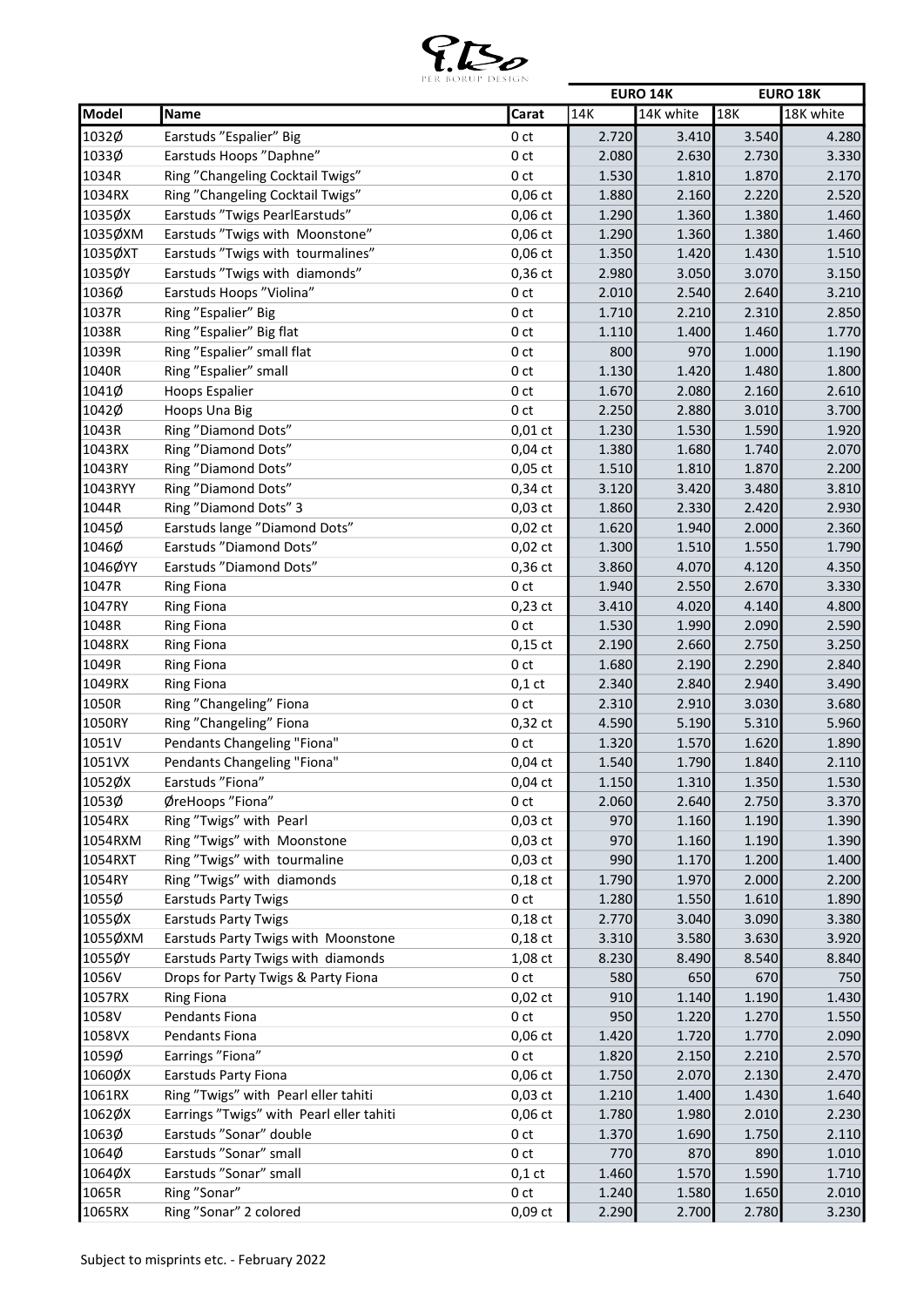

|         |                                              |                 |       | <b>EURO 14K</b> |       | <b>EURO 18K</b> |
|---------|----------------------------------------------|-----------------|-------|-----------------|-------|-----------------|
| Model   | Name                                         | Carat           | 14K   | 14K white       | 18K   | 18K white       |
| 1066R   | Ring "Sonar"                                 | 0 <sub>ct</sub> | 1.160 | 1.470           | 1.530 | 1.860           |
| 1067R   | Ring "Sonar"                                 | 0 <sub>ct</sub> | 1.240 | 1.580           | 1.650 | 2.010           |
| 1068R   | Ring "Sonar"                                 | 0 <sub>ct</sub> | 1.040 | 1.310           | 1.360 | 1.650           |
| 1069R   | Ring "Sonar"                                 | 0 <sub>ct</sub> | 930   | 1.160           | 1.200 | 1.450           |
| 1070M   | Cufflinks "Sonar Changeling"                 | 0 <sub>ct</sub> | 2.140 | 2.530           | 2.610 | 3.030           |
| 1071V   | Pendants "Sonar"                             | 0 <sub>ct</sub> | 750   | 910             | 940   | 1.120           |
| 1072RS  | Ring Changeling silver                       | 0 <sub>ct</sub> | 340   | 340             | 340   | 340             |
| 1073VX  | Pendants Philippa                            | $0,06$ ct       | 1.110 | 1.250           | 1.280 | 1.430           |
| 1074RX  | Ring double Philippa                         | $0,06$ ct       | 1.400 | 1.650           | 1.700 | 1.970           |
| 1075R   | Ring small Philippa                          | 0 <sub>ct</sub> | 670   | 810             | 830   | 980             |
| 1076R   | Ring Big single Philippa                     | 0 <sub>ct</sub> | 780   | 950             | 990   | 1.180           |
| 1076RY  | Ring Philippa Big single pavé                | $0,19$ ct       | 3.020 | 3.230           | 3.270 | 3.480           |
| 1077RX  | Ring Changeling Philippa                     | 0,06 ct         | 2.350 | 2.770           | 2.860 | 3.320           |
| 1078R   | Ring små butterflies Philippa                | 0ct             | 700   | 840             | 870   | 1.020           |
| 1079Ø   | Earstuds små Philippa                        | 0 <sub>ct</sub> | 650   | 720             | 730   | 810             |
| 1080ØX  | Earstuds Philippa                            | $0,12$ ct       | 1.890 | 2.050           | 2.080 | 2.250           |
| 1081Ø   | Earstuds Party Philippa                      | 0 <sub>ct</sub> | 1.370 | 1.650           | 1.700 | 2.000           |
| 1083V   | <b>Pendants Hearts</b>                       | 0 <sub>ct</sub> | 950   | 1.170           | 1.210 | 1.450           |
| 1084R   | Ring small Una                               | 0 <sub>ct</sub> | 950   | 1.180           | 1.230 | 1.480           |
| 1085Ø   | <b>Earstuds Party Violina</b>                | $0,02$ ct       | 1.740 | 2.090           | 2.160 | 2.530           |
| 1086R   | <b>Ring Sonar</b>                            | $0,03$ ct       | 1.270 | 1.560           | 1.620 | 1.940           |
| 1087R   | <b>Ring Sonar</b>                            | $0,04$ ct       | 1.060 | 1.250           | 1.290 | 1.490           |
| 1088R   | Ring Violina Changeling                      | 0 <sub>ct</sub> | 2.080 | 2.560           | 2.650 | 3.170           |
| 1089Ø   | Earstuds Violina with 35 mm dråbe            | $0,04$ ct       | 1.370 | 1.500           | 1.530 | 1.670           |
| 1090V   | Pendants Violina with 35 mm dråbe            | $0,02$ ct       | 660   | 730             | 750   | 830             |
| 1091Ø   | Earstuds Violina with 20 mm dråbe            | $0,04$ ct       | 1.480 | 1.660           | 1.690 | 1.880           |
| 1092V   | Pendants Violina with 20 mm dråbe            | $0,02$ ct       | 730   | 830             | 850   | 960             |
| 1093R   | Ring Lily Lumina                             | 0 <sub>ct</sub> | 1.320 | 1.690           | 1.760 | 2.160           |
| 1094R   | Ring Lily Lumina                             | 0 <sub>ct</sub> | 1.800 | 2.320           | 2.420 | 2.980           |
| 1095RX  | Ring Lily Lumina                             | $0,06$ ct       | 1.920 | 2.360           | 2.440 | 2.920           |
| 1096Ø   | Earstuds Lily Lumina                         | 0 <sub>ct</sub> | 860   | 980             | 1.000 | 1.130           |
| 1097Ø   | Earstuds Lily Lumina                         | 0 <sub>ct</sub> | 1.190 | 1.420           | 1.470 | 1.720           |
| 1098V   | Pendants Lily Lumina                         | 0ct             | 1.260 | 1.530           | 1.580 | 1.870           |
| 1099R   | Ring Lily Lumina                             | 0 <sub>ct</sub> | 1.970 | 2.530           | 2.640 | 3.240           |
| 1100V   | Pendants Lily Lumina                         | 0 ct            | 890   | 1.020           | 1.040 | 1.190           |
| 1101VX  | Pendants "Twigs" with Pearl eller tahiti     | $0,03$ ct       | 850   | 920             | 940   | 1.020           |
| 1102A   | Bangle "Daphne"                              | 0 ct            | 2.300 | 2.800           | 2.900 | 3.450           |
| 1103Ø   | Earstuds "Daphne"                            | 0 ct            | 890   | 1.050           | 1.080 | 1.250           |
| 1104R   | Ring "Lily Lumina" small                     | 0 ct            | 930   | 1.160           | 1.200 | 1.450           |
| 1105R   | Ring "Lily Lumina" mega                      | 0 ct            | 3.120 | 4.050           | 4.240 | 5.260           |
| 1106Ø   | Earstuds "Hearts"                            | 0 <sub>ct</sub> | 710   | 800             | 820   | 910             |
| 1107V   | Pendants "Hearts"                            | 0 ct            | 560   | 660             | 680   | 780             |
| 1108ASX | Bracelet "Violina" w/silverchain 1 minicharm | $0,01$ ct       | 550   | 600             | 610   | 670             |
| 1108AX  | Bracelet "Violina" w/goldchain 1 minicharm   | $0,01$ ct       | 1.210 | 1.480           | 1.530 | 1.830           |
| 1108AY  | Bracelet "Violina" w/goldchain 3 minicharm   | $0,03$ ct       | 1.760 | 2.130           | 2.200 | 2.600           |
| 1109R   | Ring 'Open Your Heart' with 3 Heartr         | 0 ct            | 1.240 | 1.580           | 1.650 | 2.010           |
|         |                                              |                 |       |                 |       |                 |
| 1110RX  | Ring 'Twigs' with extra branch               | 0,08 ct         | 1.620 | 1.920           | 1.980 | 2.300           |
| 1110RXM | Ring 'Twigs' with extra branch and Moonstone | 0,08 ct         | 1.720 | 2.020           | 2.080 | 2.410           |
| 1110RXT | Ring 'Twigs' with ekstra gren and tourmaline | 0,08 ct         | 1.720 | 2.020           | 2.080 | 2.410           |
| 1110RY  | Ring 'Twigs' with ekstra gren                | $0,23$ ct       | 2.540 | 2.840           | 2.900 | 3.230           |
| 1111RXM | Ring 'Twigs' medium with Moonstone           | 0,06 ct         | 1.370 | 1.600           | 1.640 | 1.880           |
| 1111RXT | Ring 'Twigs' medium with tourmaline          | $0,06$ ct       | 1.370 | 1.600           | 1.640 | 1.880           |
| 1112N   | Lapel needle pin 'Sandell'                   | 0 ct            | 740   | 880             | 900   | 1.050           |
| 1113M   | Cufflinks 'Sandell'                          | 0 ct            | 2.730 | 3.560           | 3.730 | 4.640           |
| 1114R   | Ring 'Duke' small                            | 0 ct            | 1.170 | 1.460           | 1.510 | 1.830           |